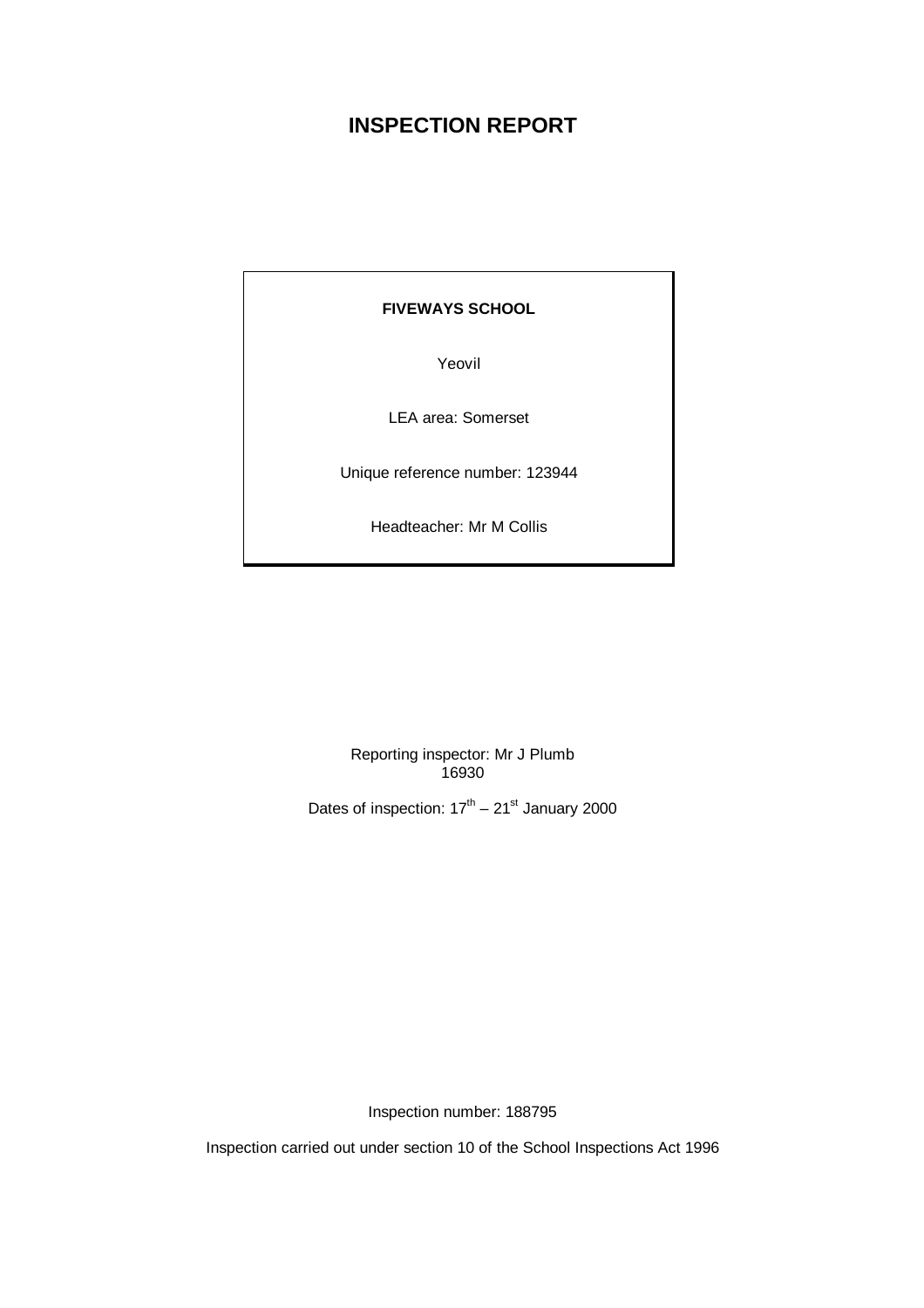# **INFORMATION ABOUT THE SCHOOL**

| Type of school:             | Special                             |
|-----------------------------|-------------------------------------|
| School category:            | Community                           |
| Age range of pupils:        | 4 - 19                              |
| Gender of pupils:           | Mixed                               |
|                             |                                     |
| School address:             | Victoria Road<br>Yeovil<br>Somerset |
| Postcode:                   | <b>BA21 5AZ</b>                     |
| Telephone number:           | 01935 476227                        |
| Fax number:                 | 01935 411287                        |
|                             |                                     |
| Appropriate authority:      | The Governing Body                  |
| Name of chair of governors: | Mr Malcolm Gulliver                 |
|                             |                                     |

Date of previous inspection: April 1996

### © Crown copyright 2000

This report may be reproduced in whole or in part for non-commercial educational purposes, provided that all extracts quoted are reproduced verbatim without adaptation and on condition that the source and date thereof are stated.

Further copies of this report are obtainable from the school. Under the School Inspections Act 1996, the school must provide a copy of this report and/or its summary free of charge to certain categories of people. A charge not exceeding the full cost of reproduction may be made for any other copies supplied.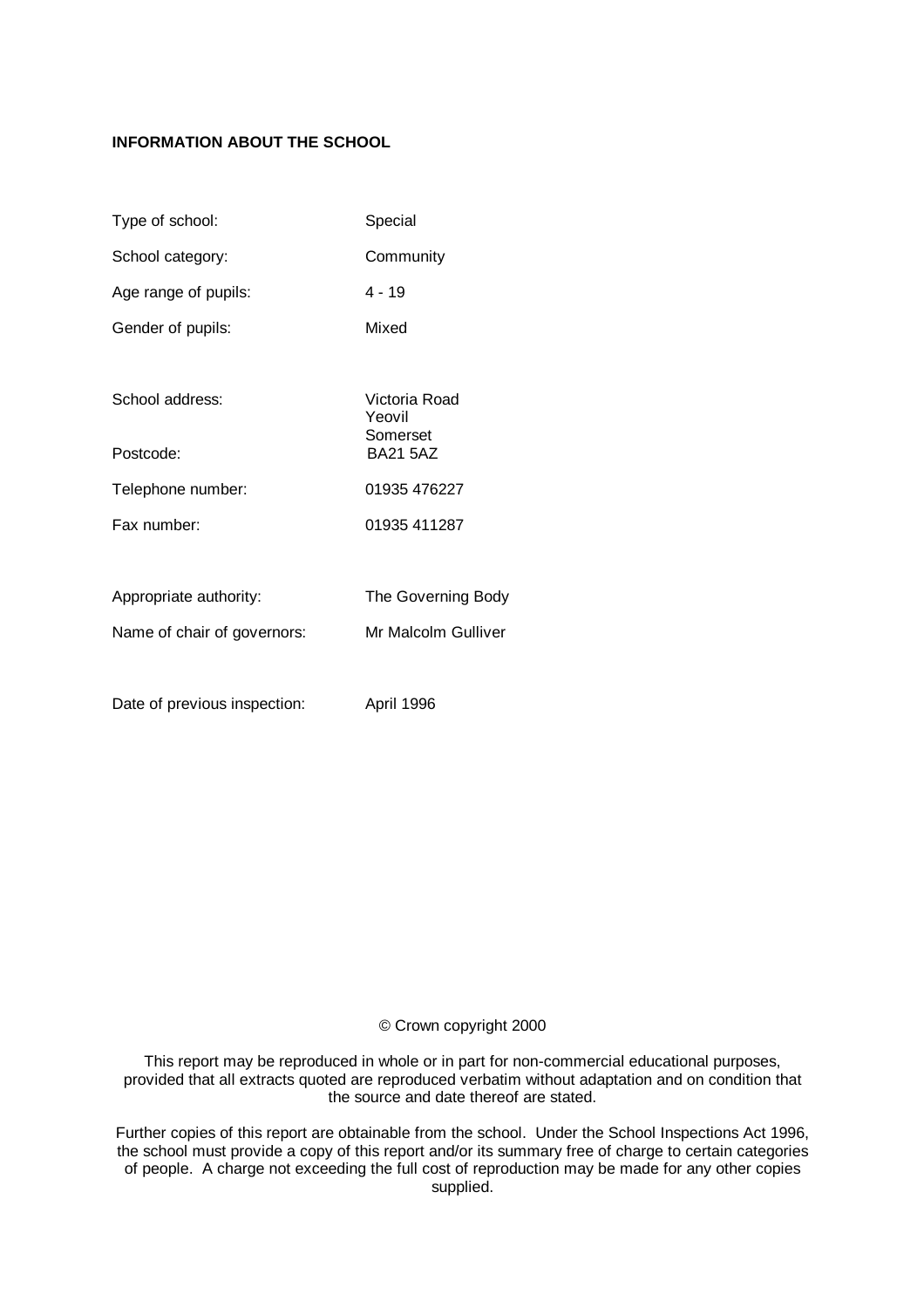# **INFORMATION ABOUT THE INSPECTION TEAM**

| <b>Team members</b> |                      | <b>Subject responsibilities</b> | <b>Aspect responsibilities</b>                        |
|---------------------|----------------------|---------------------------------|-------------------------------------------------------|
| Mr J Plumb          | Registered inspector | Religious education             | School improvement                                    |
|                     |                      |                                 | School's results and pupils'<br>achievements          |
|                     |                      |                                 | Quality of teaching and learning                      |
|                     |                      |                                 | Leadership and management                             |
|                     |                      |                                 | Efficiency                                            |
| Ms M Saunders       | Lay inspector        |                                 | Pupils' attitudes, values and<br>personal development |
|                     |                      |                                 | Attendance                                            |
|                     |                      |                                 | Welfare, health and safety                            |
|                     |                      |                                 | Links with parents/carers                             |
| Ms P Pothecary      | Team inspector       | English<br>Art                  | Quality and range of the<br>curriculum                |
|                     |                      | Modern foreign languages        | Spiritual, moral, social and<br>cultural development  |
|                     |                      |                                 | Assessment                                            |
|                     |                      |                                 | Equal opportunities                                   |
| Mr D Hughes         | Team inspector       | <b>Mathematics</b>              | Under-fives                                           |
|                     |                      | Information technology          |                                                       |
|                     |                      | Physical education              |                                                       |
| Mr R Lund           | Team inspector       | Science                         |                                                       |
|                     |                      | Design and technology           |                                                       |
|                     |                      | Special educational needs       |                                                       |
| Mr N Northcliffe    | Team inspector       | Geography                       | Staffing, accommodation and                           |
|                     |                      | History                         | learning resources                                    |
|                     |                      | Music                           | Integration                                           |

The inspection contractor was:

Bench Marque Ltd National Westminster Bank Chambers Victoria Street Burnham on Sea Somerset TA8 1AN

Any concerns or complaints about the inspection or the report should be raised with the inspection contractor. Complaints that are not satisfactorily resolved by the contractor should be raised with OFSTED by writing to:

> The Registrar Inspection Quality Division The Office for Standards in Education Alexandra House 33 Kingsway London WC2B 6SE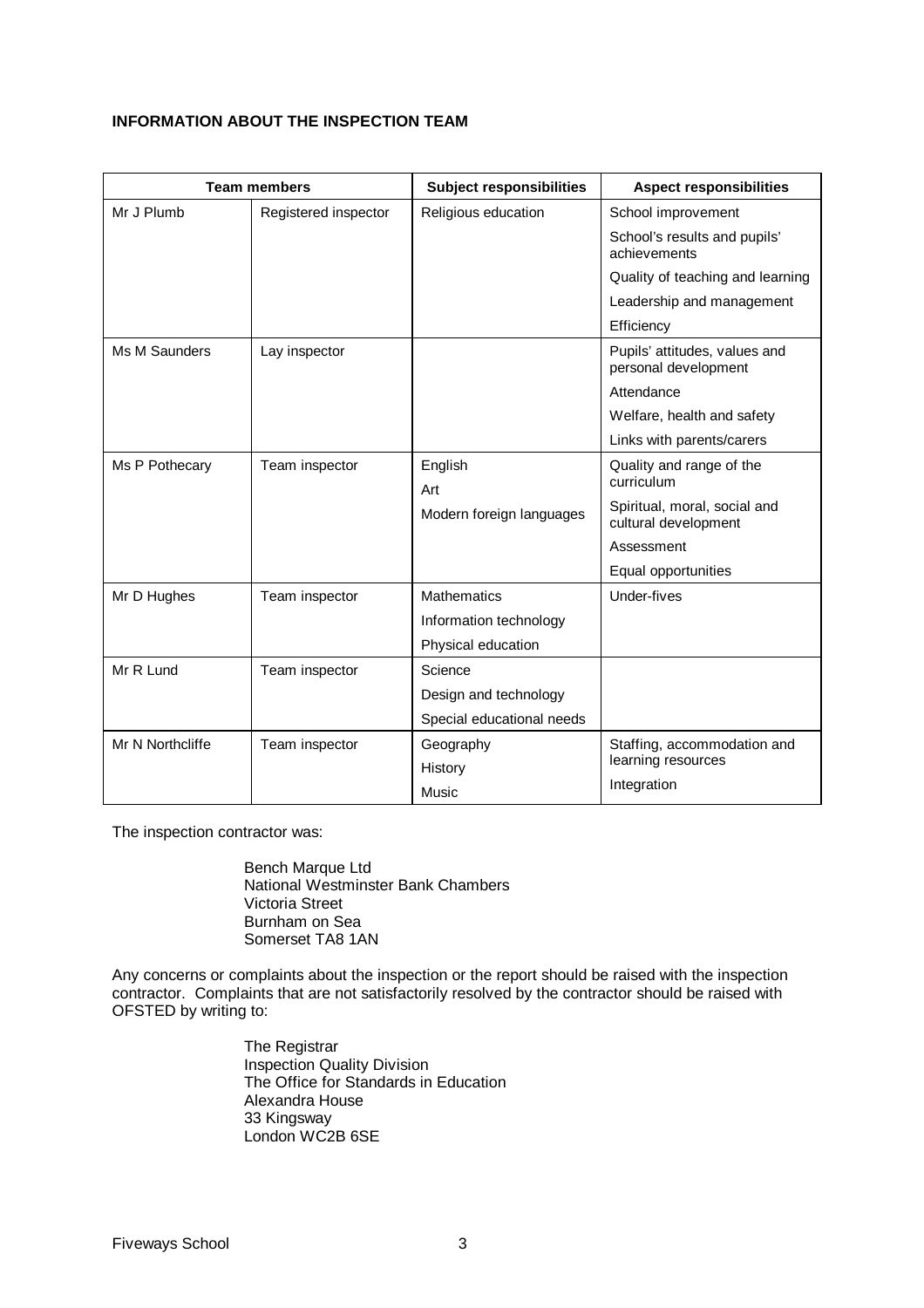# **REPORT CONTENTS**

|                                                                                                                                                                                                                                                                                                                                                                   | Page |
|-------------------------------------------------------------------------------------------------------------------------------------------------------------------------------------------------------------------------------------------------------------------------------------------------------------------------------------------------------------------|------|
| <b>PART A: SUMMARY OF THE REPORT</b>                                                                                                                                                                                                                                                                                                                              | 5    |
| Information about the school<br>How good the school is<br>What the school does well<br>What could be improved<br>How the school has improved since its last inspection<br>Standards<br>Pupils' attitudes and values<br>Teaching and learning<br>Other aspects of the school<br>How well the school is led and managed<br>Parents' and carers' views of the school |      |
| <b>PART B: COMMENTARY</b>                                                                                                                                                                                                                                                                                                                                         |      |
| <b>HOW HIGH ARE STANDARDS?</b>                                                                                                                                                                                                                                                                                                                                    | 8    |
| The school's results and achievements<br>Pupils' attitudes, values and personal development                                                                                                                                                                                                                                                                       |      |
| <b>HOW WELL ARE PUPILS OR STUDENTS TAUGHT?</b>                                                                                                                                                                                                                                                                                                                    | 11   |
| <b>HOW GOOD ARE THE CURRICULAR AND OTHER</b><br>OPPORTUNITIES OFFERED TO PUPILS OR STUDENTS?                                                                                                                                                                                                                                                                      | 13   |
| <b>HOW WELL DOES THE SCHOOL CARE FOR ITS PUPILS?</b>                                                                                                                                                                                                                                                                                                              | 15   |
| <b>HOW WELL DOES THE SCHOOL WORK IN</b><br><b>PARTNERSHIP WITH PARENTS</b>                                                                                                                                                                                                                                                                                        | 16   |
| <b>HOW WELL IS THE SCHOOL LED AND MANAGED?</b>                                                                                                                                                                                                                                                                                                                    | 16   |
| WHAT SHOULD THE SCHOOL DO TO IMPROVE FURTHER?                                                                                                                                                                                                                                                                                                                     | 19   |
| <b>INCLUSION</b>                                                                                                                                                                                                                                                                                                                                                  | 19   |
| <b>POST-16</b>                                                                                                                                                                                                                                                                                                                                                    | 21   |
| PART C: SCHOOL DATA AND INDICATORS                                                                                                                                                                                                                                                                                                                                | 22   |
| PART D: THE STANDARDS AND QUALITY OF TEACHING IN<br>AREAS OF THE CURRICULUM, SUBJECTS AND COURSES                                                                                                                                                                                                                                                                 | 25   |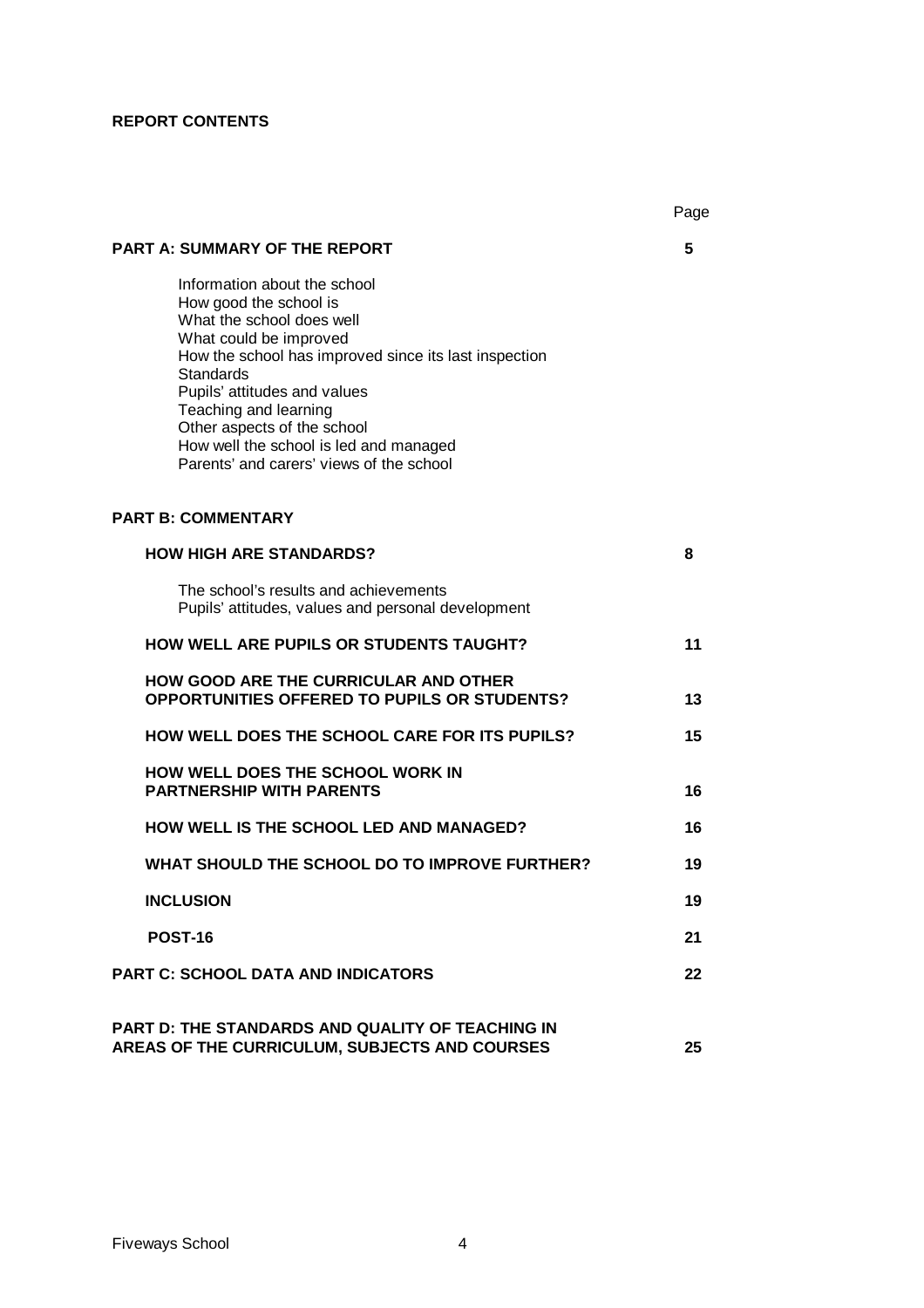# **PART A: SUMMARY OF THE REPORT**

# **INFORMATION ABOUT THE SCHOOL**

Fiveways School is designated to meet the needs of pupils with severe learning difficulties. Included within this population there are pupils with autism and pupils with profound and multiple learning difficulties. There are 67 pupils on roll aged 4–19, the average size for a school of this type. There are significantly more boys than girls. Only one pupil comes from an ethnic minority background. The pupils are drawn from the full range of social/economic backgrounds found throughout the South Somerset region. There are 10 pupils eligible for free school meals. All pupils have a statement of special educational needs. The governors have made a nil return to the local education authority in respect of statutory targets to raise standards because of the special educational needs of the pupils.

# **HOW GOOD THE SCHOOL IS**

Fiveways School is a very good school. Very effective leadership creates a climate in which pupils are keen to learn. Demanding teaching for all pupils and excellent inclusion opportunities both within the school and in other mainstream schools lead to high standards of achievement. The school provides very good value for money.

#### **What the school does well**

- The very good teaching influences the very good learning and high standards
- Provision for pupils with profound and multiple difficulties and for those with autism is very good
- The Early Years provision is very good
- The post-16 provision is very good with some outstanding features
- The attitudes and behaviour of pupils are very good
- There are excellent inclusion opportunities for pupils and students
- The headteacher provides very good and effective leadership

#### **What could be improved**

- The toilet facilities in the portable classrooms are unsatisfactory
- There is no provision for drugs misuse education
- There is insufficient provision for work experience
- A few post-16 pupils cannot gain entry to the kitchen at Carr Cottage because of the absence of wheelchair access
- The procedures for reporting accidents
- The school's child protection policy is unsatisfactory and does not reflect the good practice in the school

**The areas for improvement will form the basis of the governors' action plan which will be sent to all parents and carers of pupils at the school.**

# **HOW THE SCHOOL HAS IMPROVED SINCE ITS LAST INSPECTION**

There have been very significant improvements since the last inspection in April 1996. The capacity for further improvement is very good. There have been significant improvements in the provision for and standards achieved in English and science. The provision for information and communications technology and religious education has improved. Improvements in the provision for pupils with complex needs have been quite remarkable. The provision for pupils' spiritual and cultural development has improved. There have been significant improvements to the accommodation and the sports hall is excellent.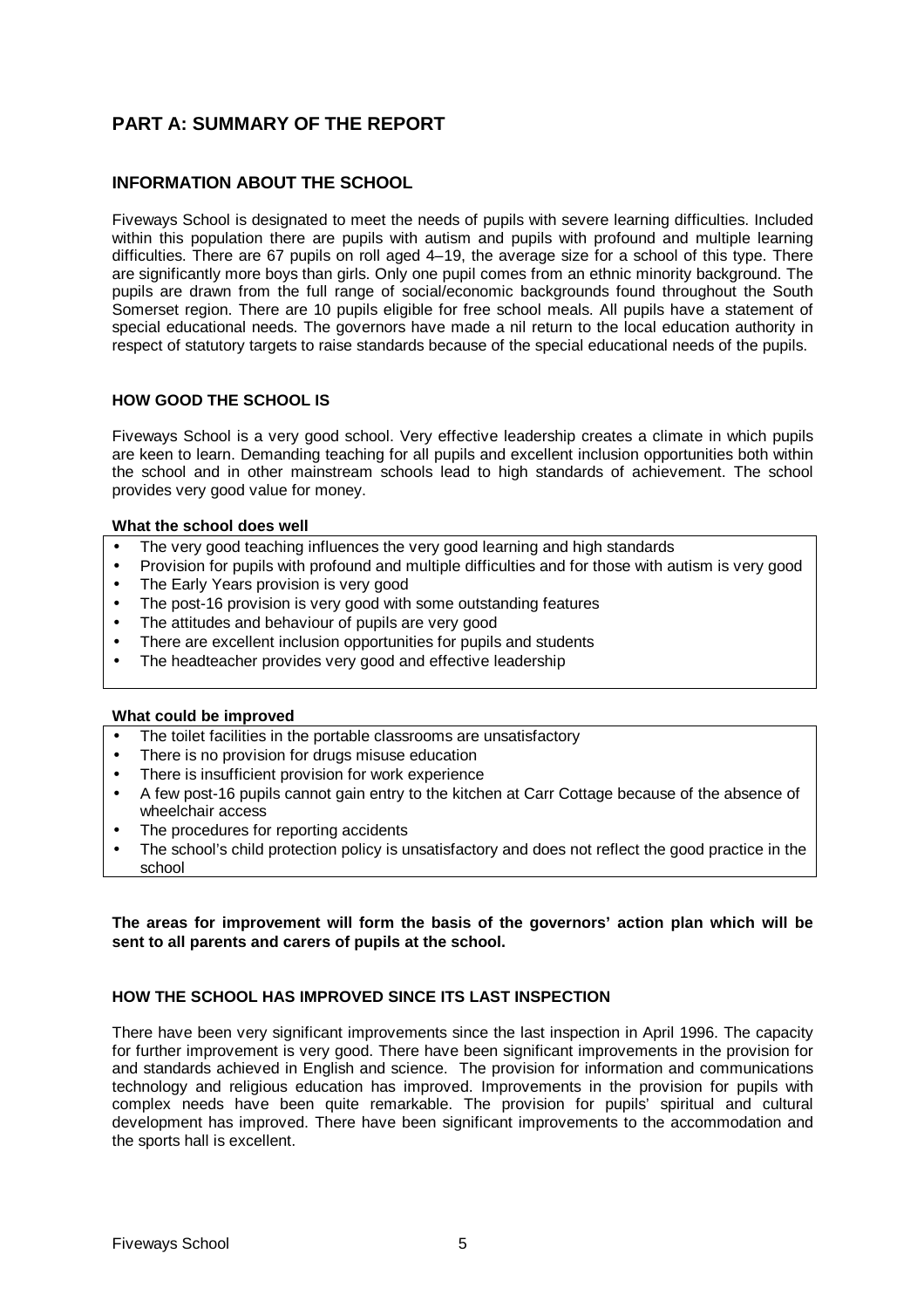# **STANDARDS**

The table summarises inspectors' judgements about how well pupils achieve in relation to their individual targets by the time they leave the school.

| Progress in:                                                                | By age<br>5 | By age<br>11 | By age<br>16 | By age<br>19 | Key            |   |
|-----------------------------------------------------------------------------|-------------|--------------|--------------|--------------|----------------|---|
| Speaking and listening                                                      | A           | A            | A            | A            | Very good      | A |
| Reading                                                                     | A           | A            | A            | A            | Good           | B |
| Writing                                                                     | A           | A            | A            | A            | Satisfactory   | С |
| <b>Mathematics</b>                                                          | A           | A            | A            | A            | Unsatisfactory | D |
| Personal, social and health<br>education                                    | A           | A            | A            | A            | Poor           | Е |
| Other personal targets set<br>at annual reviews or in<br>IEP <sub>s</sub> * | A           | A            | A            | A            |                |   |

*\* IEPs are individual education plans for pupils with special educational needs.*

Achievement in communication is very good across the school. Pupils with profound and multiple learning difficulties make good eye contact with their teacher. Pupils with autism communicate informed and independent choices. Achievement in the use and application of number skills is very good. By post-16 students are able to shop using real money. Higher achievers make rapid gains with reading and writing. By the time students leave the school they are well prepared to cope with the demands of adult life.

# **PUPILS' ATTITUDES AND VALUES**

| <b>Aspect</b>                             | Comment                                                          |
|-------------------------------------------|------------------------------------------------------------------|
| Attitudes to the school                   | Pupils have very good attitudes to their learning.               |
| Behaviour, in and out of<br>classrooms    | Pupils' behaviour is very good in lessons and around the school. |
| Personal development and<br>relationships | Pupils' personal development and relationships are very good.    |
| Attendance                                | Attendance is good and contributes to pupils very good learning. |

# **TEACHING AND LEARNING**

| <b>Teaching of pupils:</b> | Aged up to 5 | <b>Aged 5-11</b> | <b>Aged 11-16</b> | Aged over 16 |
|----------------------------|--------------|------------------|-------------------|--------------|
| Lessons seen overall       | Very good    | Very good        | Very good         | Very good    |

*Inspectors make judgements about teaching in the range: excellent; very good; good; satisfactory; unsatisfactory; poor; very poor. 'Satisfactory' means that the teaching is adequate and strengths outweigh weaknesses.*

The quality of teaching is consistently very good in English, mathematics and personal and social education across the school. In science it is very good in Key Stages 1 and 2 and at post-16 and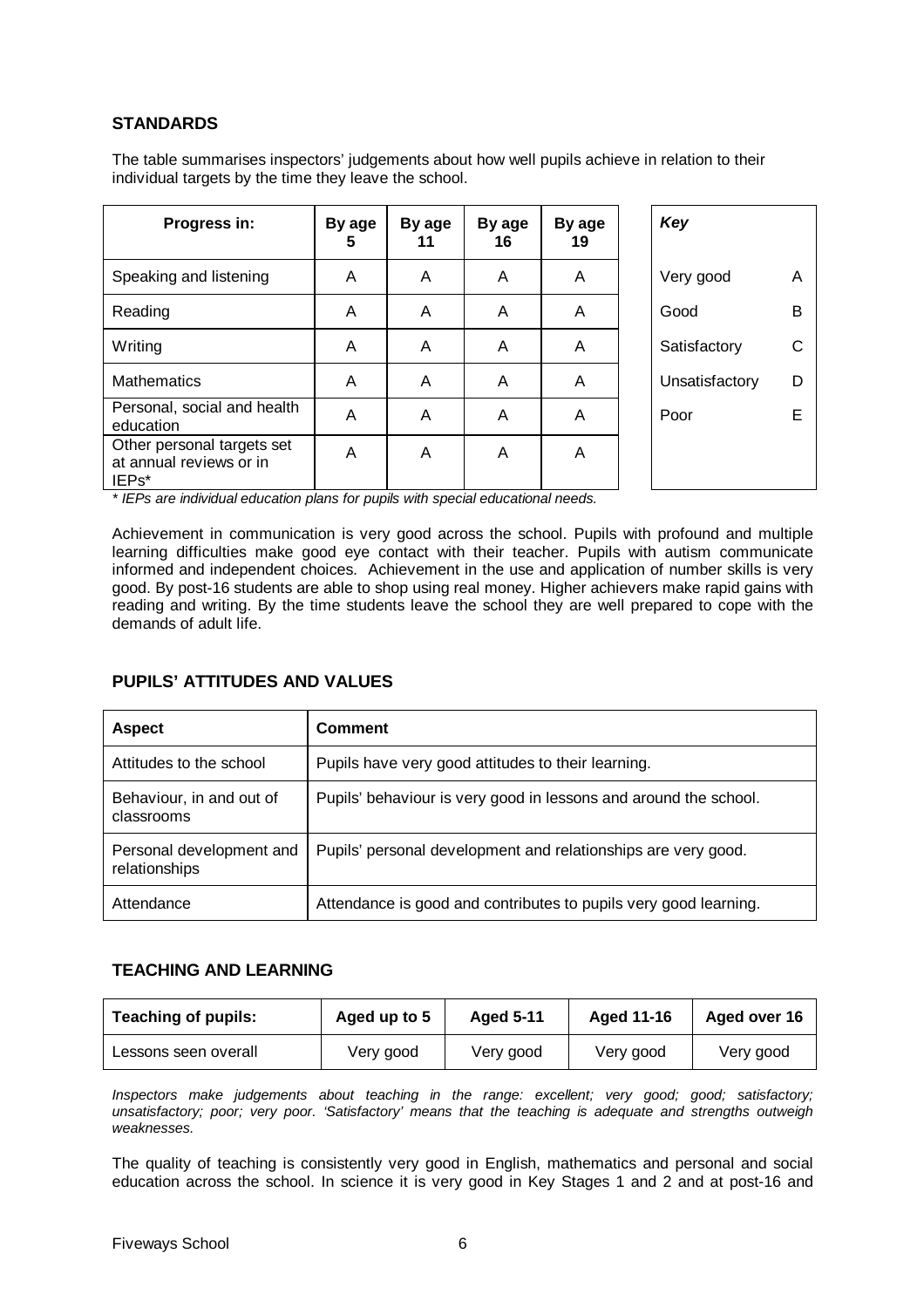good in Key Stages 3 and 4. High expectations, challenging activities and teachers' expertise in working with pupils with special educational needs lead to pupils learning at a very good rate. Teaching was satisfactory in all lessons seen. It was very good or better in 47 per cent and good in a further 46 per cent.

| <b>Aspect</b>                                                                                        | <b>Comment</b>                                                                                                                                                                                               |
|------------------------------------------------------------------------------------------------------|--------------------------------------------------------------------------------------------------------------------------------------------------------------------------------------------------------------|
| The quality and range of<br>the curriculum                                                           | All children, pupils and students have a broad and balanced<br>Programme of Study.                                                                                                                           |
| Partnership with parents                                                                             | The partnership with parents is a strength of the school.                                                                                                                                                    |
| Provision for pupils'<br>personal, including<br>spiritual, moral, social and<br>cultural development | Students are encouraged to take responsibility for their own learning.<br>Provision for pupils' spiritual, moral and cultural development is good.<br>Provision for pupils' social development is very good. |
| How well the school cares<br>for its pupils                                                          | Assessment procedures are good. Pupils are well cared for.                                                                                                                                                   |

# **OTHER ASPECTS OF THE SCHOOL**

# **HOW WELL THE SCHOOL IS LED AND MANAGED**

| <b>Aspect</b>                                                             | <b>Comment</b>                                                                                                                                                                                         |
|---------------------------------------------------------------------------|--------------------------------------------------------------------------------------------------------------------------------------------------------------------------------------------------------|
| Leadership and<br>management by the<br>headteacher and other key<br>staff | The headteacher, deputy headteacher and the governing body lead the<br>school very well and are very good at long-term planning. Governors<br>are fully involved in the school and are very effective. |
| How well the appropriate<br>authority fulfils its<br>responsibilities     | The governors meet their statutory responsibilities well except for the<br>reporting of accidents.                                                                                                     |
| The school's evaluation of<br>its performance                             | The headteacher, deputy headteacher and governors have a very<br>clear picture of the school's strengths and weaknesses.                                                                               |
| The strategic use of<br>resources                                         | Financial planning and administration are very good. Resources are<br>used very well. The principles of best value are applied very well.                                                              |

There is sufficient well-qualified staff. The sports hall is excellent. The lack of specialist science accommodation limits the delivery of the science curriculum. The range of learning resources is good.

# **PARENTS' AND CARERS' VIEWS OF THE SCHOOL**

| What pleases parents most                                                                                           | What parents would like to see improved                                                     |
|---------------------------------------------------------------------------------------------------------------------|---------------------------------------------------------------------------------------------|
| The approachability of the headteacher<br>The parents like the sports hall<br>Their children enjoy coming to school | Improved arrangements for toilets<br>Improvements to the changing room used<br>for swimming |

Inspectors' judgements support parents' very positive views. Parents' concerns about toilet facilities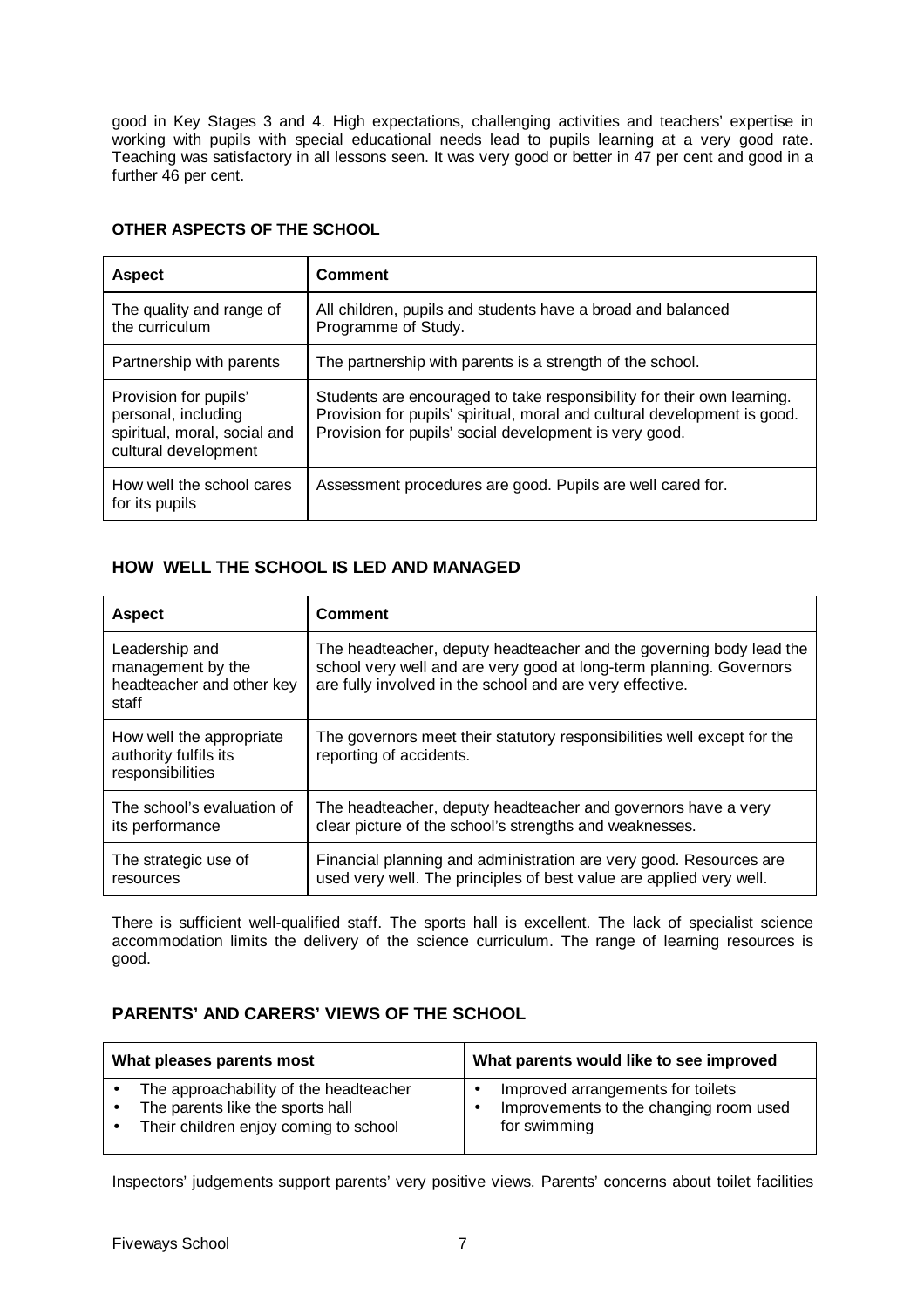and the changing room used for swimming are justified.

# **PART B: COMMENTARY**

# **HOW HIGH ARE STANDARDS?**

# **The school's results and achievements**

- 1. *It is inappropriate to judge the achievement of pupils for whom the school caters against agerelated national expectations or averages. The report does however give clear examples of pupils' achievements seen against their prior attainment. There are examples of what pupils know, understand and can do. Judgements about progress and standards achieved take account of expectations based on information contained in pupils' statements and annual reviews.* Outstanding achievements such as the standards achieved in swimming by the end of Key Stage 2 are recognised and celebrated by the inspection team.
- 2. There has been a very significant improvement in the quality of learning and rapid gains made by pupils and students throughout the school in most subjects since the last inspection. Pupils and students make consistently very good progress in their communication and independence skills across the school and achieve high standards given the poor skills they have in these very important areas when they enter the school. Learning is consistently very good in most lessons. Progress over time is consistent with the pattern of progress seen in lessons. This good and often very good progress mirrors the good and often very good teaching throughout the school.
- 3. The excellent support given by the inclusion teacher to pupils and students on integrated placements in mainstream schools and the local college of further education makes a significant contribution to the very good standards of achievement for these pupils/students. One pupil with autism and poor social imagination integrates well with his peers in a mainstream school and is beginning to interact with them very well including during playtimes. Achievements in communication for most pupils with complex speech and language difficulties is outstandingly good due to the excellent use of the Picture Exchange Communication (PECS) method used to enable these pupils to make independent and informed choices. The parent of a child in the Early Years class (the class with children under five) is 'over the moon' with the progress that her child has made in communicating what he wants on his own.
- 4. Seen against their prior attainment children under five make very good progress and achieve well in relation to the Desirable Learning Outcomes (the six areas of learning for the under fives). Through experience of using their senses and engaging in exciting role-play they make rapid gains in their knowledge and understanding of the world. Imaginative and energetic teaching results in these children developing an awareness of the importance of putting on a warm coat in winter and of the need to protect their heads by wearing a cap when it is sunny. Through the introduction of the literacy hour they develop very good communication skills. The high quality teaching enables these children to achieve high standards of communication through signing, vocalisation and the use of PECS. Through persistent and creative reenforcement children are enabled to achieve basic sorting skills on the basis of one criterion such as colour. By imaginative and exciting play they achieve very good social skills such as waiting their turn and respecting the space of others.
- 5. Post-16 students make very good progress and by the time they leave school they are well equipped for adult life. Their achievement in independence skills and the confidence they have gained in making their requests known in a shop are very impressive. They can plan, prepare and cook meals and the highest achievers handle money with confidence. By post-16 students seen in the context of their severe learning difficulties are confident and secure adults. Integration experiences for them at mainstream schools and a college of further education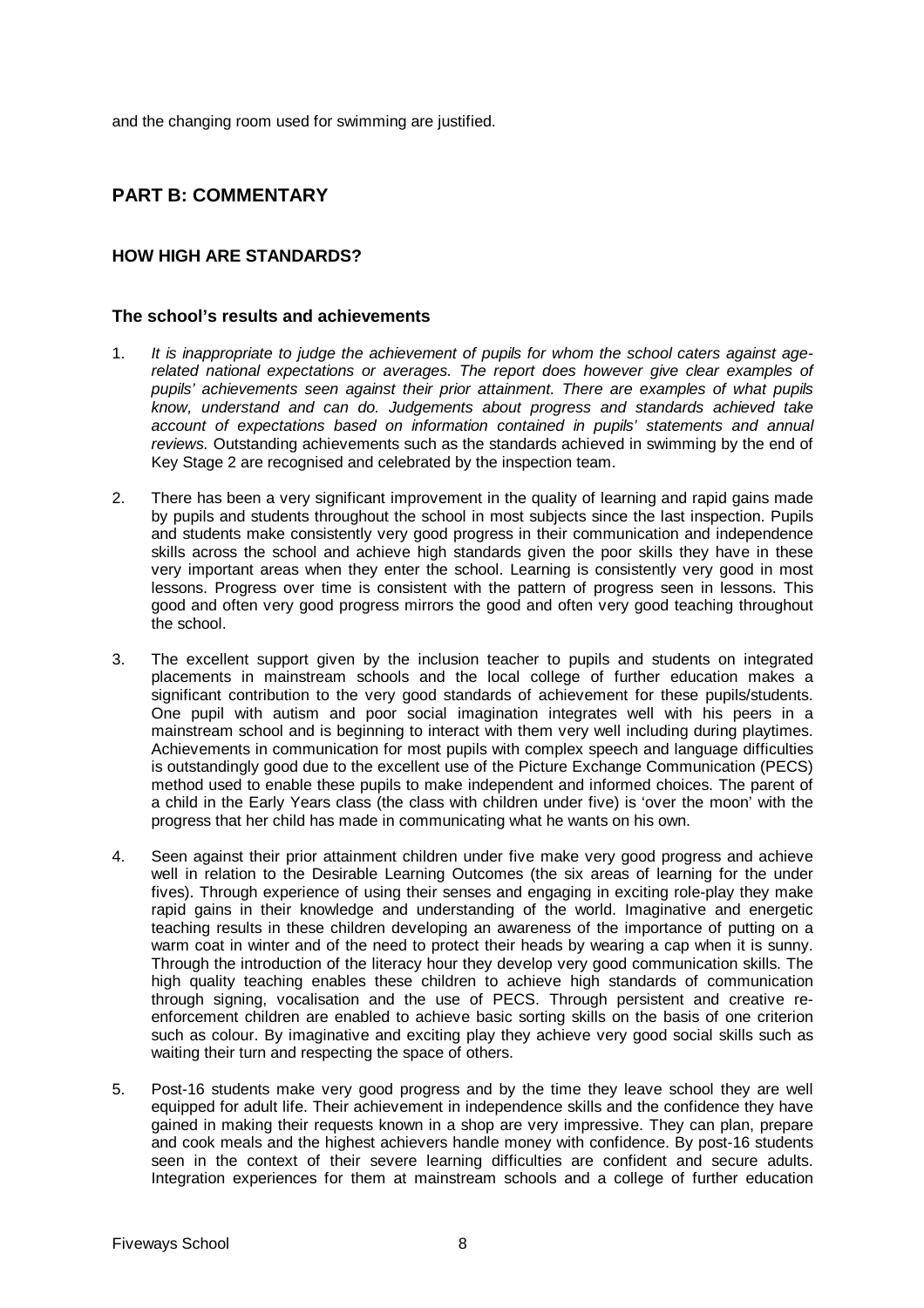enable many of them to make rapid progress and achieve good standards in a range of subjects, for example in performing arts.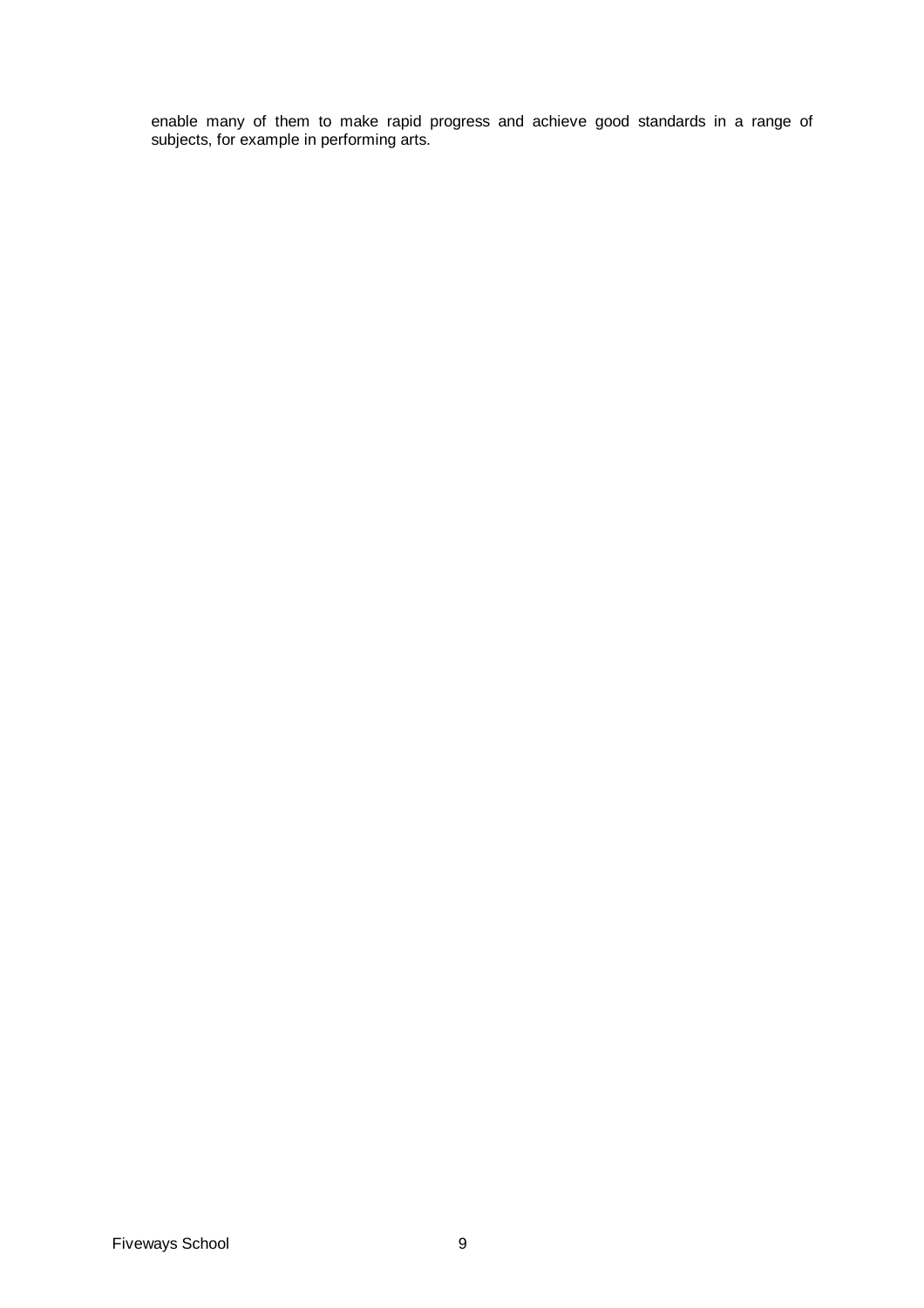- 6. Pupils and students with additional complex special educational needs achieve good standards in communication and mobility. Pupils with profound and multiple learning difficulties make good eye contact with their teacher as a result of the excellent stimuli provided for them. Achievement in using their hands is good and enhanced by the skilful hand rubbing/massage given by the teacher and her dedicated learning support assistants prior to practical activities, such as making tepees in their topic work in history. Their mobility is enhanced very considerably through the MOVE programme and their achievement in simple stretches and hand grasps is good. These pupils use large switches to experience cause and effect and take delight in the consequences of their action. In religious education a pupil in Year 8 with severe autism made a clear statement that he no longer wished to watch a candle but would rather blow it out! This was a remarkable breakthrough in communication for this pupil with complex speech and language difficulties and associated behavioural difficulties.
- 7. Achievements in English are very good throughout the school seen in the context of pupils low attainment in communication on entry. Pupils make very good progress in their communication skills at all key stages. Achievement in listening is very good. Pupils and students watch their teachers carefully when they use Makaton signs and they listen carefully to the instructions spoken by their teachers. Progress in writing is very good throughout the school and by the end of Key Stage 4 many pupils write simple sentences. Reading skills develop as pupils move up through the school and by Key Stages 3 and 4 many can read books with support and this is very good achievement seen against the context of their prior achievement. Those with complex speech and language needs communicate independent choices using PECS and large switches and this is very good achievement for these pupils.
- 8. Achievement in mathematics is very good throughout the school. In Key Stage 1 pupils understand the idea of 'sets' and sort objects into groups by single attributes, for example colour or size. They understand the idea of 'same' or 'different' and many recognise numbers up to 5 both as sets of objects and by the symbol 5. They understand that 2 sets of 5 fingers make 10. By Key Stage 2 pupils sort objects into groups by more complex criteria, for example objects with wheels or no wheels and many count up to 10. By Key Stage 3 many pupils can both add and subtract by using a number line. In Key Stage 4 pupils understand the function of money and select correct coins to buy snacks at playtime. Pupils with profound and multiple learning difficulties clap out simple numbers, for example two claps.
- 9. In science standards of achievement are very good in Key Stages 1 and 2 and at post-16 and good in Key Stages 3 and 4. Achievement in information and communications technology is good throughout the school. In Key Stage 1 pupils develop basic computer skills and begin to use the mouse and keyboard with increased confidence and accuracy to control the screen. In Key Stage 2 pupils gain in confidence in using computers to match, form letters and begin to develop basic word processing skills. As pupils move up through Key Stages 3 and 4 they are introduced to specific design and word processing programs and their printed work progresses well. In Key Stage 4 pupils operate word-processing programs independently. By post-16 students produce documents using artwork and text. The highest achievers use a CD-ROM to research information, for example in the work on Hinduism in religious education. Achievement in religious education is good. As a result of good teaching pupils and students explore their feelings about friendship and experience awe and wonder through exploring the world of nature. By Key Stage 4 and in post-16 they begin to make very good gains in their understanding of moral issues and also of the world faiths such as Christianity, Islam and Hinduism.
- 10. Achievements in personal and social skills are good. In the Early Years pupils learn to take turns and to share their toys. Very good gains are made in table manners. Pupils become increasingly independent in using the toilet. By post-16 they have gained very important life skills such as handling money and looking after themselves by preparing and cooking nutritious meals.
- 11. Achievements in art and design and technology are consistently good throughout the school. In geography pupils make good gains in their knowledge and understanding of the world and relate this knowledge to their own experience. In history achievements are at least good throughout the school. In Key Stages 3 and 4 achievements are very good with instances of excellent achievement. Standards in French in Key Stages 3 and 4 and at post-16 are very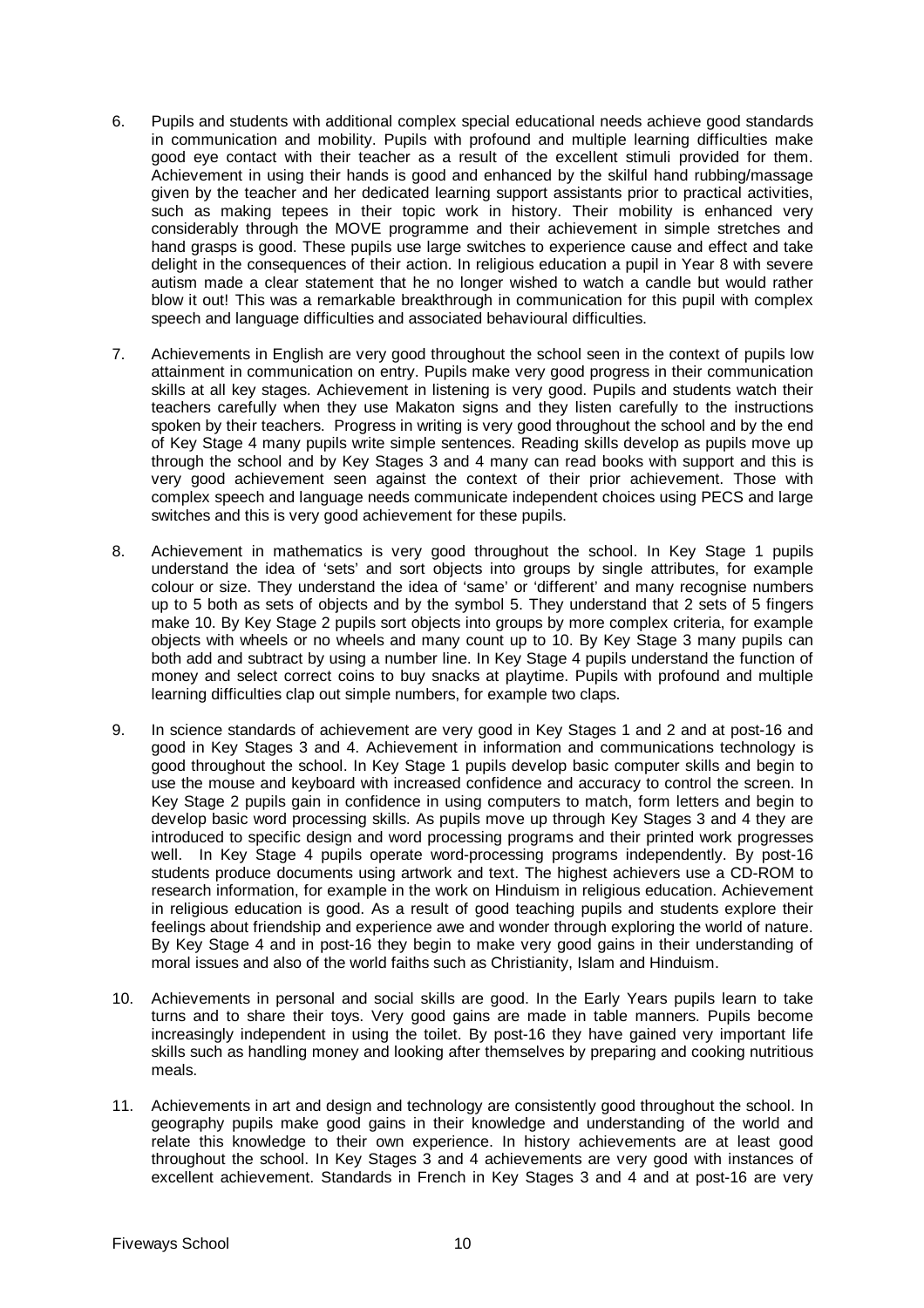good. Pupils discuss important features in Paris using key French words. In music standards are good in Key Stage 1 and very good throughout the rest of the school. Music enables pupils with complex behavioural difficulties to concentrate and the calming effect results in very good learning. Standards achieved in physical education are good throughout the school. In swimming standards are excellent. Excellent progress is made in swimming because of the outstandingly good teaching and many pupils by the end of Key Stage 2 achieve standards close to the national expectation.

12. Across all subjects children, pupils and students achieve high standards in communication and the use and application of number skills. Good achievement in communication occurs in mathematics, science, history, geography, music and religious education. Pupils achieve good and often very good standards in sorting and grouping activities in physical education and science. In science they develop measuring and weighing skills. In the post-16 ASDAN curriculum, communication skills and the use of number is central to the course. Achievements in talking about their work with their peers and in managing real money are very good. Information and communications technology is used well across the curriculum to support pupils in making independent choices as well as to make gains in their studies.

# **Pupils' attitudes, values and personal development**

- 13. Children, pupils and students have very good attitudes to their learning. They show enthusiasm during their lessons and parents report that their children enjoy coming to school. Pupils are keen to explain what they are doing and respond extremely well to the high expectations of the teaching and support staff. They show great interest in all their activities and are able to concentrate well to complete tasks; and they work well individually and show a high level of awareness of each other, readily celebrating not only their own successes, but those of others too. A delightful example of this was seen in a Key Stage 2 class when pupils shared their art work with each other at the end of a lesson, using adjectives such as 'perfect' and 'splendid' to describe the drawings.
- 14. Children, pupils and students behaviour overall, both in lessons and around the school, is very good taking into account some very challenging behaviours associated with special educational needs and is seen by parents as a strength of the school. On many occasions behaviour was excellent, including when pupils attended other schools, such as for drama at the local comprehensive school. Pupils are extremely courteous, holding open doors for both adults and each other whenever possible, and have due regard to both personal belongings and school resources. When pupils do show challenging behaviour, staff respond consistently and according to behaviour management plans and with minimum disruption. Girls and boys work and play well together and there was no evidence of any individual or group of pupils being stigmatised.
- 15. Pupils' personal development and the quality of their relationships is very good. In the reception class, children take responsibility for putting on aprons for painting and help with clearing away cups following a drink. Registers are returned to the office by pupils and by the time students' reach post-16, they collect orders for dinners and undertake a range of duties around the school, for example helping younger pupils, demonstrating excellent levels of maturity and independence. Pupils' respect for the feelings and values of others is good. They listen well to each other and to their teachers. They are aware when friends are upset and frequent acts of kindness toward each other were observed, for example helping to put on a coat or picking up a dropped pencil. The very good relationships throughout the school have a clear impact upon pupils' willingness to learn and co-operate. For those pupils with complex learning disabilities this is a major factor in their good progress.
- 16. Attendance at the school remains good. The attendance rate for 1998/99 was 93.6 per cent with 0.01 per cent unauthorised attendance. Any unexplained absence is investigated quickly. The good attendance makes a significant contribution to pupils' very good learning.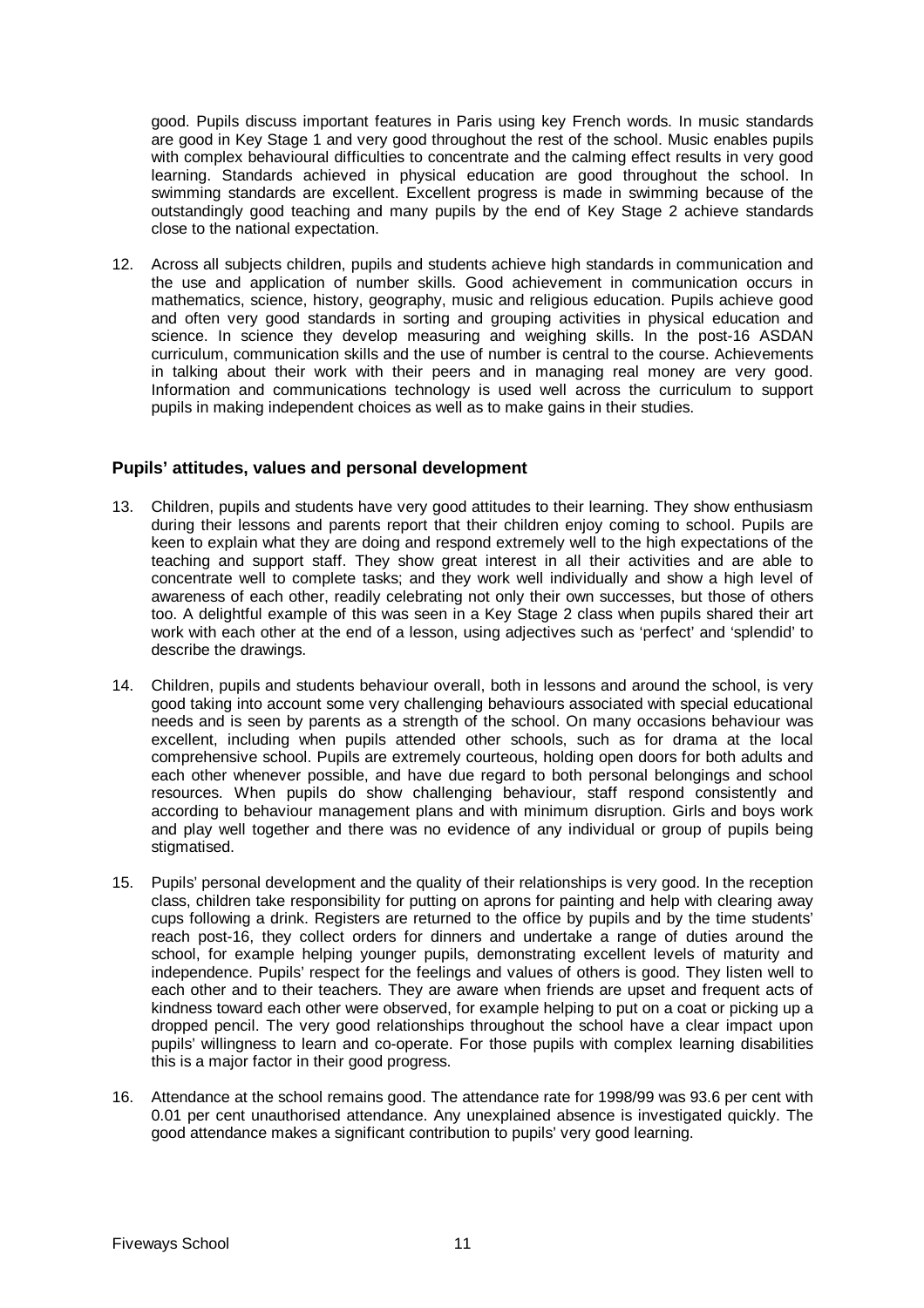# **HOW WELL ARE PUPILS OR STUDENTS TAUGHT?**

- 17. The quality of teaching is consistently very good throughout the school. There are examples of inspirational teaching for the under-fives, throughout Key Stages 1 to 4 and in post-16. There has been a very significant improvement in the quality of teaching since the last inspection and the influence that it has on the very good learning and high standards achieved since the last inspection. The quality of teaching is at least satisfactory in all lessons. In 47 per cent of lessons teaching is very good or better and in a further 46 per cent it is good.
- 18. The very skilful teaching enables the school's aim, to promote pupils'/students' independence to be realised in practice. A very significant strength is teachers' knowledge and understanding of the special educational needs of each pupil/student. This expertise enables them to plan activities so that each individual pupil/student make very good gains in their learning and so achieve high standards.
- 19. The high quality teaching focuses on improving pupils' communication and independence skills through the successful delivery of the requirements of the National Curriculum and religious education. The use of PECS to empower pupils with autism to become effective communicators is very successful. These pupils with complex speech and associated behavioural difficulties are beginning to make informed and independent choices as a result of this teaching method. For example, a Year 8 pupil with autism made an independent choice about blowing out a candle during a well structured and resourced stilling activity using his sophisticated PECS folder. The use of Makaton signing in a total communication environment to augment communication for pupils with profound and multiple learning difficulties results in these pupils being sufficiently stimulated to make very good eye contact with their teacher and also to express gorgeous smiles in recognition of their achievements.
- 20. The quality of teaching for the under-fives is very good and makes a significant contribution to children's very good learning of important social skills. The excellent teamwork between the teacher and the learning support assistant enables these children to learn to take turns, work with a partner and to communicate their needs effectively. The energy put into developing independent feeding and toilet skills by the teacher contributes to the independence achieved by these children. Children also make very good gains in communication skills through wellstructured activities that enable them to choose the drink and biscuit they want at snack time.
- 21. The quality of teaching is consistently very good throughout Key Stages 1 to 4. In the specialist class for pupils with profound and multiple difficulties the teaching is always very good and often inspirational. The 1:1 teaching support provided for the pupil with autism is excellent.
- 22. In post-16, the quality of teaching is very good and enables students to shop independently and with confidence and to develop important life skills such as planning and preparing nutritious meals. The excellent integration experiences offered to pupils and students are managed exceptionally well. The inclusion teacher supports these pupils and students very well in their placements and the experiences they encounter in mainstream schools contribute significantly to the improvements they make in communication, numeracy and social skills. One pupil with autism with a placement in a mainstream school relates well to his peers and manages his challenging behaviour with the outstandingly good support given by his inclusion teacher.
- 23. Teachers' knowledge and understanding of National Curriculum subjects is very good and contributes to the very good learning that pupils and students make. However, not all teachers are secure in their subject knowledge of religious education and this very occasionally impedes the quality of learning for a few pupils. Teachers have expertise of the range of special educational needs of their pupils, for example, the use of the MOVE programme together with the advice given by the physiotherapist, enables pupils with profound and multiple difficulties to make good gains in independent movement. The teaching of physical education makes a very significant contribution to pupils' outstandingly good achievement in independent movement.
- 24. The quality of teaching of literacy and numeracy across all subjects is very good and successfully contributes to the high standards of communication and the independent skills of using money and weighing ingredients for making a meal that students have by the time that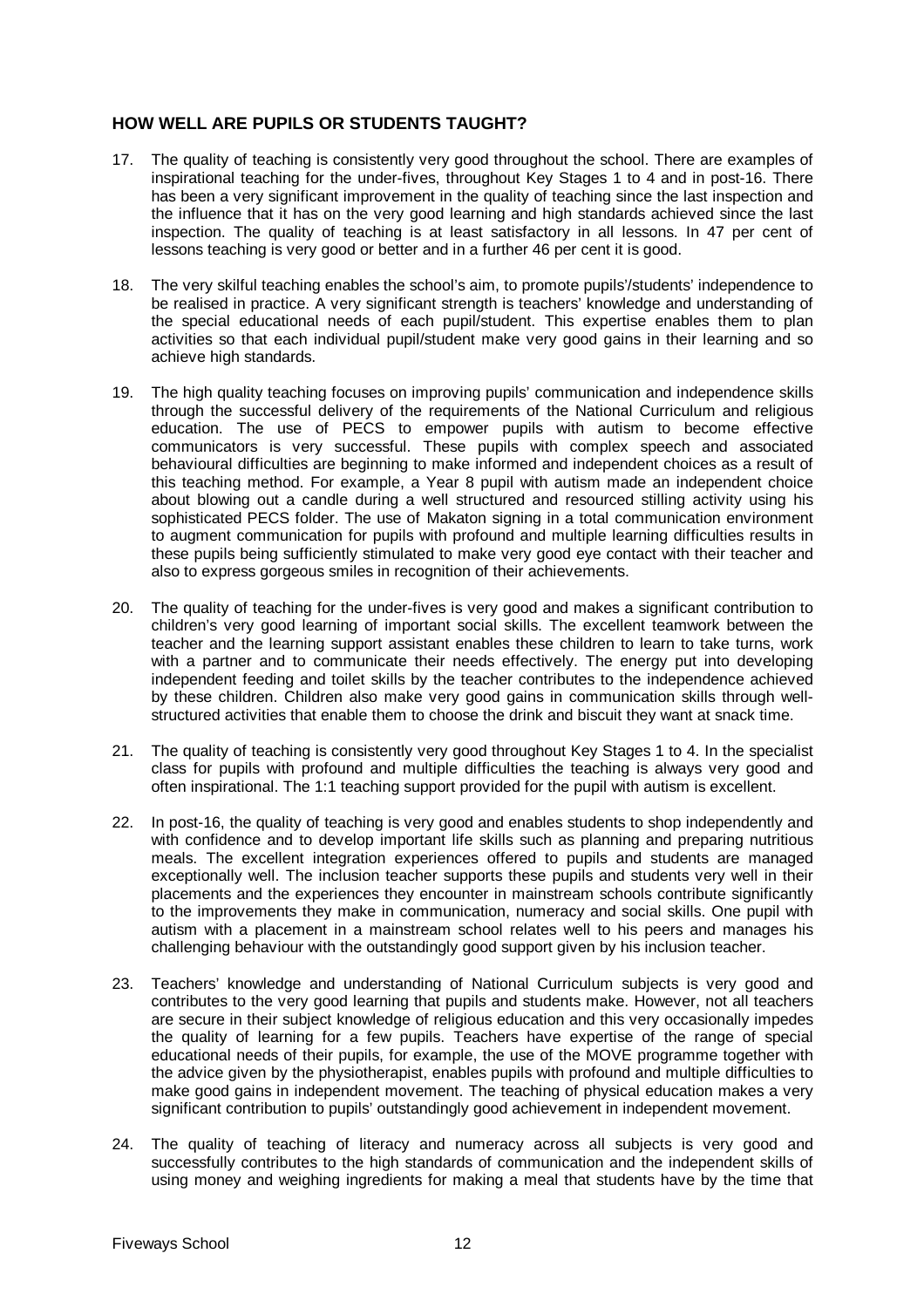they reach 18 years of age.

- 25. A good example of teaching literacy skills occurred in a Key Stage 3 history lesson on Ancient Greece when extremely skilful questioning on the part of the teacher, combining signing and good use of key words, enabled pupils of all abilities to respond and put forward suggestions. By using word prompts, the teacher drew out correct answers and allowed the pupils to suggest various ways of finding out information from books, visiting sites and 'digging'. Numeracy skills are taught well across the curriculum, for example in science where pupils are encouraged to sort objects into groups and to develop the skills of measuring and weighing. Information and communications technology skills are taught well and enable pupils with complex language difficulties to make independent and informed choices by, for example, using a switch to control music or light. Pupils with profound and multiple learning difficulties are given outstandingly good opportunities to make a statement about what they want and do not want using large switches. They have 'hands-on' experience of cause and effect and express large grins when they make independent choices. Computers are used well to support the teaching of post-16 students and enable them to develop their writing skills. They also begin to develop research skills, for example when they used a CD-ROM to explore Hinduism as part of their religious education lesson.
- 26. Teachers' planning is very good for the under-fives and consistently good throughout the school. Clear learning objectives are determined at pupils'/students' annual reviews and are used to devise very specific learning targets on individual education plans. Teachers use these planned learning outcomes for each individual in their short-term planning and so successfully challenge all pupils/students to learn effectively. Expectations of all pupils and students are excellent. There is a commitment to ensure that all achieve the highest standards and that by the time students leave school they can cope independently in an adult world. By post-16 students are expected to manage money, shop and cook independently and feel confident/secure about communicating their needs in public places. The higher achievers are expected to read, write and manage arithmetic at the highest level of which they are capable. All, including non-ambulant students, are expected to move independently as far as possible. Teaching promotes dignity through a strong commitment to equality of opportunity for all. The high quality teaching ensures that these aspirations on the part of a dedicated and hard working staff are met except for in the tragic instance of regression on the part of a student because of deterioration in a medical condition.
- 27. Teaching methods and the management of pupils and students are consistently very good. The best facets of TEACCH and the use of PECS support pupils with autism to achieve high standards in communication and social interaction. The commitment to a total communication environment results in dignity for each individual. When appropriate signing is used and when appropriate it is not used for the same individual. All teaching focuses on building children's, pupils' and students' confidence and self-esteem to prepare them to cope with a robust and demanding world. Challenging behaviours are managed expertly throughout the school including those of children under five and also of post-16 students. The excellent teaching of pupils with profound and multiple learning difficulties does not shy away from managing challenging behaviours and this is dignity of the highest order.
- 28. Teaching is conducted at a very brisk pace and learning support assistants are used very effectively and efficiently and so impact very well on the high quality learning of pupils. Good resources are used very well to support the teaching and so influence the very good quality learning. Very good use is made of 'feely'/tactile resources, particularly in the teaching of pupils with profound and multiple learning difficulties. The teacher skilfully rubs the hands of these pupils before practical activities so that they receive the maximum benefit from their experiences. They are encouraged to use their hands independently in design and technology when making objects and to handle artefacts in religious education.
- 29. Teachers regularly assess pupils during lessons against the specific targets on their individual education plans. The information gained from these assessments is used to inform teachers' planning and so raise standards further. The 'P' scales (differentiated performance criteria for special schools) are being piloted and it is intended following evaluation to link them carefully to curriculum planning.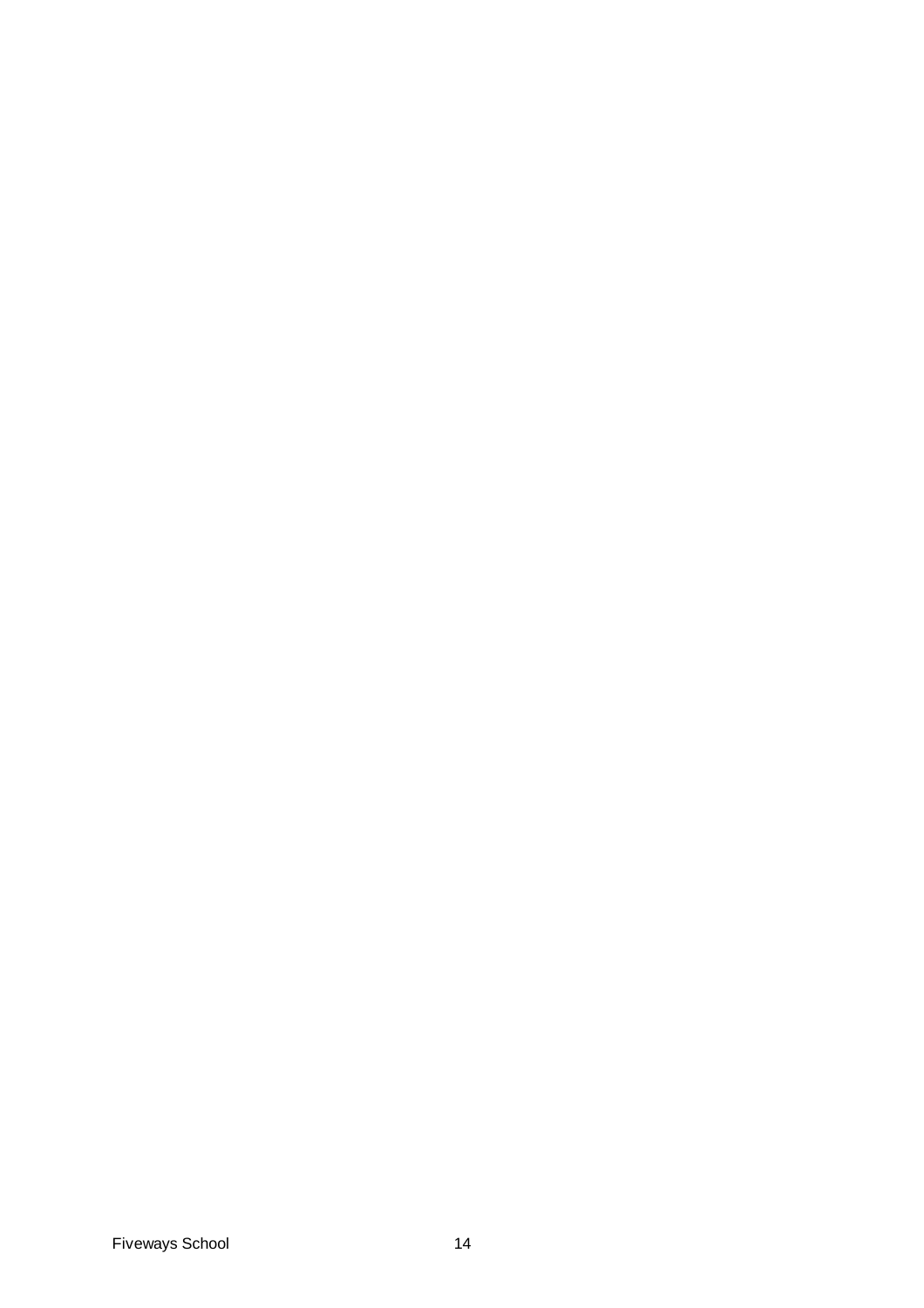- 30. Parents are trained and encouraged to re-enforce methods used in school, such as PECS, at home and so work in partnership with the school to provide the richest possible learning experiences for their children and by so doing, enable their children to achieve the highest standards possible.
- 31. Very good learning in lessons and over time mirrors the very good teaching. The very good teaching results in pupils acquiring outstandingly good independence skills and this successfully prepares them to face the demands of adult life. Their gains in confidence and self-esteem are excellent, as they become secure and effective communicators as a result of attending this very good school. Higher achievers make rapid gains in the acquisition of writing and reading skills. The high quality teaching results in pupils taking an exciting interest in their learning. They concentrate very well and so are very focused on their learning. They are very proud of their achievements as shown by the delightful expressions on the faces of post-16 students when inspectors told them how much they enjoyed the meal they prepared and cooked for them.
- 32. In all subjects there are examples of good, very good and sometimes inspirational teaching. A few examples of outstanding teaching are outlined in this paragraph. In mathematics, teaching is excellent for pupils who have difficulty in conceptualising shape. These pupils are encouraged to feel a variety of different shaped objects and move their limbs to the contours of the shapes. The sensory approach to teaching in science, geography, history and religious education promotes very good learning. In French encouraging pupils to perform a role-play in a café with real food promotes exceptionally good learning. Excellent use is made of music to develop calm behaviour when working with a pupil with severe autism. In an outstandingly good music lesson the teacher gently encouraged this pupil to focus and concentrate on the music played and so brought about a remarkable improvement in his listening and imitation skills. The pupil listened to a sound effect of rain and was able to recreate the effect when the teacher provided a 'rain-tube'. This was part of a very well organised series of musical activities which linked into geography work on the weather.

# **HOW GOOD ARE THE CURRICULAR AND OTHER OPPORTUNITIES OFFERED TO PUPILS OR STUDENTS?**

- 33. There is a very good, broad and varied curriculum offered to all children, pupils and students. The curriculum for children under five, pupils in Key Stages 1 to 4 and post-16 students is very good. The curriculum for pupils with profound and multiple disabilities is also very good. There is also excellent curriculum provision for pupils with autism. A key feature of the curriculum is that it is carefully adjusted to meet the quite different needs of each individual pupil whilst ensuring that all pupils receive their full curriculum entitlement. The curriculum includes new initiatives since the last inspection to improve communication (PECS) and mobility (MOVE). These exciting curriculum developments have had a very positive impact on the very good learning in communication and independent movement for the pupils for whom they have been designed. It also provides pupils with regular residential experiences including trips abroad. The planning of basic literacy and numeracy skills is good and cross-curricular provision for encouraging increased communication skills is a strength of the school. This is improved since the last inspection. The very good curriculum planned in accordance to the needs of the pupils contributes very successfully to the very good gains they make in developing independence skills. It also enables them to become more confident communicators using signing and speech.
- 34. The curriculum has improved since the last inspection, and all pupils now receive their full curriculum entitlement. All National Curriculum subjects are delivered. Religious education is delivered in accordance with the requirements of the locally agreed syllabus but there is more emphasis on the teaching of religious experience rather than facts about world religions.
- 35. The extra-curricular opportunities provided by the school are sufficient and include regular special Olympics as well as overnight stays in Carr Cottage for post-16 students. An emphasis on supporting pupils to join in with local community leisure and recreational activities including scouts and holiday schemes meets the needs of the pupils well. These opportunities support the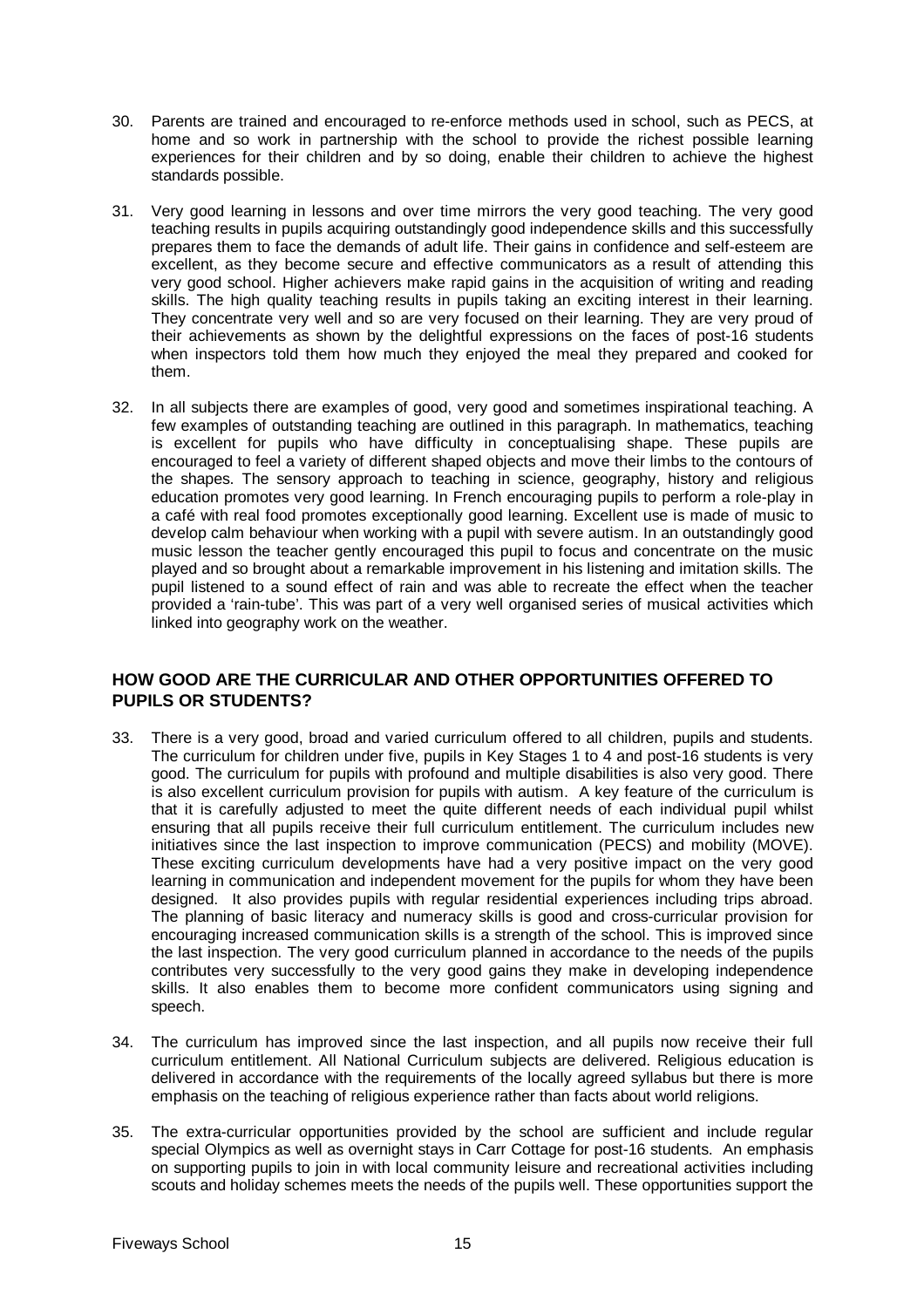development of pupils' independence skills very well.

- 36. Provision for pupils to enjoy equal opportunities is very good. The school is instrumental in developing some excellent initiatives to increase inclusion of pupils within the local mainstream schools as well as the community and local colleges. Pupils within the school are also included in other school groups where this will benefit them and this provision is a strength of the school. However, for some post-16 students with complex additional special educational needs there is not an equal opportunity to enjoy an environment which is more suited to their age and the distinction between school and the post-16 surroundings for these pupils is unsatisfactory. The school is aware of this and plans to create a more appropriate learning environment for these post-16 students. The school's links with the community are strong and include visits to local places of interest and visits by local religious leaders. The partnerships with other schools and the local college are excellent including collaborative initiatives between pupils and teachers that improve the educational opportunities of all the pupils involved and contribute very significantly to their very good learning.
- 37. The school provides well for pupils' personal, social and health education, taking great care to involve pupils in making their own decisions and helping them very successfully to relate well to others. However, the school does not teach pupils about the dangers of misusing drugs and this is unsatisfactory.
- 38. The satisfactory careers education begins in Year 9 and ensures that pupils and students post-16 are aware of the opportunities available to them, enabling them to make informed choices. The curriculum for post-16 students provides some vocationally based activities and links with the local college provide some limited work experience through 'snapshot visits'. The school recognises this as insufficient and is currently planning to increase work experience for pupils in the school. Nonetheless, the mini-enterprise run by the students is a very good contribution to their careers experience.
- 39. The school does not provide courses that are accredited at Key Stage 4. However, the school has accreditation centre status for the awarding of modules in the ASDANS 'Towards Independence Scheme' for post-16 students.
- 40. The provision for pupils' spiritual and moral development is good. It includes some excellent opportunities to promote spiritual and moral development in assemblies and religious education. These experiences encourage pupils to reflect on the beliefs of others. There is general encouragement in a number of subjects to experience the wonder of events such as when the Native American Shaman 'appeared' in the context of a history lesson there was discussion linking this to modern medicine. This involvement of other subjects represents an improvement since the last inspection.
- 41. The provision for pupils' social development is very good. Throughout the school pupils are consistently encouraged to behave in a mature fashion reflecting the care that teachers take to treat them maturely. They are taught to show concern for others by opening doors, fetching chairs and being encouraged to ask if they can do anything to help. All pupils are given responsibilities for helping in the classroom as well as carrying out duties in the dining hall and assembly. The programme begins with an emphasis on pupils being able to choose for themselves and then assert their needs, and it continues throughout their schooling. The environment and curriculum at Carr Cottage for post-16 students is particularly successful in achieving this independence and mature social awareness in pupils. In a religious education lesson a pupil with severe autism was empowered to communicate a real and independent choice as a result of the excellent 1:1 support that he was given. Through this situation the teacher reflected on her own practice and developed a brand new PECS symbol for 'blow out' and this is a wonderful example of pupil and teacher learning together.
- 42. The school has improved provision for the cultural development of pupils since the last inspection. It is now good. The experiences of their own culture and those of others include museum visits, theatre groups, visiting artists and musicians, and the study of classical poetry and works of literature. Work in religious education and assemblies brings the religious cultures of others such as Muslims and Hindus to life. In physical education pupils learn dances from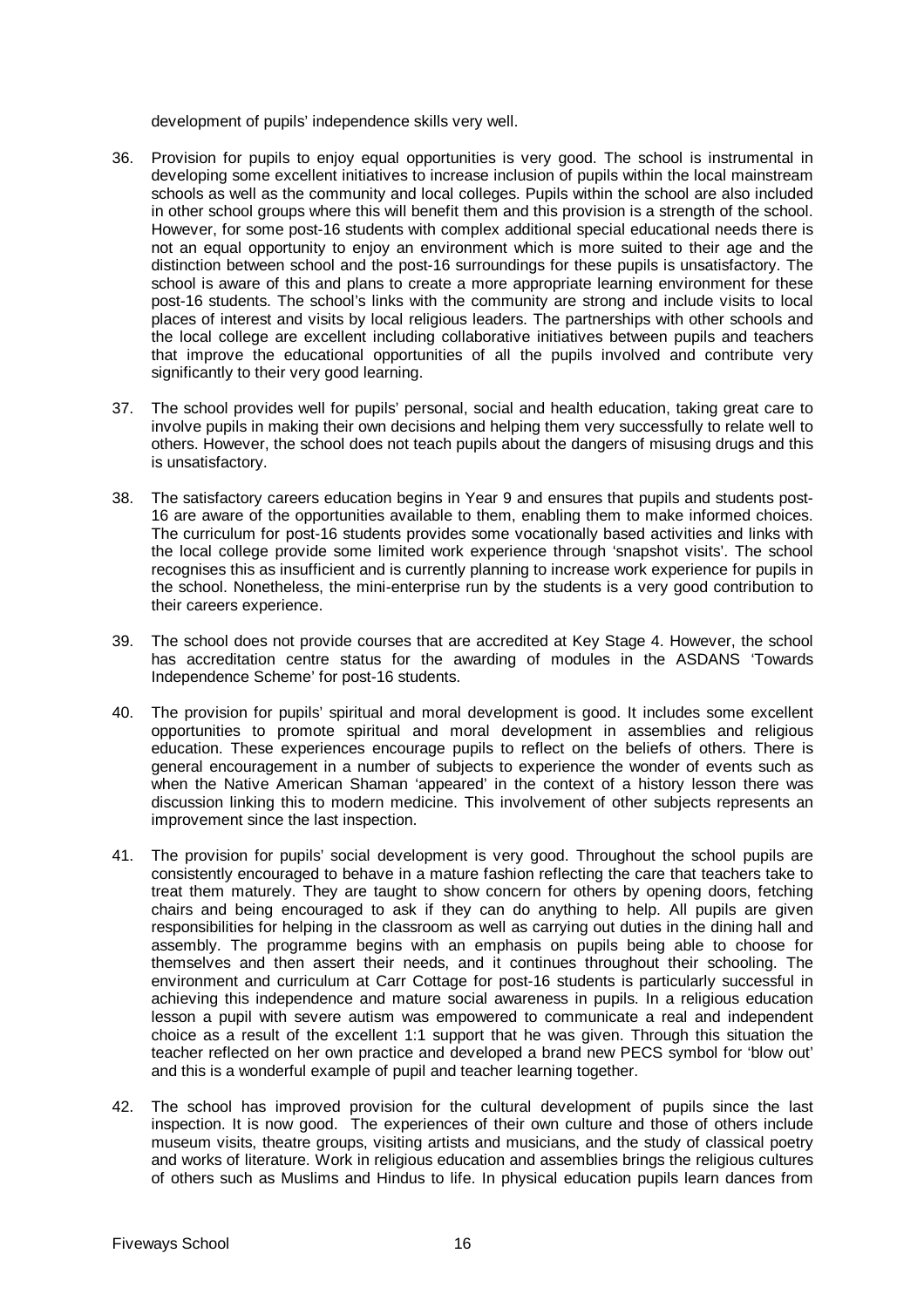other cultures including the Chinese dragon dance of the new year and in geography and English work on the Native Americans, and Chinese culture is currently taking place. All of these very rich experiences contribute very successfully to pupils' cultural development and also help develop their social skills well.

# **HOW WELL DOES THE SCHOOL CARE FOR ITS PUPILS?**

- 43. Assessment practices are good throughout the school. All pupils have individual education plans that detail their achievements and set realistic targets for behaviour and social development as well as for academic achievement. For pupils under five and at Key Stage 1 their progress and achievement is monitored using the areas for development as outlined in the Desirable Learning Outcomes. At Key Stages 2 to 4, the school is developing curriculum access documents which are effective in allowing teachers to track pupils' progress in the full range of subject skills. At post-16 assessment is determined by the requirements of the ASDAN programme.
- 44. In the class for pupils with profound and multiple difficulties the new 'P' Scales are being trialled which enable teachers to monitor and assess development in the core subjects of English and mathematics and also in personal and social development. Post-16 students are also taking the ASDAN accredited courses that record their achievements as they progress. Teachers know what their pupils/students are achieving and develop and adjust their teaching methods accordingly to raise standards for their pupils. The communication and social interaction of pupils with autism is regularly recorded and the information gained is used to inform planning to raise standards even further. The current number of assessment systems is a reflection of the school's thoughtful work towards developing a more efficient system with greater continuity between subjects and classes. Assessment is tailored to the needs of the children, pupils and students.
- 45. The main targets on annual reviews and individual education plans are broken down into individual pupil records that allow teachers to work on smaller steps on a weekly or daily basis. In addition to these systems, all pupils have records of achievement, although the current format is lacking in sufficient detail to give a full picture of what pupils can do.
- 46. A strong feature of the school is that all teachers and learning support staff are aware of the detailed learning, personal and social needs of the pupils in their class and have prepared the work to suit those needs exactly and are able to help pupils to make the good and very good progress seen. This detailed knowledge of pupils'/students' prior achievement enables teachers to challenge pupils and so raise their standards even further.
- 47. Children, pupils and students are well supervised throughout the school day and the working environment is safe. The clear routines provided for children, pupils and students and the high expectations of their behaviour contribute to the relaxed and caring environment experienced throughout. Lunchtimes are a social occasion and pupils' table manners are exemplary. The school has eradicated all of the issues arising from the previous report in relation to the welfare and guidance of pupils, although the final stage of the work relating to security is awaiting completion. Whilst the school has a satisfactory health and safety policy, there are some areas which are not adhered to and there is non-compliance with the requirements for reporting accidents. The school's child protection policy is unsatisfactory and does not reflect the good practice which occurs within the school.
- 48. The school now has good procedures for monitoring and improving attendance and a very good behaviour policy that is consistently applied throughout the school, both of which are improvements since the last inspection. Staff have recently received training in behaviour management and restraint techniques and this has had a very positive impact upon their confidence and ability to manage challenging behaviour. Pupils respond very well to the daily awards for good behaviour and there are suitable staffing levels to ensure that pupils receive individual attention if necessary.
- 49. Through the very good relationships within the school and the frequent practice of retaining the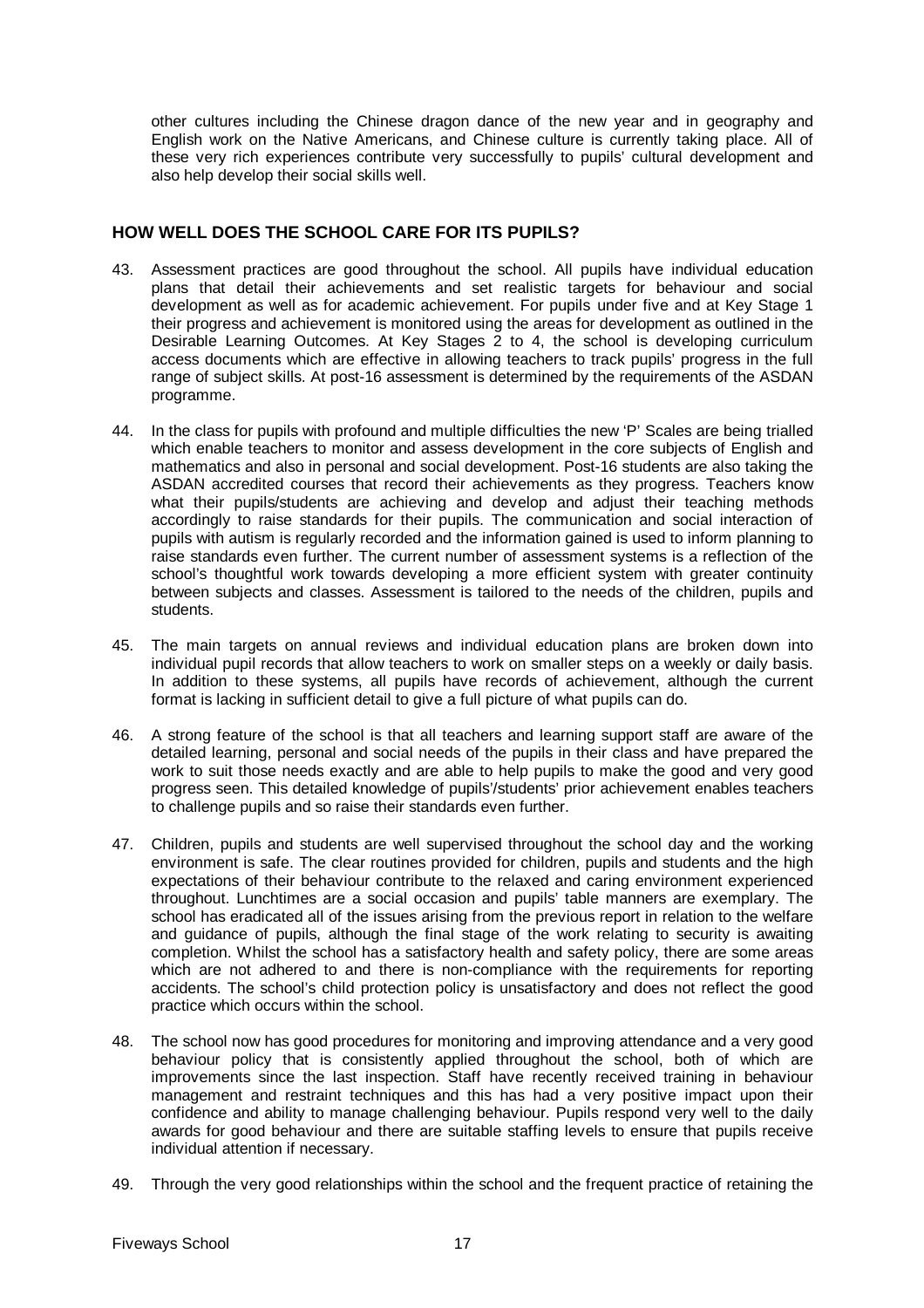same class teacher for more than one year, pupils receive very good personal and educational support. This is formalised through the very detailed targets on the individual development plans which are followed through, and against which progress is recorded to devise future plans and targets. The close contact with parents through the home/school book provides for very good continuity of care between home and school which significantly enhances pupils' progress.

# **HOW WELL DOES THE SCHOOL WORK IN PARTNERSHIP WITH PARENTS?**

- 50. The school has very effective links with parents who make a very good contribution to pupils' progress and personal development. Parents participate fully in the annual reviews and receive high quality information concerning their child's achievements and targets for the coming year. However not all these reports contain the full statutory information required of annual reports of pupils' progress. Religious education is not reported nor is attendance. Each year, pupils receive a record of achievement, which provides an interesting and informative record of many of the year's activities, and achievements using photographs and examples of pupils' work. The school prospectus and the governors' annual report are informative and produced to a high standard.
- 51. Parents have a high level of satisfaction with the school's provision and are particularly pleased at the open-door philosophy which enables parents to discuss any concerns as they arise. The home-school contact book is well used to transmit both achievements and concerns between home and school. Information concerning the curriculum is also provided regularly.
- 52. Good liaison between the school and other agencies such as health and social services also has a positive impact upon the way that the school works in partnership with parents. The physiotherapist working with pupils at the school maintains contact with families during the holiday periods and a family aid from the social services department attends some of the parents' coffee mornings held in the school. Parents actively support the school through the Parent Teacher Association and through helping with swimming and on some school outings. Parents have been well involved in the drawing up of the home-school policy and were consulted about the behaviour policy.

# **HOW WELL IS THE SCHOOL LED AND MANAGED?**

- 53. The quality of leadership and management is very good with a number of outstanding features. There have been a number of very significant improvements brought about by the governors and headteacher since the last inspection. For example, the provision for pupils with complex additional needs has been improved and there have been significant improvements to the curriculum to ensure breadth and balance for all pupils/students. These very good improvements have made a very significant improvement to the quality of learning for all children, pupils and students. Never complacent, the school is keen to improve further and the goal of all stakeholders involved in the school is to create a centre of excellence for pupils with severe learning difficulties. The headteacher is also keen to provide expertise and support throughout Yeovil and the surrounding area of Somerset in enabling fuller and better inclusion for these pupils in mainstream schools.
- 54. The headteacher, deputy headteacher and governors work as a very effective team and provide a clear educational direction for the school. Together they have, with the help of a dedicated team of teachers, support staff, as well as a very efficient school administrator and hard working site manager, created a school committed to very high standards and care for all pupils. The parents/carers are rightly proud of this very good school. The headteacher and his deputy provide very good and effective leadership. The headteacher is visionary and consultative and parents and staff value his open-door policy. He has facilitated the development of an exciting curriculum tailored to the needs of the pupils. The curriculum enables the school's aim to promote independence to be fulfilled. His vision, to create a centre of excellence for pupils with severe and learning difficulties within a school that promotes the maximum inclusion opportunities for all pupils, is dependent on the preparation and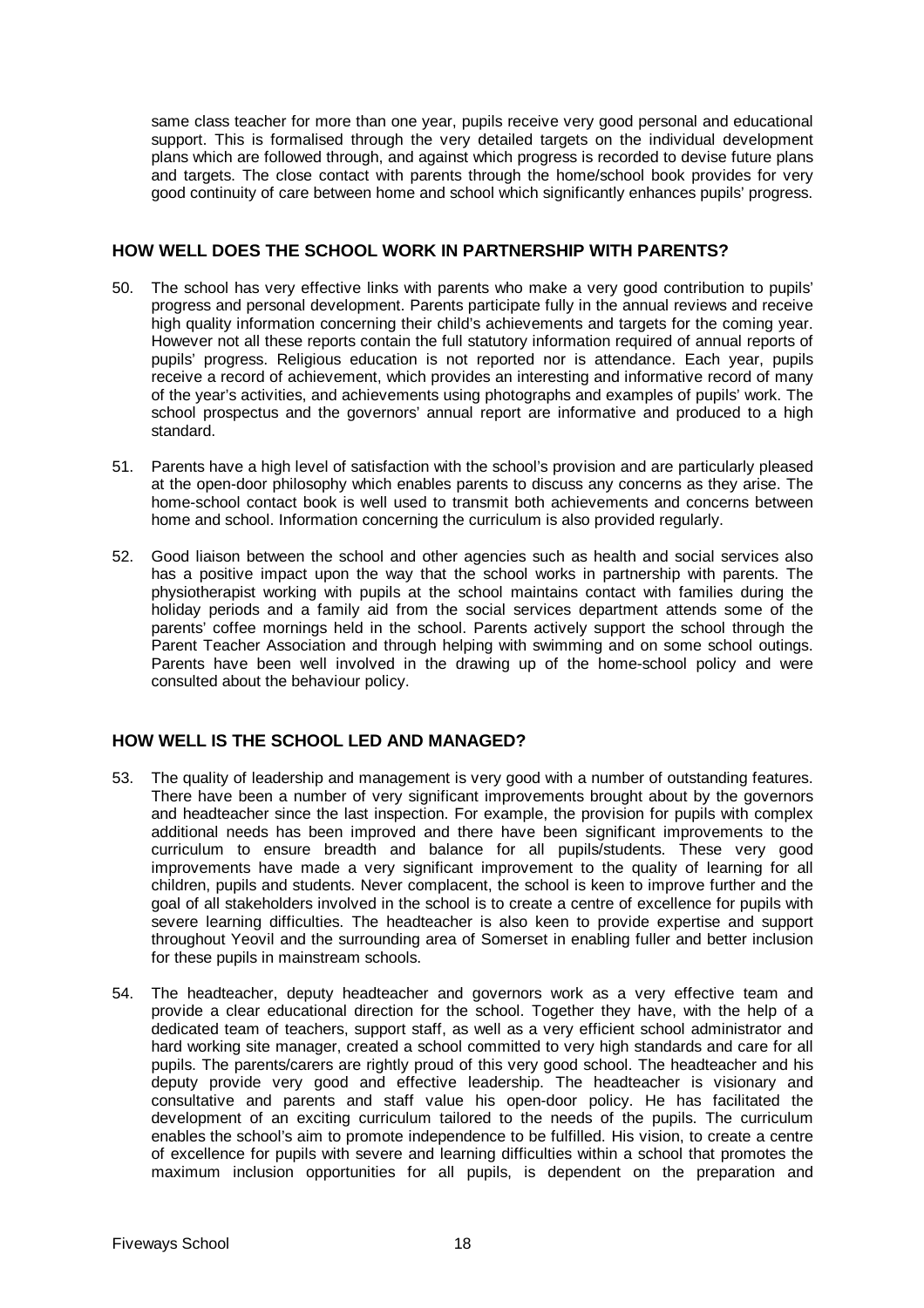implementation of a strategic plan for special educational needs across the local education authority, particularly in the area of special school provision. The headteacher sits on a strategic working party for the provision of special educational needs within Somerset.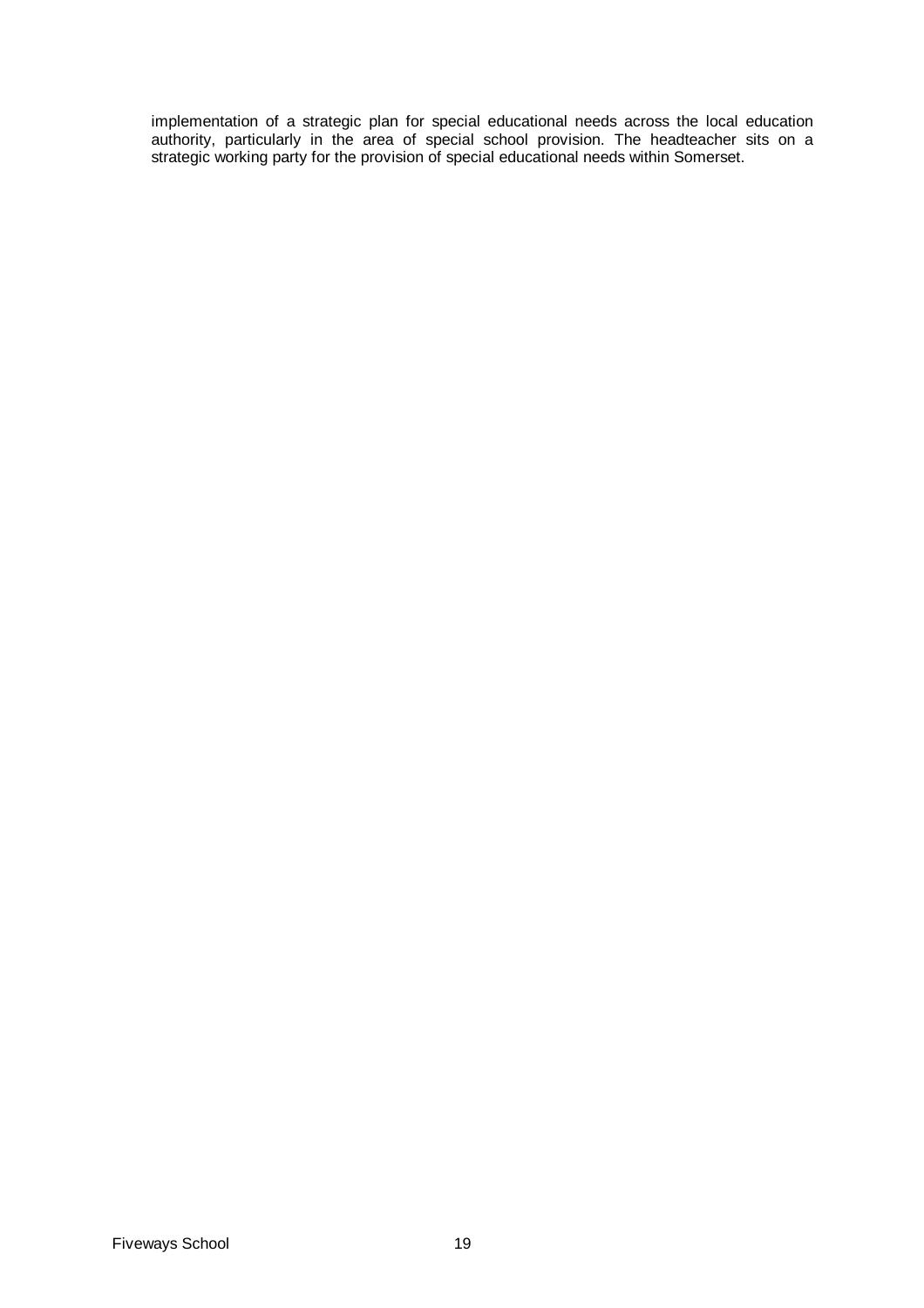- 55. There have been significant improvements in the management of the curriculum, particularly in the provision for pupils with complex special educational needs. All pupils/students now access a very good curriculum that provides breadth and balance and promotes the development of communication and independence skills. A good system for monitoring the quality of teaching and learning has been developed by the deputy headteacher in the core subjects of English, mathematics and science. It is planned to develop this model across all subjects. Governors are involved in monitoring and there is a plan to involve them more in this activity and so improve standards even further. Individual governors have been allocated to a core subject area and are taking on an increasing responsibility for monitoring the delivery of the curriculum. Good systems are in place for monitoring the quality of provision in literacy and numeracy. These systems are currently being evaluated and refined to improve the monitoring of the quality of teaching and learning in literacy and numeracy. The sensitive way in which a selfreview/evaluation model has been introduced in this school has created a climate where this approach to monitoring is seen as the next step in improving the quality of education provided for pupils. There is a culture of acceptance of monitoring in the classroom as a normal procedure and there is no fear associated with this activity. There is a commitment to an improved model for monitoring teaching and learning and recognition that the deputy headteacher requires training to carry this out well. Challenging behaviours are monitored very carefully before plans are put into effect to support pupils with emotional and behavioural difficulties. The management of additional special educational needs is very good and careful and sensitive changes are constantly being made. The introduction of PECS is greatly appreciated by parents of pupils with autism.
- 56. The school's aims and values are excellent. The overarching aim:'to promote independence' is transparent and open for all to see in all of the important whole-school documentation. There is a commitment to ensure that this aim is realised in practice through the delivery of a curriculum tailored to promote the maximum independence for each pupil. The school's development plan is good. It is an effective tool to manage change sensitively. This plan provides a clear focus for the whole school staff who know what is in it and the part they have to play in making the plan work. In this school the plan drives the budget. This good plan has clearly set out longterm and short-term priorities. All priorities have been carefully costed and the link with the budget is outlined in detail on a page attached to the end of the plan. The plan is regularly monitored and evaluated to see the impact that the priorities within it have had on improving the quality of education for pupils and students. The headteacher and governors recognise the need to improve the success criteria in the plan so that they can evaluate more effectively the impact of the priorities on the quality of teaching and learning and the learning pupils make. Since the last inspection the school development plan has enabled the school's accommodation to be transformed, for example the Reception class and the learning resource area.
- 57. The school's ethos is very good. Relationships are the obvious success in this very good school. There is a deep commitment to challenging and extending all pupils to achieve their highest academic standards and maximum independence in an environment in which it is safe to take risks. Staff work hard in building up the confidence and self-esteem of every pupil and student in a range of imaginative ways, such as enabling them to shop for and prepare a meal independently.
- 58. The newly constituted governing body since September 1999 is effective and supportive. The chair of governors visits the school regularly, at least fortnightly, and is kept well informed about what is happening in the school. There is a good structure of sub-committees to enable governors to meet their statutory responsibilities very effectively. They meet all of their responsibilities except for ensuring the correct procedures for monitoring the reporting of accidents.
- 59. Financial planning is very good. There is a long-term plan linked to budget. The headteacher involves all staff and the governing body in setting the annual budget. Very good use is made of staff and learning resources to provide a high quality education for pupils. Grants are very effectively targeted. The literacy and numeracy funding has been appropriately targeted and has led to significant improvements in standards. The school can give an account of the reasons for the high carry forward last year and is on target to carry forward far less this year.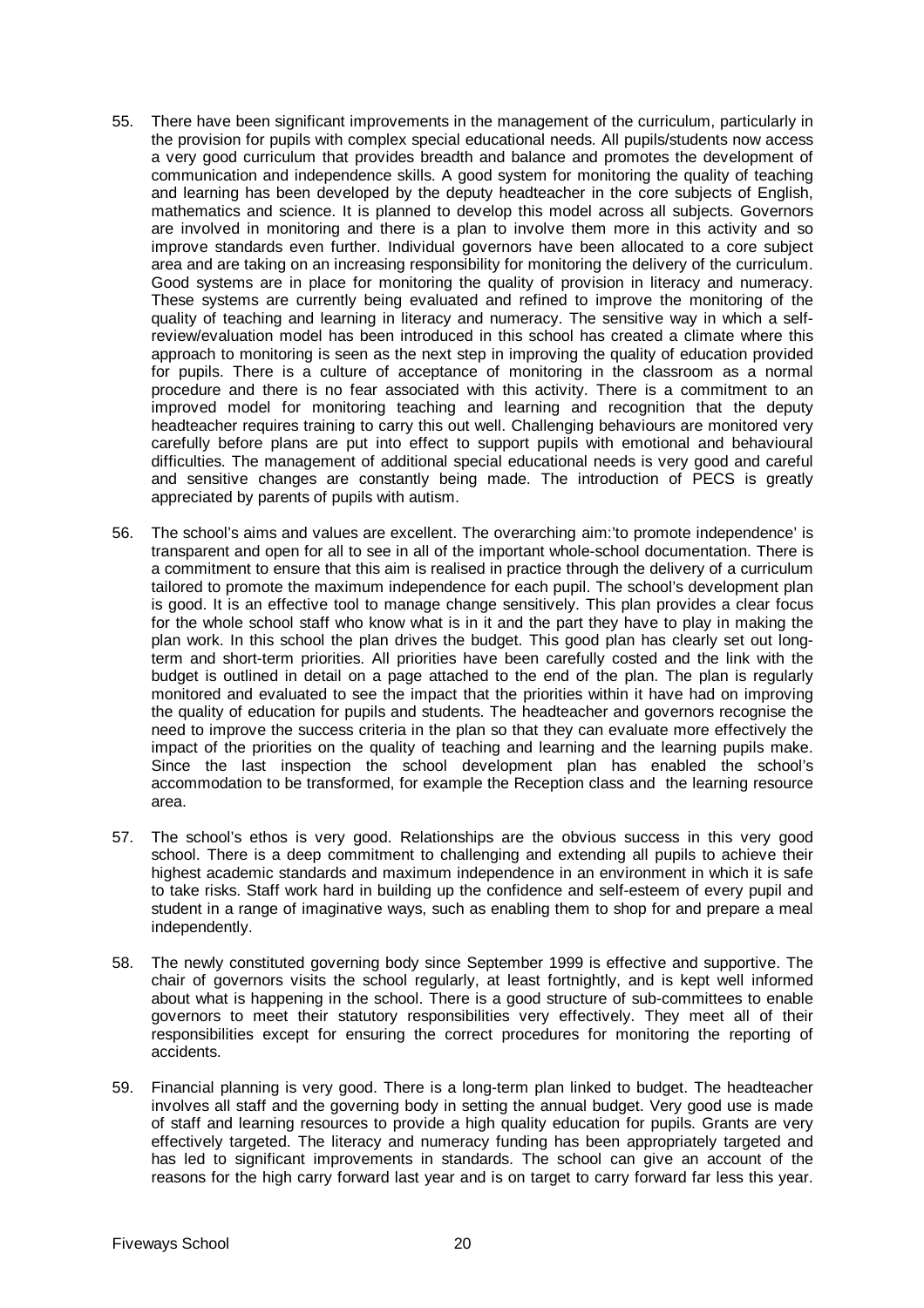Financial control is very good. The principles of best value are applied very well as seen in the model used to tender for the construction of the school's office.

- 60. The number of teachers is sufficient and they are well qualified by training, experience and expertise to meet the range of special educational needs within the school. They also have a good knowledge of the requirements of the National Curriculum and the locally agreed syllabus. In addition they have expertise in TEACCH, PECS and the ASDAN curriculum delivered at post-16. The teachers who work with pupils with profound and multiple learning difficulties are trained in the MOVE programme which is used so successfully to improve the mobility of these pupils. Learning support assistants are also very well qualified and work effectively in partnership with the teachers to provide a high quality education for pupils/students. The excellent teamwork in this school contributes very successfully to the high quality learning and high standards achieved.
- 61. The policy for staff development is very good. Staff development is closely linked to the school development plan and supports teachers in improving the quality of education provided for the pupils/students. All teaching staff and learning support assistants have received training in behaviour management and this contributes very successfully to the calm manner in which they respond to challenging behaviour. The calm approach to challenging behaviours minimises the disruption to lessons and so contributes to pupils' very good learning. The staff handbook provides valuable guidance to staff and supports them well in their work. Induction procedures for new members of staff are very good. Supply teachers are very well briefed and well supported when they come to work in the school. This reduces the disruption to learning and development brought about by any absence of regular staff members. Teacher appraisal is in place but is currently under review in relation to the government's performance management scheme.
- 62. The school's accommodation is in a good state of repair and enhances pupils' learning. All classrooms are well organised by teachers to meet the special educational needs of the pupils. They are very tidy and the learning equipment and resources are well organised. Classrooms and corridors are decorated with attractive and stimulating displays of pupils' work and educational exhibits. These displays convey an appreciation of pupils' work and give a very positive message about the very good ethos in this school. This contributes greatly to developing and encouraging the sense of pride and ownership pupils take in their school and their own work.
- 63. The sports hall provides excellent accommodation for games, dance and drama activities. All pupils have access to it. It provides pupils with very good opportunities to improve their mobility, co-ordination skills and their general physical development. The soft playroom enables pupils to exercise through fun. Areas are provided with large switches to enable pupils with profound and multiple learning difficulties to make independent choices about having a light on or off. Excellent light/sensory areas are created in classrooms to support the development of these pupils.
- 64. Carr Cottage provides an excellent working environment for post-16 students. This converted house is an ideal learning environment for students who are developing adult independence skills, as it is equipped as a home as well as a study area. For example, they plan, shop and prepare a meal every day. There are bedrooms upstairs and this gives some pupils the opportunity to stay over night and make breakfast in the morning and so develops the skills necessary in running a home. However, students with physical disabilities have difficulty in gaining access to the kitchen in the cottage, as it is very difficult to get a wheelchair into the kitchen. The support of the Fiveways School Trust in respect of the sports hall and Carr Cottage ensures the upkeep and maintenance of these two important educational facilities.
- 65. The grounds are well maintained and playgrounds incorporate two 'adventure playgrounds' built on safety surfaces. These outdoor play areas enhance pupils' independent physical activity and imaginative play, particularly for the younger children.
- 66. The toilets in the portable classrooms are inadequate. They afford very little dignity and privacy for the pupils who use them. In one classroom toilets have to be used by pupils of the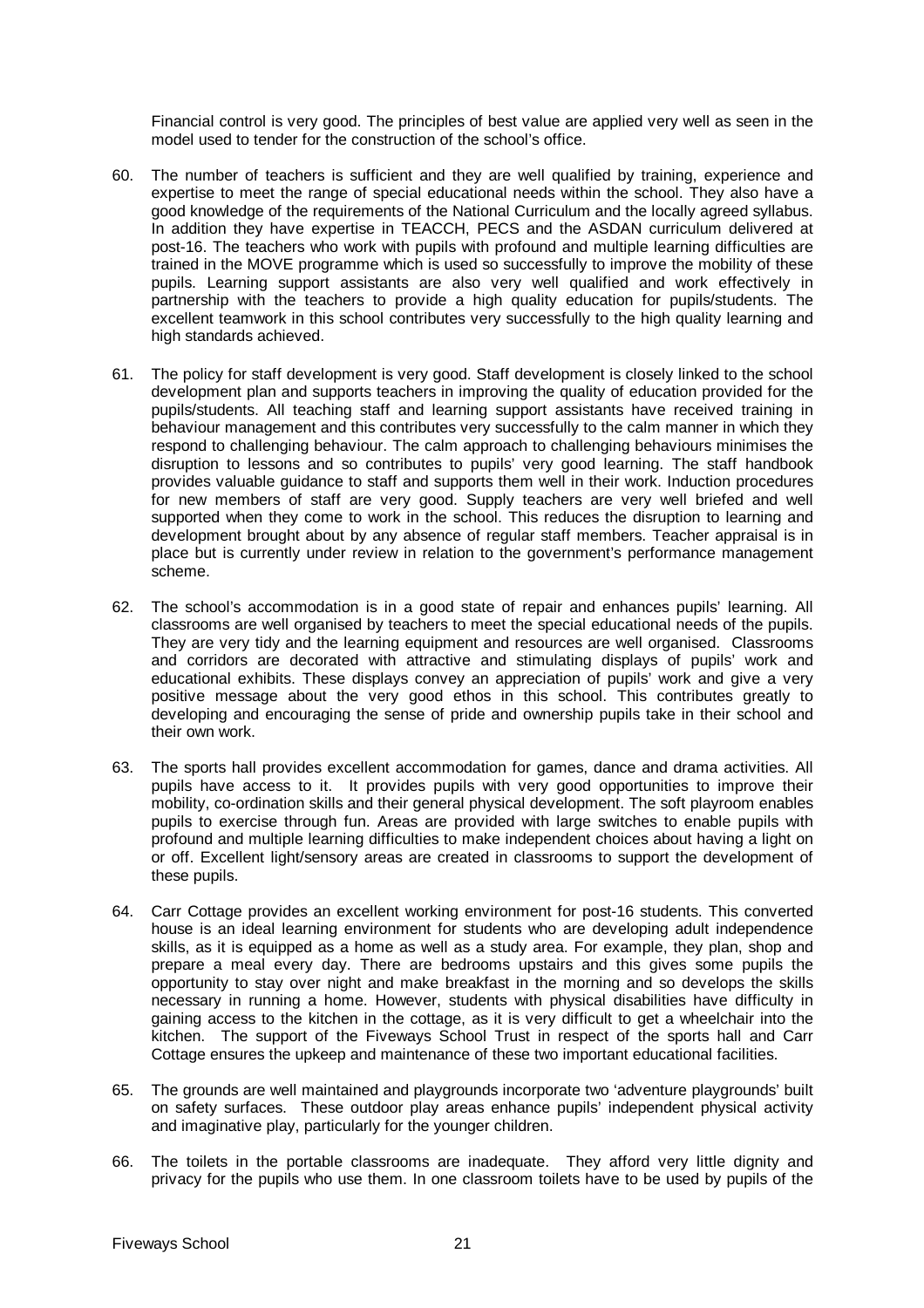same sex. This has a negative impact on the personal and social development of pupils. These pupils are not given the opportunity to distinguish between the sign for a female and a male toilet and this hinders the development of very important social skills for these pupils particularly in preparing them to use a public toilet, for example in a restaurant or shopping mall. One pupil, who uses a wheelchair loses valuable learning time because of the journey that has to be made between classrooms in order to use a toilet. The changing rooms in the swimming pool are cramped. Doors open out directly on to a corridor. Rooms and their occupants are open to public view, as there is no 'modesty screen'. This robs the pupils of dignity and privacy. It is impossible for changing benches to be brought into the changing room, as there is not enough space. Pupils with more significant physical problems cannot therefore change adjacent to the pool. This wastes learning time and denies equality of access to the pool for them.

- 67. The school has a very good range of learning resources, which are used effectively. The resources for developing pupils' literacy and communication skills in all areas of the curriculum are excellent. The equipment and resources in classrooms and the recently completed resources library are a very good combination of commercially developed and high quality school-made learning aids and these resources influence pupils' learning very positively. The resources library is a significant strength with the potential to become an excellent feature of the school. The resources are easily accessible and laid out in curriculum categories.
- 68. The diversity of the resources means that teachers can meet the needs of all pupils in teaching groups. They can provide access and stimulate a response to literacy through using sensory materials and 'feely'/tactile artefacts. These resources provide an excellent experience for pupils with profound and multiple learning difficulties and elicits very good responses from them. Using computer programs and complex word and story writing games stretches the abilities of children who can read and improves their standards. The school library is a satisfactory resource. It contains a range of fiction and information books but there are insufficient books for non- readers or those who have sensory impairments. The school is aware of this and is seeking to remedy the situation.

# **WHAT SHOULD THE SCHOOL DO TO IMPROVE FURTHER?**

- 69. The governors, headteacher and deputy headteacher should give attention to the following points to improve further the quality of education provided and to raise standards for all pupils:
	- Improve the toilet facilities in the portable classrooms so that boys and girls do not have to use the same lavatory. (This weakness is identified in paragraph 66).
	- ♦ Ensure that pupils and students are taught about the dangers of drug abuse. (This weakness is identified in paragraph 37).
	- ♦ Improve further the quality of provision for all post-16 students by:
		- providing all post-16 students with opportunities to gain work experience;
		- − providing access to an age appropriate learning environment for the more mobile post-16 students with profound and multiple learning difficulties; and
		- providing non-ambulant students in wheelchairs access to the excellent facilities in Carr Cottage. (These weaknesses are identified in paragraphs 38 and 79).
	- Ensure that correct procedures are in place for reporting accidents. (This weakness is identified in paragraph 47).
	- Ensure that the policy for child protection meets the good practice in the school. (This weakness is identified in paragraph 47).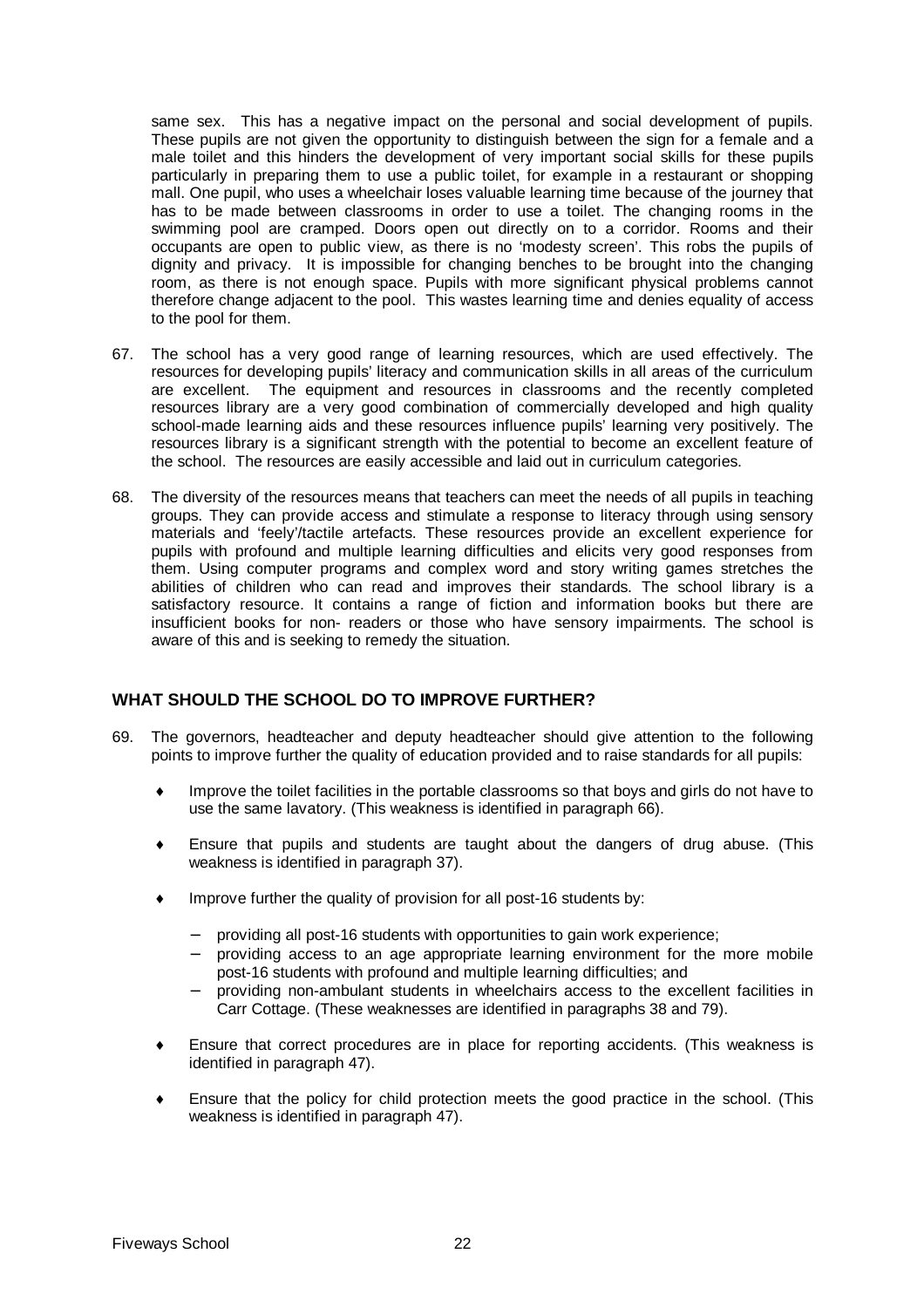### **INCLUSION**

- 70. The school provides excellent opportunities for its pupils to be included into mainstream schools and the wider community. This is a very significant strength of the school and contributes successfully to the development of pupils' independence skills and to their academic achievement.
- 71. Pupils are able to take National Curriculum subjects such as: science in primary schools where they work on the five senses; physical education in secondary schools where they achieve a good standard of skill at using gymnastic apparatus; information and communications technology courses at the local college of further education where accessing and carrying out basic data processing on a spreadsheet is learned.
- 72. In the wider curriculum pupils work with their mainstream peers in drama and other expressive arts projects. Not only does this raise their level of achievement in learning but helps significantly their social, language and communication skills. For example, a group of pupils drawn from Key Stages 2, 3, 4 and post-16 attend a lunchtime drama club at a local comprehensive school. They work entirely integrated into groups of same-age pupils from the host school. The session observed was based on portraying the five senses as the group walked down a busy urban street. The standards of mime dialogue and level of involvement when acting out were both very high. The session, organised and run by three Year 11 pupils at the host school, was challenging and motivating. Teachers from both establishments skilfully supported it. It is very significant to the success of this particular inclusion project that the pupils from both schools take part in the drama sessions on a voluntary basis and choose to attend. It is a popular choice in both schools.
- 73. Pupils are expected to participate as fully and as independently as possible when on an inclusion placement. The Key Stage 2 pupil working on primary science has achieved a high level of listening and focusing on teacher-led discussion. He was able to offer logical answers to questions on smell and sight and could recall key facts the teacher had covered during her talk to the class. In the playground he was able to talk to and begin to play with other pupils, a major achievement as he is challenged by autistic behaviour. He coped exceptionally well with a high noise level and large numbers of pupils playing running and chasing games. The post-16 student, attending a further education college session on information technology acquired a good command of operating skill and required only minimum support from his inclusion support teacher.
- 74. The overall response to these of challenges is outstanding. Pupils are confident and communicate and express their ideas clearly to their classmates and host teachers alike. Relationships with their mainstream friends and teachers are excellent.
- 75. There are placements and projects within community groups such as scouts, playgroups and local churches. Within the school, pupils and students with more significant learning difficulties have the opportunity to work within higher achieving groups. Some post-16 students who have greater profound learning difficulties work on a part-time basis in Carr Cottage alongside their more able peers. They learn basic independence skills and are able to prepare drinks and snacks, go shopping, and take part in enterprise projects in which they make goods to sell and raise funds for trips and equipment. All pupils participate in the weekly school singing session. It is an excellent vehicle for genuine inclusive practice as it enables every member of the school to join in through singing, vocalising, moving and signing. This improves their socialising and communication skills.
- 76. The inclusion policy and models are under the exemplary management of the co-ordinator. The organisation, consultation, monitoring and recording of all inclusion experiences are meticulous. They place the needs of the pupils first and foremost and match learning aims and social development to the individual placement. In particular the models of inclusion ensure access to the National Curriculum in other schools. Relationships with participating schools and other organisations are excellent and opportunities exist for pupils and students from these establishments to work at Fiveways.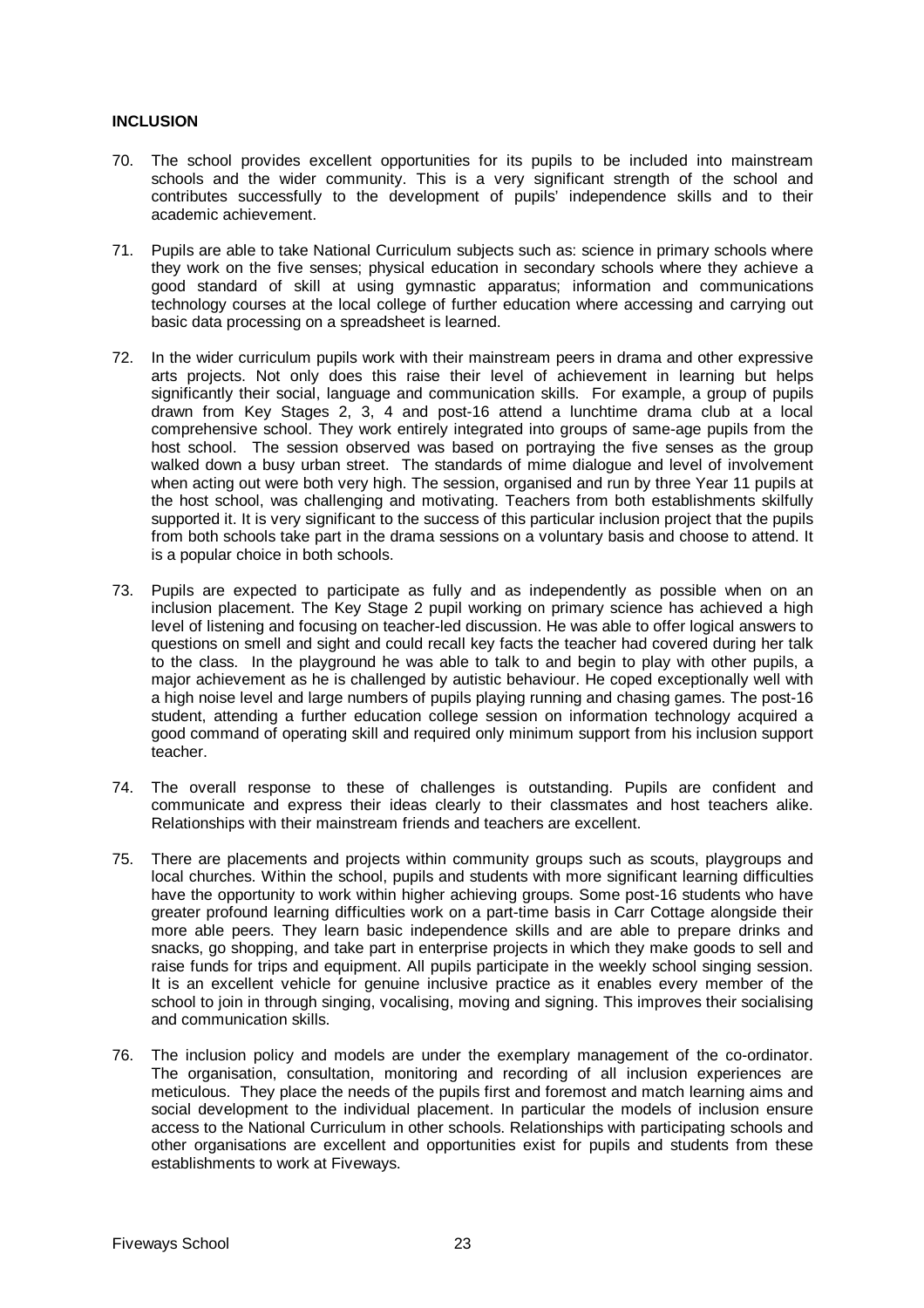77. The headteacher and governing body give inclusion a high priority in the school's future development. The successful securing of part funding for the part-time co-ordinator post by the Fiveways School Trust on an annual basis (which is supported by local education authority funding), is evidence of the commitment made to this initiative. The school is exploring ways to secure permanent funding for the current post. Fiveways School is well placed to become a centre of excellent inclusion practice.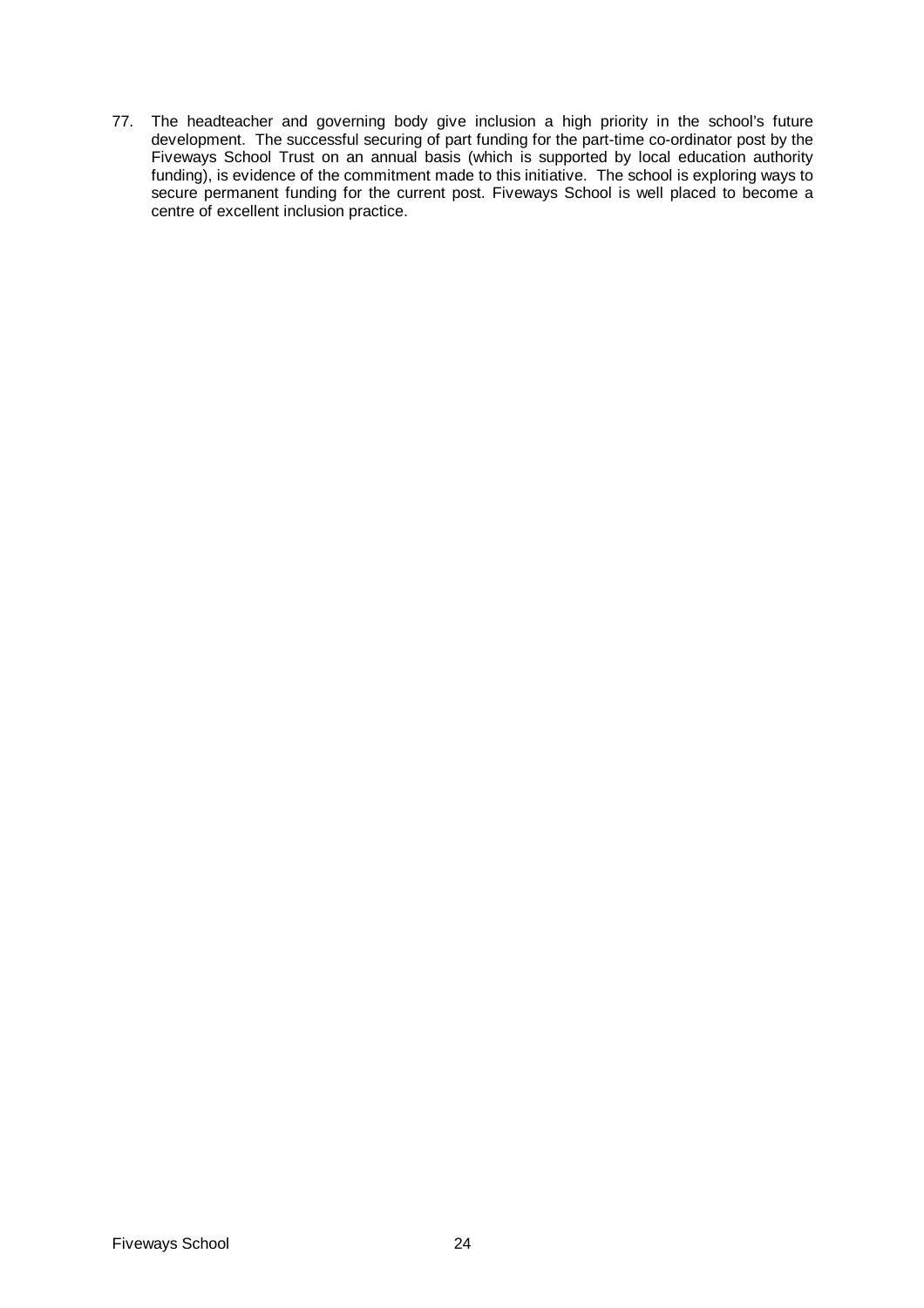# **Post-16**

- 78. The balance and breadth of the curricular opportunities was an issue of concern in the last inspection. Provision for students at post-16 is now good overall, with some very good features and as a result of this, standards are very good for students of all achievement levels, not only in academic areas but also in personal and social development.
- 79. The school benefits from a house at the edge of the school entrance, Carr Cottage, which is administered by the Fiveways School Trust and is used as a base for courses involving higher achieving students. Unfortunately, it is not easily accessible to students with physical disabilities, who need to move around in wheelchairs, and this restricts opportunities to take the courses on offer. This situation is unsatisfactory. The students undertake a variety of courses which are designed to improve their communication and to enable them to become as independent as possible when they move from school into the wider community. The students are very successful in fulfilling these aims. Higher achieving students undertake the ASDAN Towards Independence courses in: 'Starting Out', 'Meal Preparation', 'Money', 'Knowing about Myself' and 'Recognising Everyday Signs'.
- 80. Students then go on to choose courses which have a more personal focus, for example, one student is undertaking a course in performing arts in conjunction with a neighbouring mainstream school. In addition to these courses, there are also courses in basic numeracy and literacy and students go on educational trips and visit various areas of employment for work experience. As part of their courses in communication and independence, they prepare meals at Carr Cottage each day and shop for ingredients at local supermarkets. The students invited the inspectors to lunch each day and demonstrated a high level of cooking and social skills; serving food and chatting about what they had been doing. Their behaviour is very good and they are polite and well mannered at all times; a real credit to the school.
- 81. Very good use is made of the local College of Further Education and local mainstream schools in assimilating students into appropriate courses. During the inspection, students were involved in drama at one local mainstream school and in ICT and plumbing courses at the College of Further Education.
- 82. The students enjoy practising basic French words and phrases. They are able to greet visitors and to express simple preferences in French. They have been to various local places of interest in order to reinforce their knowledge of the history and geography of the area and also to give them confidence in the community. Some students undertake residential experiences and stay in Carr Cottage overnight; caring for themselves, with help. Some students have been on a canal barge trip and some have been on a trip to Paris. The awareness of multi-cultural issues is developed well through the programme of religious education and issues such as racism are handled sensitively.
- 83. Lower achieving students are involved in the ASDAN Transition Challenge Curriculum and take courses in 'Independent Living Skills', 'Self Advocacy', 'Positive Self Image', Personal Development' and Personal Autonomy'. They also take courses in the humanities, art and music. A three-year rolling programme ensures that all students undertake the same courses. As part of the courses, students were observed making choices of materials to make greetings cards by indicating their preferences to the learning support assistants. Their behaviour and levels of interest are very good.
- 84. The standard of teaching at post-16 is very good in all subject areas. The teachers and learning support assistants know the students very well and are able to tailor the coursework to each student so that they can make very good progress. For higher achievers, the emphasis is on numeracy and literacy, as well as communication and personal and social development, and the teachers are continually providing opportunities for their students to practice these skills and to draw on their own knowledge. The students are always given challenging work and, as a result of this, are continually involved and interested. This level of involvement contributes very successfully to their high quality learning. Lessons are very well organised with a good pace and plenty to do. A wide variety of communication methods are used, including the use of signs and symbols and talkers, for the lower-achieving students. The post-16 section of the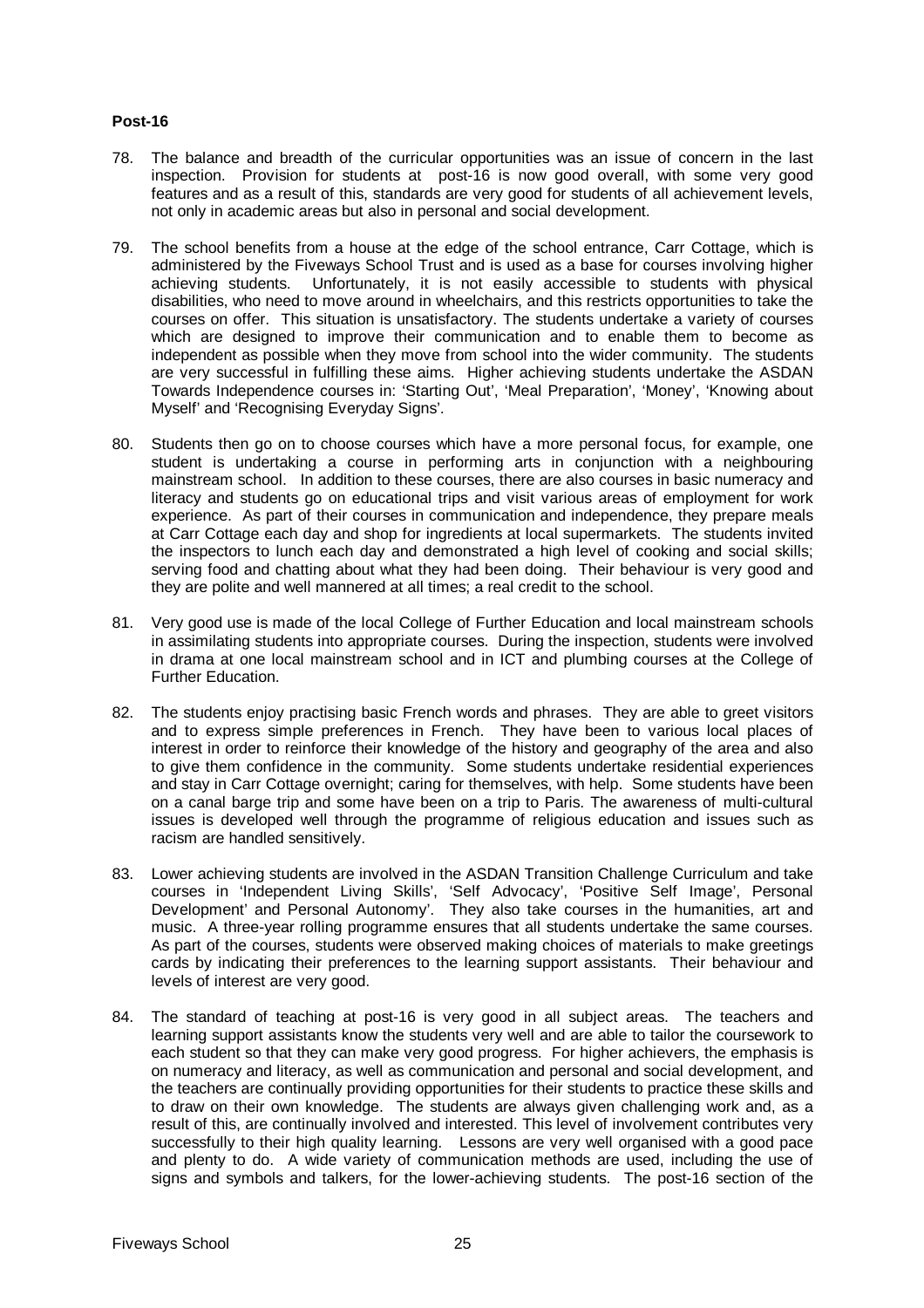school is very well organised and is clearly successful in preparing the students for their life after school.

# **PART C: SCHOOL DATA AND INDICATORS**

# *Summary of the sources of evidence for the inspection*

Number of lessons observed **76** and 76 and 76 and 76 and 76 and 76 and 76 and 76 and 76 and 76 and 76 and 76 and 76 and 76 and 76 and 76 and 76 and 76 and 76 and 76 and 76 and 76 and 76 and 76 and 76 and 76 and 76 and 76 a

Number of discussions with staff, governors, other adults and pupils 23

# *Summary of teaching observed during the inspection*

| Excellent | Very good | Good | Satisfactory | Unsatisfactory | Poor | Very Poor |
|-----------|-----------|------|--------------|----------------|------|-----------|
| ں ו       |           | 46   |              |                |      |           |

*The table gives the percentage of teaching observed in each of the seven categories used to make judgements about lessons.*

# *Information about the school's pupils*

| Pupils on the school's roll                               | No of pupils |
|-----------------------------------------------------------|--------------|
| Number of pupils on the school's roll                     | 67           |
| Number of full-time pupils eligible for free school meals | 10           |

| English as an additional language                       | No of pupils |
|---------------------------------------------------------|--------------|
| Number of pupils with English as an additional language |              |

| Pupil mobility in the last school year                                       | No of pupils |
|------------------------------------------------------------------------------|--------------|
| Pupils who joined the school other than at the usual time of first admission |              |
| Pupils who left the school other than at the usual time of leaving           |              |

# *Attendance*

#### **Authorised absence Unauthorised absence**

|             | %    |             | %    |
|-------------|------|-------------|------|
| School data | 6.59 | School data | 0.01 |

*Both tables give the percentage of half days (sessions) missed through absence for the latest complete reporting year.*

# *Attainment*

As would be expected pupils at the end of Key Stages 1, 2 and 3 achieve standards well below those expected of pupils nationally in the National Curriculum assessment tests due to the severity of their learning difficulties. However, it is to the credit of this very good school that these pupils are given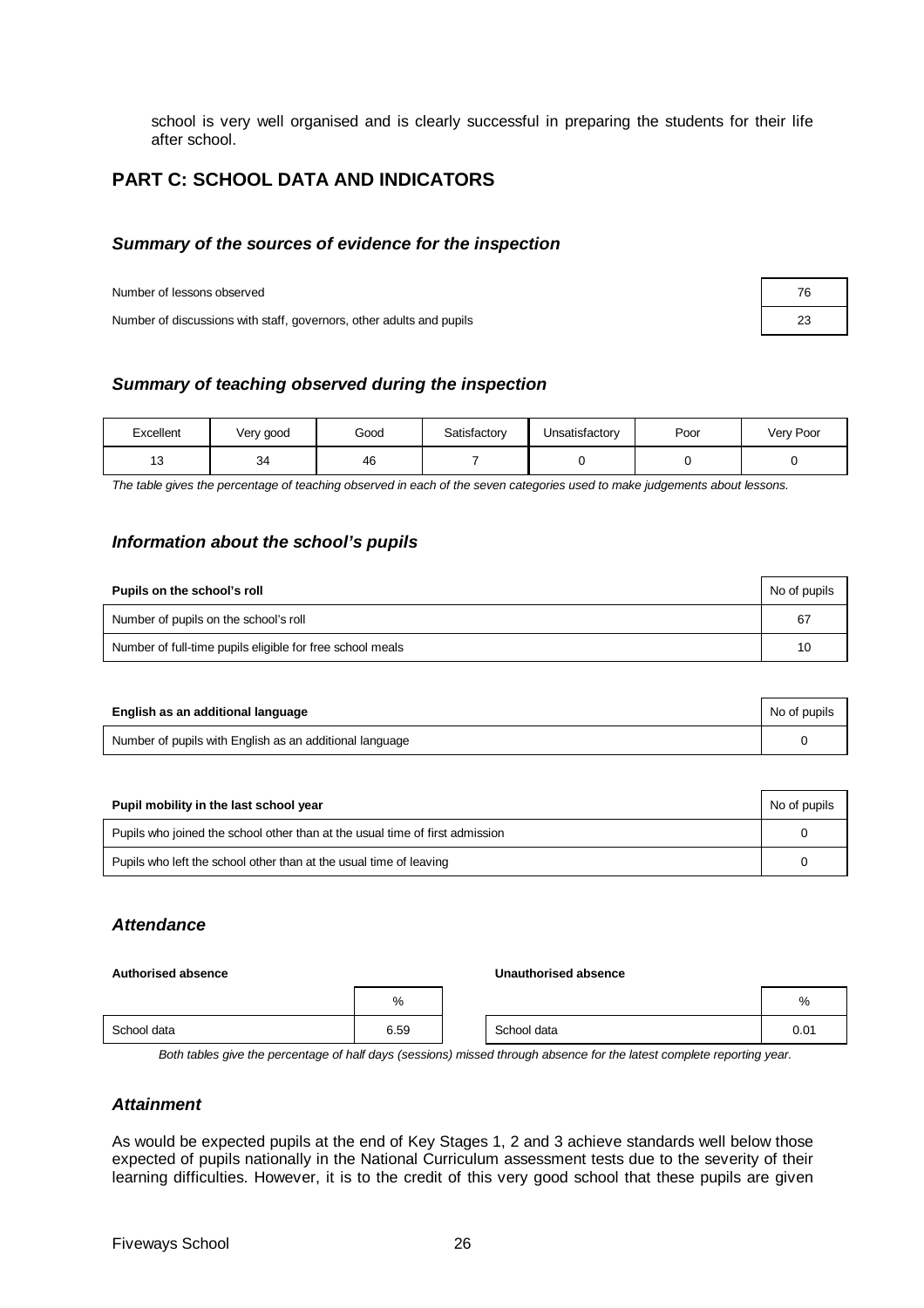the opportunity to take these tests. This shows the commitment to equality of access and dignity for all pupils. As far as possible pupils receive the same opportunities at this school that they would experience in a mainstream school.

At the end of Key Stage 4 pupils do not sit examinations that lead to nationally recognised accredited qualifications.

Post-16 students undertake a variety of courses which are designed to improve their communication skills and to enable them to become as independent as possible when they move from school into the wider community. Lower achieving students are involved in the ASDAN Transition Challenge Curriculum and take courses in 'Independent Living Skills', 'Self-Advocacy', 'Positive Self-image', 'Personal Development' and 'Personal Autonomy'. Higher achieving students undertake the ASDAN Towards Independence courses in: 'Starting out', 'Meal Preparation', 'Money', 'Knowing about Myself' and Recognising Everyday Signs'. These students then go on to choose courses which have a more personal focus, for example, one student is undertaking a course in performing arts in conjunction with a neighbouring mainstream school.

These are very good courses and add effectively to the provision the school makes for personal and social development in preparing students for the next step in their adult lives.

|                                 | No of pupils |                              | Fixed period | Perma |
|---------------------------------|--------------|------------------------------|--------------|-------|
| Black - Caribbean heritage      | O            | Black - Caribbean heritage   | $\mathbf{0}$ | 0     |
| Black - African heritage        | $\Omega$     | Black - African heritage     | 0            | 0     |
| $Black - other$                 |              | $Black - other$              | 0            | 0     |
| Indian                          | $\Omega$     | Indian                       | $\Omega$     | 0     |
| Pakistani                       | $\Omega$     | Pakistani                    | 0            | 0     |
| Bangladeshi                     | $\Omega$     | Bangladeshi                  | 0            | 0     |
| Chinese                         | $\Omega$     | Chinese                      | 0            | 0     |
| White                           | 66           | White                        | 0            | 0     |
| Any other minority ethnic group | 0            | Other minority ethnic groups | 0            | 0     |

# *Ethnic background of pupils Exclusions in the last school year*

| No of pupils |                              | Fixed period | Permanent |
|--------------|------------------------------|--------------|-----------|
|              | Black - Caribbean heritage   | 0            | O         |
| O            | Black - African heritage     | 0            | 0         |
|              | $Black - other$              | $\Omega$     | 0         |
| O            | Indian                       | $\Omega$     | 0         |
| O            | Pakistani                    | $\Omega$     | 0         |
| U            | Bangladeshi                  | 0            | O         |
| O            | Chinese                      | $\Omega$     | ∩         |
| 66           | White                        | ∩            | O         |
|              | Other minority ethnic groups | $\Omega$     |           |

*This table gives the number of exclusions, which may be different from the number of pupils excluded.*

# *Teachers and classes Financial information*

#### **Qualified teachers and classes: Under 5 – Post-16**

| Total number of qualified teachers (FTE) | 11.6 | Financial year | 98/99 |
|------------------------------------------|------|----------------|-------|
| Number of pupils per qualified teacher   | 5.77 |                |       |
| Average class size                       | 6.7  |                |       |

#### **Education support staff: Under 5 - Post-16**

| Total number of education support staff | 21  |
|-----------------------------------------|-----|
| Total aggregate hours worked per week   | 610 |

| Financial year |  |
|----------------|--|
|                |  |

| Average class size                         | 6.7 |  |                                            |         |
|--------------------------------------------|-----|--|--------------------------------------------|---------|
|                                            |     |  | Total income                               | 683.125 |
| Education support staff: Under 5 - Post-16 |     |  | Total expenditure                          | 687.837 |
| Total number of education support staff    | 21  |  | Expenditure per pupil                      | 10.116  |
| Total aggregate hours worked per week      | 610 |  | Balance brought forward from previous year | 63.901  |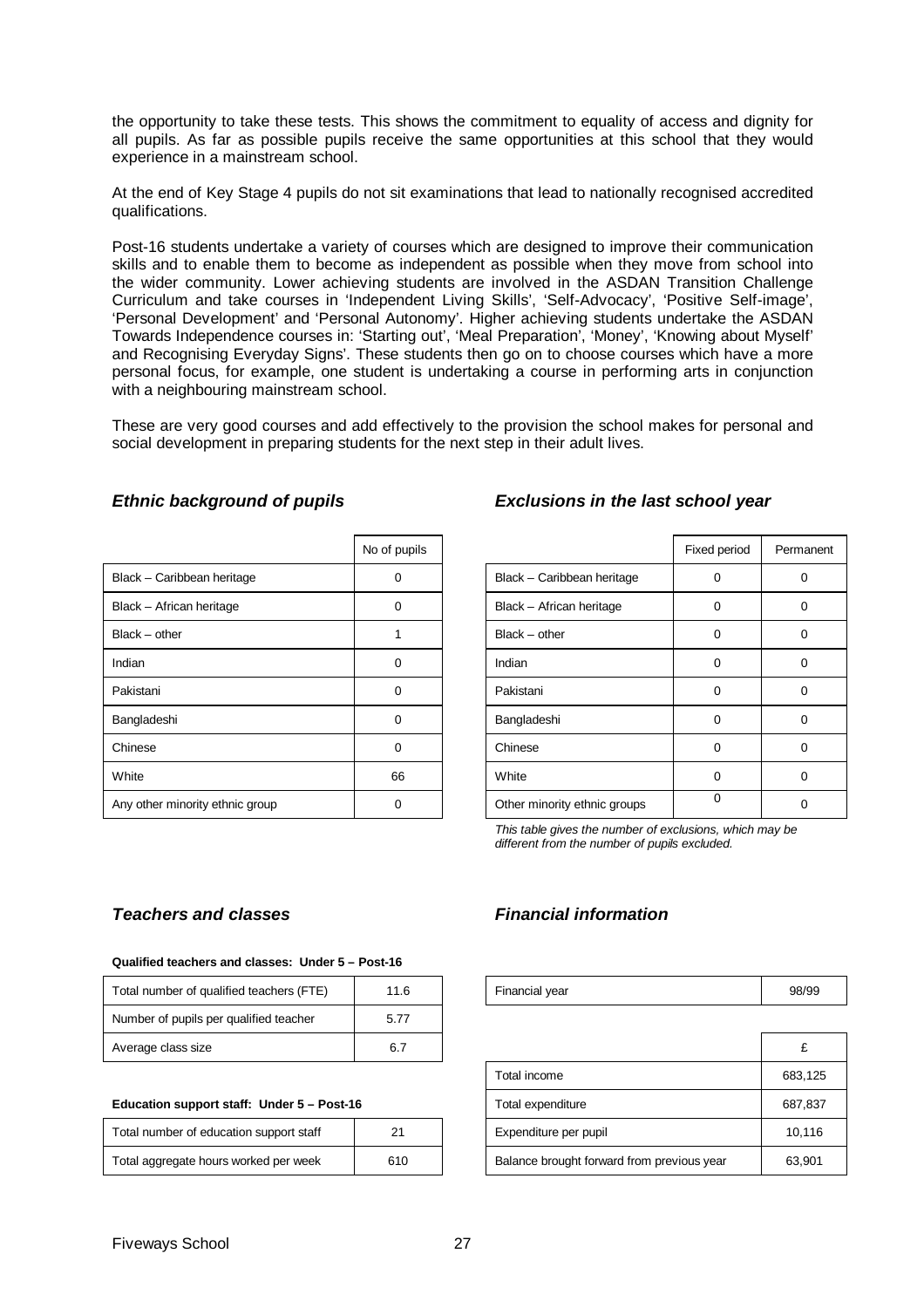**FTE means full-time equivalent.** Summary and the set of the Balance carried forward to next year 59,189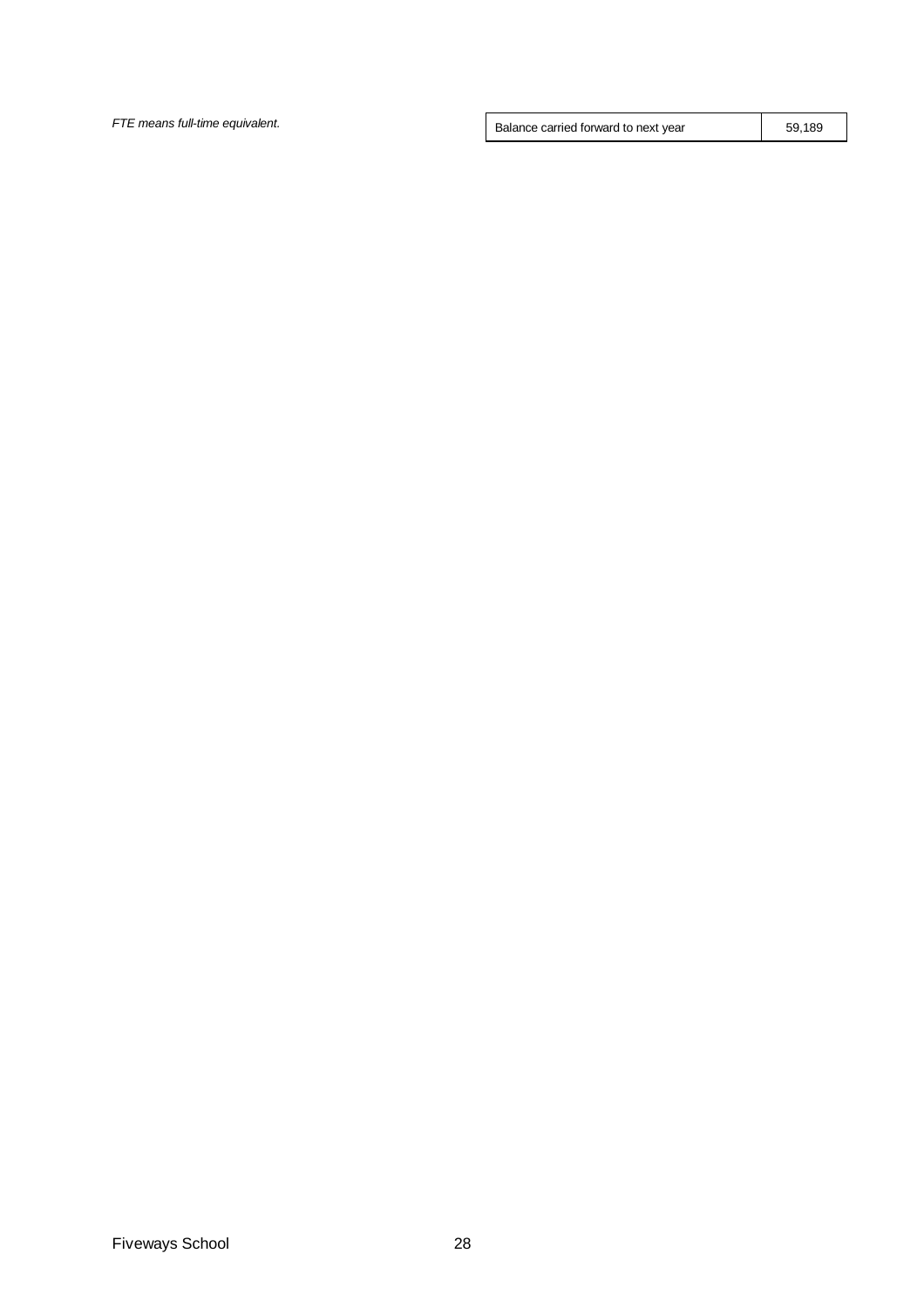# **PARENTAL SURVEY FOR FIVEWAYS**

Number of questionnaires sent out: Number of questionnaires returned:

| 100 |  |
|-----|--|
| 32  |  |

Responses (percentage of answers in each category):

|                                                                                      | Strongly | Tend to | Tend to        | Strong      | Don't          |
|--------------------------------------------------------------------------------------|----------|---------|----------------|-------------|----------------|
|                                                                                      | agree    | agree   | disagree       | disagree    | know           |
| My child likes school                                                                | 69       | 25      | 0              | 3           | 3              |
| My child is making good progress in school                                           | 53       | 34      | 3              | $\mathbf 0$ | 9              |
| Behaviour in the school is good                                                      | 66       | 28      | $\mathbf 0$    | $\mathbf 0$ | $6\phantom{1}$ |
| My child gets the right amount of work to do at<br>home                              | 34       | 28      | 9              | 9           | 19             |
| The teaching is good                                                                 | 69       | 25      | $\Omega$       | 3           | 3              |
| I am kept well informed about how my child is<br>getting on                          | 69       | 19      | 3              | 6           | 3              |
| I would feel comfortable about approaching the<br>school with questions or a problem | 72       | 22      | $6\phantom{1}$ | $\Omega$    | $\mathbf 0$    |
| The school expects my child to work hard and<br>achieve his or her best              | 72       | 22      | 3              | $\mathbf 0$ | 3              |
| The school works closely with parents                                                | 72       | 19      | 6              | 3           | $\Omega$       |
| The school is well led and managed                                                   | 72       | 22      | $\mathbf 0$    | $\mathbf 0$ | 6              |
| The school is helping my child become mature and<br>responsible                      | 69       | 22      | $\mathbf 0$    | $\mathbf 0$ | 9              |
| The school provides an interesting range of<br>activities outside lessons            | 53       | 28      | $\mathbf 0$    | $\Omega$    | 19             |

Not all columns add up to 100 because some parents return questionnaires with some questions that are left unanswered

#### **Other issues raised by parents**

- Parents very keen to emphasise how approachable they find the staff and the headteacher
- Parents very concerned about the inadequate toilet facilities in the portable classrooms and the cramped space in the changing room used for swimming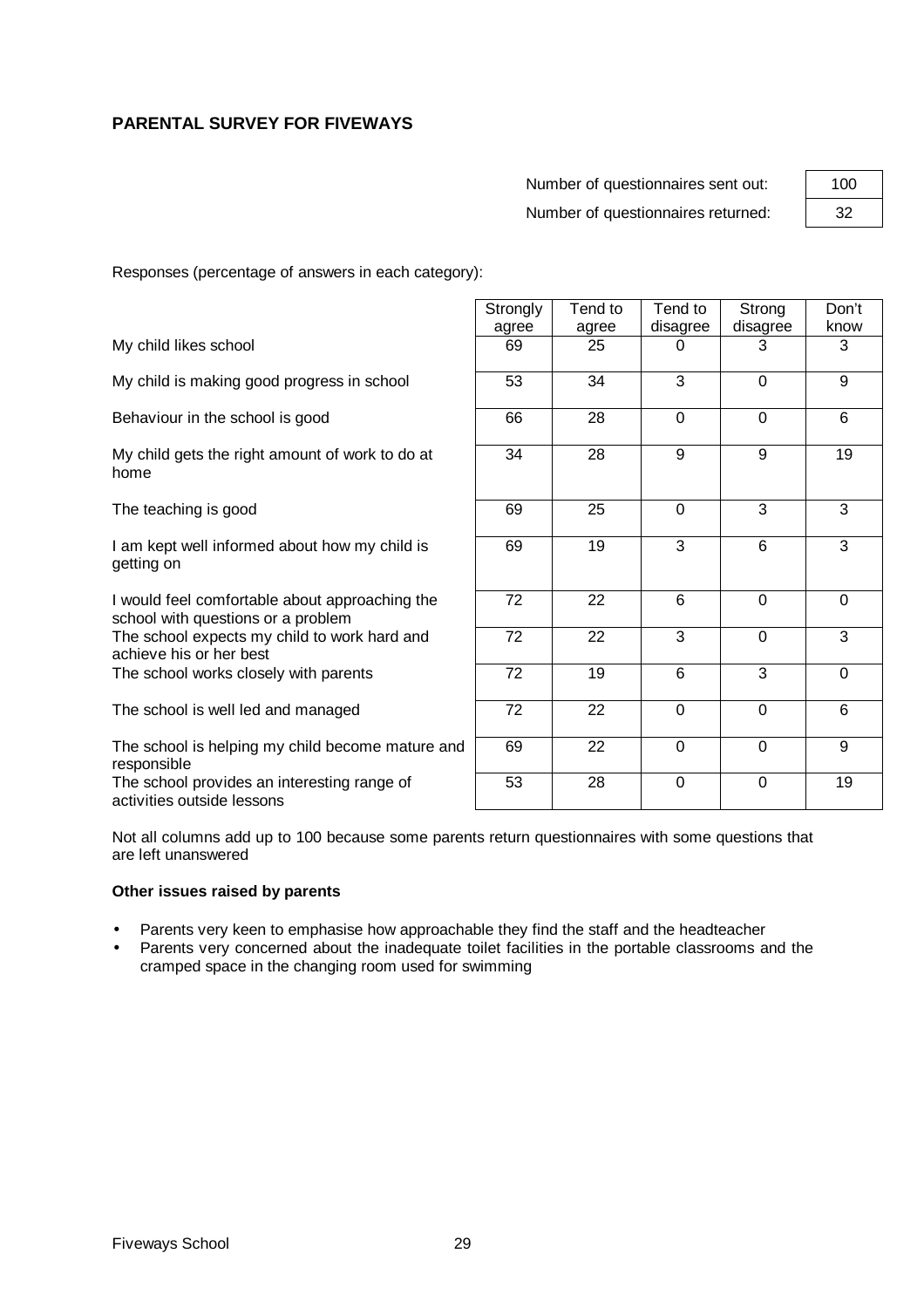# **PART D: THE STANDARDS AND QUALITY OF TEACHING IN AREAS OF THE CURRICULUM, SUBJECTS AND COURSES**

# **AREAS OF LEARNING FOR CHILDREN IN THE FOUNDATION STAGE**

- 85. Very few children under five attend the school. There are 3 girls and 1 boy aged 4 years who attend full-time and another boy of the same age who attends part-time. These children have severe learning difficulties and additional complex special educational needs. All children under five at the school enter with a statement of special educational needs. These children under five have difficulties in communicating and experience a level of frustration as a result which shows itself in very challenging behaviours. They are in the Early Years class with other children already aged five. They follow a curriculum soundly based upon the Desirable Learning Outcomes (the six areas of learning for children under five).
- 86. Pupils under five achieve good standards in communication and social skills as a result of the very good teaching they receive. The provision made for the under-fives is very good and a strength of the school. Their teacher assesses these children very early and individual programmes are put in place to support them with their learning.
- 87. These children make very good gains in the early stages of personal and social development from a very low starting point because of the very skilful teaching that promotes independence. They begin to work well within a group situation, waiting quietly for their turn to come, for example in the greeting session at the start of the day. During free play/choice time, they move independently. They are beginning to load their own spoon and feed themselves independently at lunchtime. Most make a clear choice from alternatives, for example which drink or biscuits they would like at breaktime.
- 88. Achievements in the early stages of language and literacy development are good due to the very good teaching. A parent is thrilled with the communication skills that her child has developed through the skilful use of the PECS. The total communication environment promotes very good learning through the use of signing, symbol and vocalisation and enables these children to make their requests clearly understood. Children benefit from a very good range of suitable books available in the classroom and from the literacy hour. They enjoy listening to stories, often augmented well by the teaching using signing. The children are developing a love for books and one child was observed sitting quietly in the book corner turning the pages of a book carefully and concentrating on the pictures. These children are able to sit in a group and pay attention to a song or a rhyme. They communicate through signing, by the use of symbols and through speech, for example signing and vocalising 'hello' or 'biscuit' please. Very good use is made of symbols and photographs to assist understanding of the spoken word and children respond very well by indicating, for example, the symbol sun when it is a sunny day. A few recognise their own names and are beginning to make marks on paper with a crayon, the emerging signs of written communication.
- 89. Achievement in mathematics is good due to the high quality teaching. Through very good teaching children under five are beginning to recognise shape and colour and match objects that are the same. Children recognise the order of the day and know for example when it is dinner time or time for assembly. They experience counting by means of number rhymes that they enjoy, fun games and the counting of everyday objects such as the number of different kinds of drink at snack time.
- 90. These children make rapid gains in their knowledge and understanding of the world as a result of inspirational teaching. They understand the importance of putting on a coat in winter so as to keep warm and also of the importance of wearing a sun hat in summer to protect their heads. This is very good learning and outstandingly good achievement linked to the very imaginative and exciting teaching that engages children in enjoyable role-play. The cracking pace of moving from simulating a snowy season to creating a beach environment is resourced imaginatively and reflects outstandingly good teaching. During fun activities to promote excellent learning, children move around the classroom independently, freely and confidently.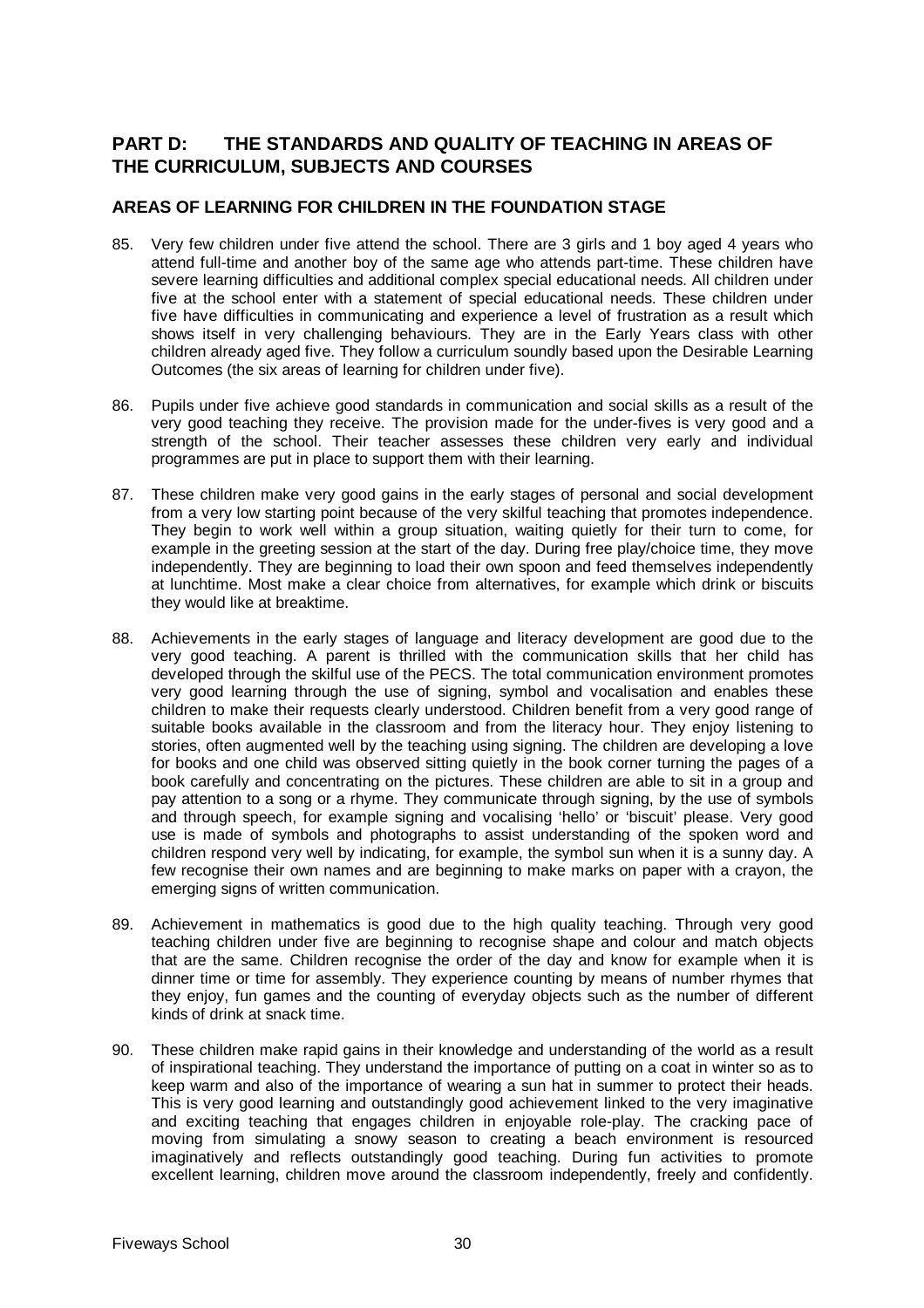Children are given many opportunities to find out how toys and computers work. These children have the opportunity to explore the differences that occur when blowing an object on a hard surface and then blowing the same object on water. Very good use is made of computer programs, for example to match shape and objects. Children are given numerous very good opportunities to experiment with a range of materials such as water, sand and paint and they greatly enjoy these experiences and learn from them.

- 91. Achievement in creative activity is very good because of the very good teaching. Children enjoy exploring and being helped to explore different textures, colours and two- and threedimensional shapes. They have contributed to making three-dimensional displays to illustrate books in the literacy hour. Children enjoy music and singing and are excited by making sounds by holding and shaking instruments.
- 92. Excellent use is made of the outside environment to promote children's physical development. Those children with additional physical disabilities related to their special educational needs are carefully integrated in these sessions and are given very sensitive support from the teacher and the learning support assistant. Excellent use is made of physiotherapist programmes to support these children with their physical development. These children are beginning to move confidently in the classroom and outside in their play area when they ride and push large toys with increasing confidence. The very good teaching results in children making good progress in their physical development.
- 93. The quality of teaching is always at least good and on occasions inspirational. The teacher and learning support assistant know the personalities and individual needs of each child and so are able to plan effectively to meet their individual needs. Their expectations of these children are high and they constantly challenge them in a safe environment and so promote very good learning and high achievement. Assessment is ongoing and is used to inform short-term lesson planning and so raise standards for these children. The outstanding provision in the Early Years class enables all children to make rapid gains in confidence and self-esteem and it also supports parents in working to promote the highest possible education for their children. Children begin to access the National Curriculum as soon as they are ready to do so and the very careful planning within the school ensures access just as soon as it is beneficial for the child.

# **ENGLISH**

- 94. Achievements in English are very good throughout in all key stages. The majority of pupils enter the school at the very lowest stages of pre-reading and writing and although some pupils can communicate their basic needs by speech, many are just beginning to indicate their needs through gesture and signing. The standards achieved by these pupils and by those with additional complex speech and language difficulties are good by the end of Key Stage 1 when measured against their attainment on entry. Pupils with profound and multiple learning difficulties begin to make choices as they progress through Key Stages 1 and 2, supported by large switches to help them communicate. By Key Stages 3 and 4 and at post-16, these pupils and students listen well to stories and indicate their involvement or understanding through a variety of sound, gesture, sign and use of switches. Pupils with autism are beginning to communicate independent choices through the excellent use of the PECS communication programme sensitively devised to enable them to express their wishes independently.
- 95. Achievements in speaking and listening are very good for the majority of pupils' at all key stages and for post-16 students. Many pupils are able to predict events in stories and discuss aspects of their own lives using a relatively wide-ranging vocabulary by Key Stage 4. Pupils in all key stages listen carefully by observing their teachers using Makaton signing and also by listening to instructions and explanations that they vocalise.
- 96. The majority of pupils make very good gains in writing from a very low starting point and achieve high standards in the context of their prior attainment. During Key Stages 1 and 2 most pupils gradually develop pencil control and are able to write and recognise their name. They continue to make very good progress throughout Key Stage 3 due to the high quality teaching they receive. By the time these pupils reach the end of Key Stage 4, they write simple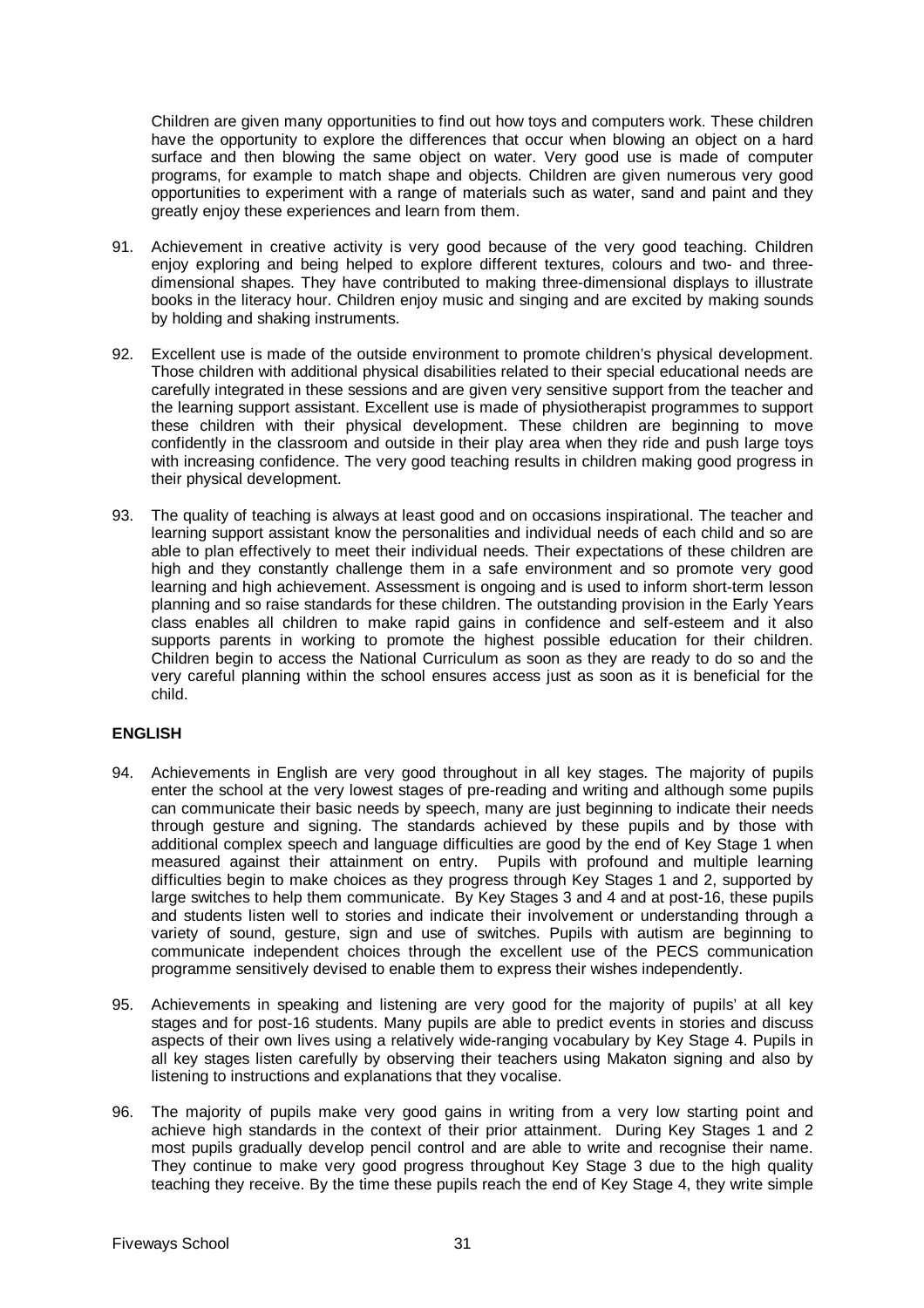sentences in a joined script and describe their activities in record books.

- 97. Achievements in reading are very good throughout the school. For the vast majority of pupils their reading skills develop very well throughout Key Stages 1 and 2. By Key Stages 3 and 4 a few higher achieving pupils progress to a very high standard of achievement and are able to read stories independently. Many other pupils read books with help by the end of Key Stages 3 and 4. A pupil with severe autism in Key Stage 3 recognises the PECS symbols in his file and uses them well to communicate his wants. Pupils with profound and multiple learning difficulties recognise some basic symbols and are stimulated by the experience of large and colourful pictures.
- 98. By the time they reach post-16 stage of their school life, a significant number of pupils can relate well to their mainstream peers showing confidence in joint drama sessions. These students communicate their needs easily in shops and restaurants and use lists and fill in forms, as they need them. The handwriting and written reports by this group of higher achievers are clear and well written.
- 99. Since the previous inspection standards in English have improved significantly with pupils making consistently very good progress, particularly with speaking and communication skills. Makaton is used well to support communication and there is a greater emphasis on developing communication skills in all activities than was the case at the time of the last inspection.
- 100. Teaching is almost always of a good standard and is usually very good. Materials, resources and activities are highly personalised which helps individual pupils to make the maximum progress in each lesson. For example some pupils have personal reading books which are made from photographs and describe events from their own lives, others have individually tailored switching systems to aid their work. Teachers assess each pupil's work at the end of a lesson so that the next lesson can be planned to build upon each pupil's skills gradually. The work of learning support assistants is also highly skilled, for example with developing pupils' word processing, using a symbol program and in teaching letter sounds. The very good teaching makes a significant contribution to the very good learning and very good achievement of pupils and students.
- 101. In all lessons seen the pace and challenge keeps almost all pupils engaged in their work and helps them to be enthusiastic and proud of their achievements. A key feature of English lessons is the very positive and relaxed relationships and familiar routines. These excellent relationships enable pupils to feel confident to put their ideas forward and to keep trying when work, such as sentence making, proves difficult and so influences the very good learning. Teachers make excellent use of PECS across the curriculum when working with pupils with autism and this contributes very significantly to improving pupils' communication skills. Pupils and students are given many opportunities to speak, listen, read and write across the curriculum and so all subjects make a rich contribution to the development of pupils/students literacy skills.
- 102. The subject is well managed by two co-ordinators who actively monitor the quality of teaching and learning and work with the whole staff to improve practice. For example the complexity of the assessment system has been recognised and a simpler system is now being devised. Nonetheless assessment practice currently is very good, highly informative and regularly kept up to date. In addition, new initiatives such as the Picture Exchange Communication system and the National Literacy Strategy are carefully introduced and monitored for their effectiveness, contributing significantly to the high standards seen.

# **MATHEMATICS**

- 103. Pupils maintain high levels of achievement throughout the school as at the time of the last inspection. However standards are higher than then because the quality of teaching is better. There have been significant improvements in the quality of provision and standards attained since the last inspection.
- 104. The teaching of mathematics is consistently good and occasionally very good. This is a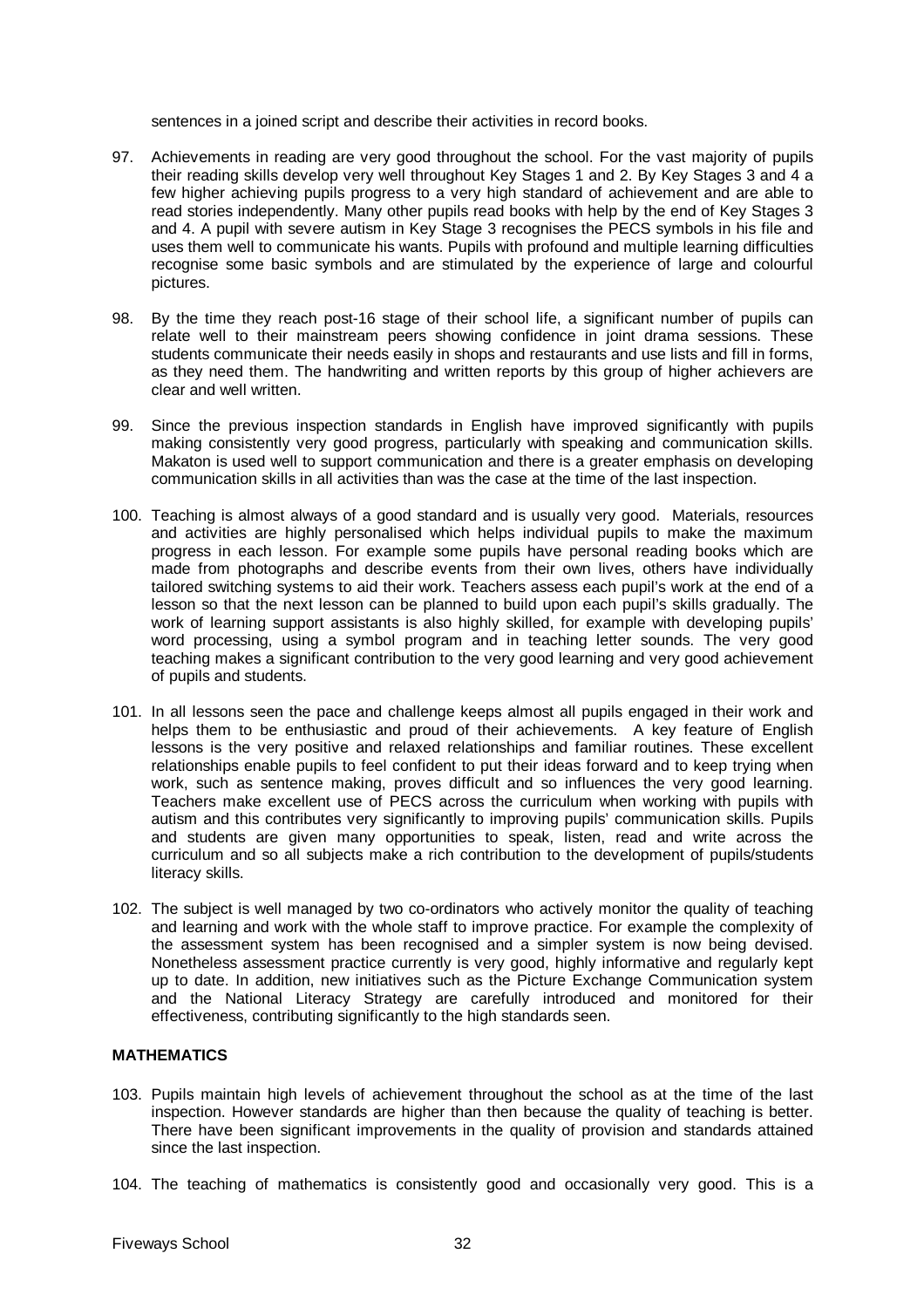significant improvement since the last inspection. Teachers have a very good knowledge of mathematics and are able to match mathematical experiences to meet the individual needs of pupils, and structure activities in such a way as to accommodate personal difficulties of individual pupils. At all keys stages and post-16, teachers plan effectively both on a lesson to lesson basis and in the longer term. They link Programmes of Study to individual needs as expressed in individual education plans. Teachers use excellent communication techniques in the teaching of mathematics where they incorporate multi-sensory input through speech, signing, and pictograms and through movement and body awareness, where required for individual pupils and students. For example, where pupils have difficulty in conceptualising shape, they not only see and feel the shape by touching shapes with a variety of textures but also move their limbs to the contours of the shape and this makes a very significant contribution to their very good learning.

- 105. All pupils are given access to the full mathematics curriculum, which is modified to meet their individual needs or difficulties and more work in the subject has been introduced for pupils with more profound learning difficulties. For example, a child with profound learning difficulties was, during the inspection, well able to learn parts of Attainment Target 3.4 (measuring) by using cord running through his hand to calculate how far away a ball had rolled. Many lessons at Key Stage 2 and 3 are now based on a model similar to the National Numeracy Strategy and this contributes very significantly to pupils' very good learning. In the Early Years (under-fives) the curriculum is based on the national Desirable Learning Outcomes curriculum and the Somerset Baseline Strategy and post-16 students follow a curriculum geared to the daily living needs of young adults. There are strong links with other aspects of the curriculum, for example with English in the use of a total communication system and with ICT where the technology is well used.
- 106. Teachers have high expectations of their pupils and manage their lessons very well. Learning support assistants are effectively deployed, and fully involved in the lessons showing an understanding both of the subject matter and of methods used to meet the individual needs of pupils. All staff have a calm and confident approach to the management of pupils' behaviour, however this is displayed, and good relationships between staff and pupils are well maintained. Resources for delivery of the curriculum are good and well used, for example pupils use calculators to check their work, and work with money only uses real currency and not plastic tokens. Resources are sufficient to meet the needs of the curriculum and are well managed and organised. Monitoring of the subject is good with a well-structured system of recording set against the curriculum in teachers' planning and in their lessons.
- 107. At Key Stage 1 and in the reception class children follow the Early Years curriculum and most understand the idea of 'sets' and sort objects into groups by single attributes for example colour or size. They understand the idea of 'same' or 'different' and many recognise numbers up to 5 both as sets of object and by the symbol '5'. They understand that 2 sets of 5 (fingers) make 10. Achievement continues to increase at Key Stage 2 where pupils sort objects into groups by more complex criteria, for example objects with wheels or no wheels, and many can count up to 10.
- 108. By Key Stage 3 pupils understand the mathematics regime and higher attaining pupils can both add and subtract by using a number line. These pupils understand the meaning of the spots on dice or written ciphers on dice (1, 2 3, 4, 5, etc). They recognise simple two-dimensional geometric shapes and describe their attribute (a triangle has three sides and three corners). By Key Stage 4, pupils understand the function of money and select the correct combination of coins to buy snacks at playtime. Many can add larger numbers by counting on and recognise place value, for example that the two numbers 9 and 2 can be put together to make either 92 or 29 and that 92 is bigger than 29. Most post-16 students understand the value of money, its function and perform simple shopping calculations. Pupils with profound and multiple learning difficulties clap simple numbers, for example two claps in response to the stimulus provided by their teacher. They can understand that objects have permanence and are often able to choose by attribute, for example by function or colour. They understand that their actions can have an effect on their environment, for example, that by touching a switch they can produce a sound or a number of sounds. Through experiments pupils with autism learn to count, for example the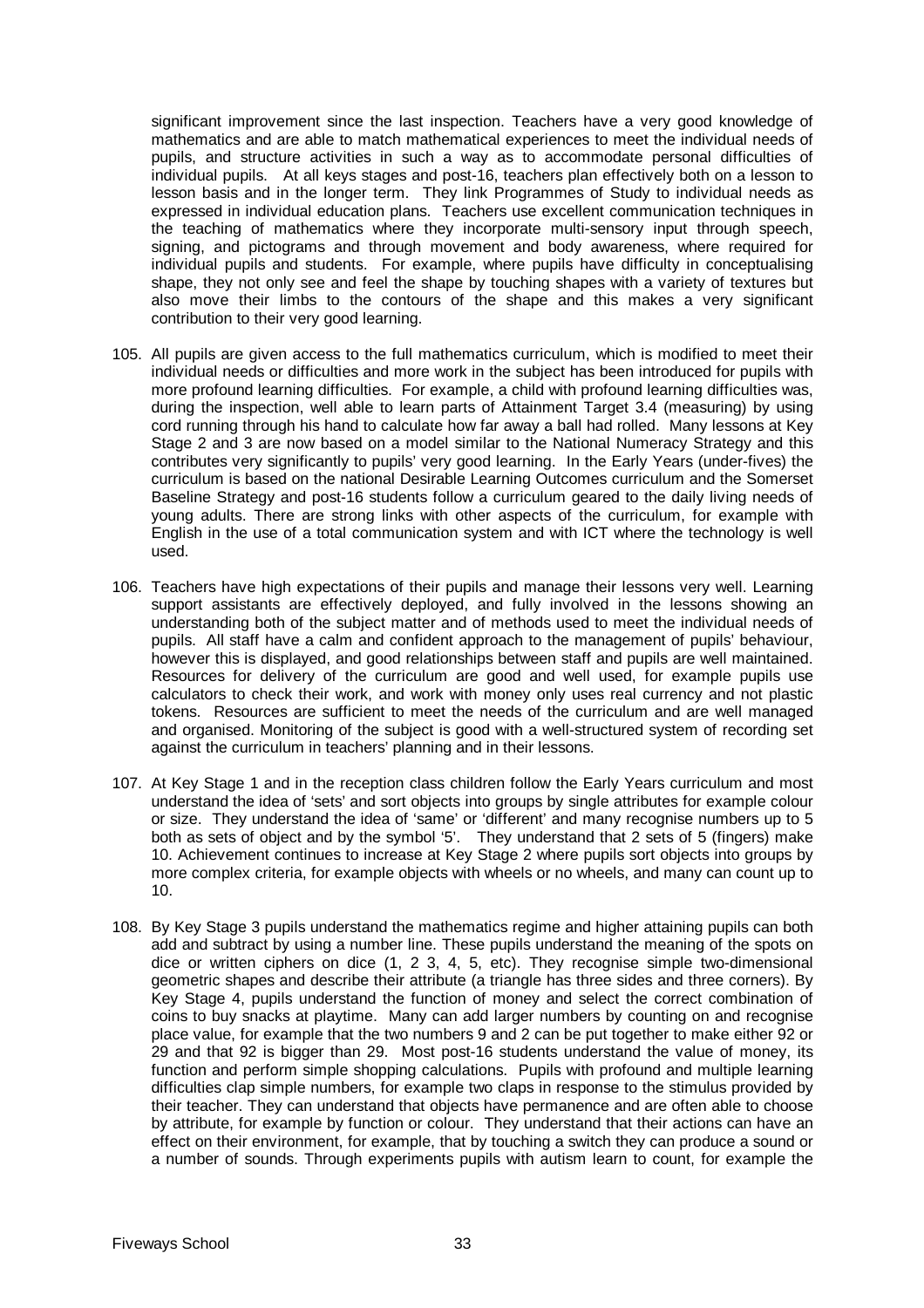number of breath blows in putting a candle out following a calming exercise in religious education.

- 109. The numeracy skills of pupils and students are developed well across the subjects of the curriculum. In science, sorting, weighing and measuring skills are developed well. In physical education pupils learn about groups and sets. Computers are used well to develop number skills by post-16 pupils for analysing data.
- 110. The subject is well led and managed by the co-ordinator who is leading future developments such as the introduction of the National Numeracy Strategy.

### **SCIENCE**

- 111. The pupils' and students' achievement has improved since the last inspection, when it was satisfactory. Achievement is now very good in Key Stages 1 and 2 and at post-16 and good in Key Stages 3 and 4.
- 112. At Key Stage 1, high achievers are able to sort fruits into different types and can sort gloves and mittens. Some know that they stop hands from getting cold. They predict which will admit water. They know the difference between wet and dry. Low achievers can feel and touch the fruit and the gloves and mittens and can feel water entering the gloves. At Key Stage 2, high achievers know the parts of a plant, the parts of an animal and the parts of the body, although a few require clues from the teacher to attain this standard. They can sort symbols of parts of a plant. They know the difference between light and dark and about different light sources. They know that lights need bulbs that have to be plugged in and that torches need batteries. Low achievers can touch and feel parts of a plant or of their own bodies and they can respond to light sources with their eyes. At Key Stage 3 high achievers can collect soil samples. They know how flies feed and the life cycle of the honeybee. They know about different insect habitats and that material can change when heated. Low achievers can collect different insects, with help and look at them. At Key Stage 4, high achievers know that a wide range of materials are used for building houses and can sort the materials into different types, some with help. They know that a mirror reflects light. Low achievers can feel the materials and look at reflected light. At post-16, high achieving students know about the planet Earth and its place in the solar system. They are aware of environmental issues and the importance of conservation of natural resources and wildlife. For low achievers science is based within the ASDAN Transition Challenge and these students know about the parts of the human body.
- 113. The pupils' and students' attitudes to their learning are very good at Key Stages 1 and 2 and at post-16 and good at Key Stages 3 and 4. They are keen to learn and maintain their interest well and this is directly related to a wide range of carefully chosen activities with plenty to do in each lesson. All pupils and students respond very well to the sensitive use of praise and encouragement from the teachers and learning support assistants. As a result of this, they take great pleasure in their achievements and the achievements of others and they are keen to demonstrate what they can do to visitors. The pupils' and students' behaviour is very good in all lessons and this is linked to the adults' caring, friendly, but firm approach to discipline, with clear boundaries between appropriate and inappropriate behaviour. The relationships between pupils, students and adults in science lessons are very good.
- 114. Teaching is very good at Key Stages 1 and 2 and at post-16 and good at Key Stages 3 and 4. These judgements are based on examinations of the pupils' work and the teachers' plans and records, as well as the lessons observed. The teachers have a good understanding of science as a subject and because of their intimate knowledge of the needs of the pupils and students, their ability to produce activities which match these needs is very good. The teachers also make good use of science as a vehicle for teaching basic skills in literacy and numeracy and pupils and students are constantly practising their communication skills through the teachers' skilled questioning, and the use of signing, symbols and electronic communication aids. Weighing and measuring within science, contribute to overall numeracy skills well. Teachers also provide opportunities for pupils and students to practice their skills of prediction through skilful questioning. The teachers also make very good use of the learning support assistants in such a way that their roles are complementary and mutually supportive. However, insufficient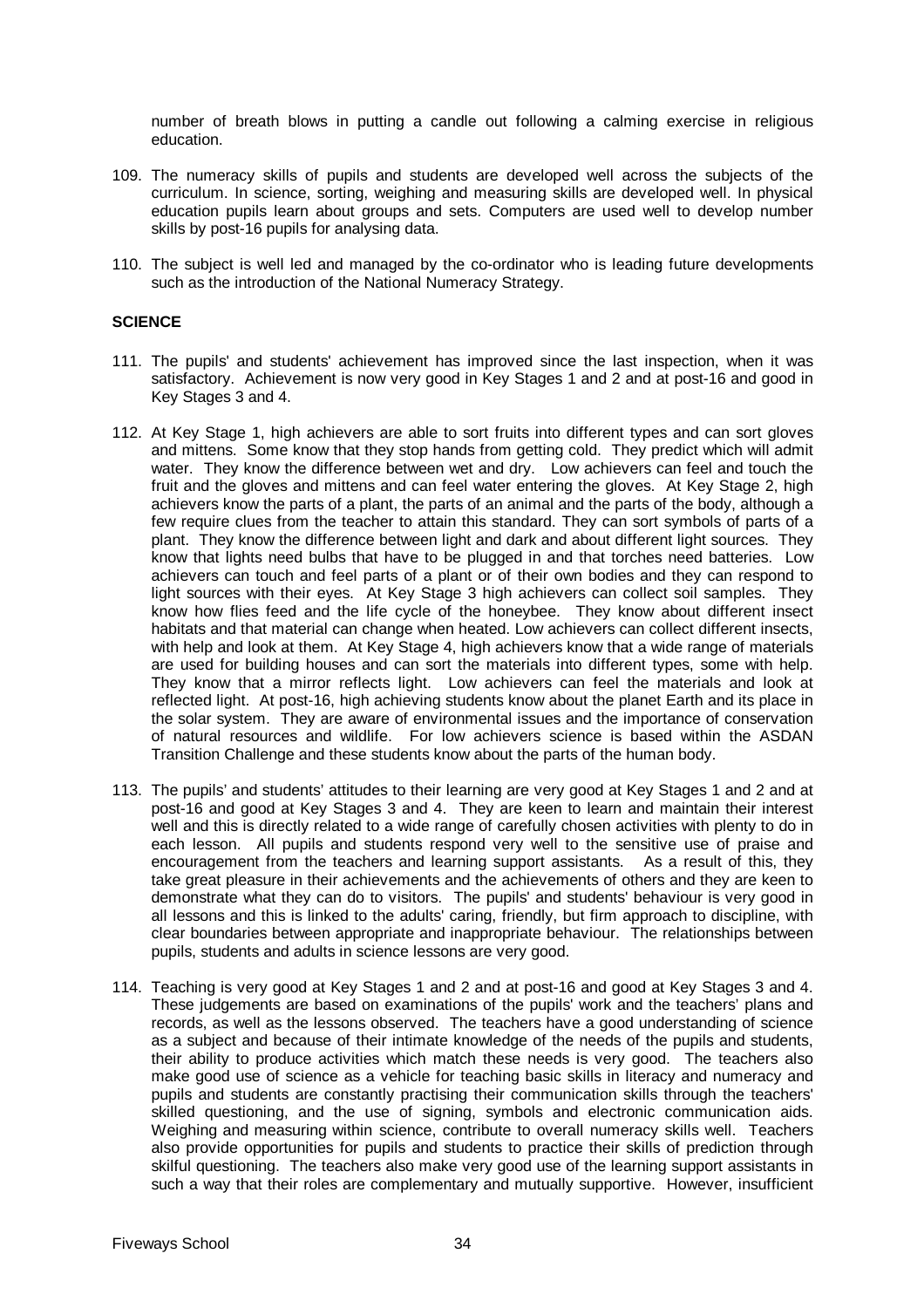use is made of computers to enable the pupils to carry out independent research.

- 115. The teachers' methods are very good at all key stages and at post-16. They make good use of questioning to enable pupils and students to recall what they have learned previously and to relate what has been learned to their experience. Where appropriate, effective use is made of direct instruction and sensitive support is given both directly and through the use of the learning support assistants. The teamwork between the teachers and learning support assistants is outstanding. Very good use is made of a wide range of communication, including speech, signing, written signs and electronic communicators. The teachers plan work sensitively according to the needs of each pupil or student with a wide range of activities and plenty to do. This high quality teaching makes a significant contribution to very good learning. The teachers encourage the pupils and students to record their work neatly, often through the use of typed symbols, but it is not clear how teachers monitor and record their progress from day-to-day. The teachers manage the groups well, with a good use of time and resources and a relaxed but firm and consistent approach to discipline.
- 116. The subject is led very effectively by the co-ordinator, with good curriculum and development planning. Teaching and learning is monitored well. The accommodation is satisfactory for Key Stages 1 and 2 and for post-16 but the absence of a science laboratory, or area for science, restricts the curriculum for pupils at Key Stages 3 and 4, in the area of experimental and investigative science. Resourcing is good overall.
- 117. The subject has made good improvements in teaching, learning, curriculum planning and monitoring and in resourcing since the last inspection.

#### **ART**

- 118. Achievements in art are good throughout the school, and pupils use a range of materials and techniques, including paint, wax, cloth, clay and model making. There is limited evidence of three-dimensional work throughout the school. By the end of Key Stage 1 pupils are able to discuss the pattern on clothes and make their own clothes' patterns which they paint and stick. By the end of Key Stage 2 skills have become more advanced and pupils discuss design of plates in preparation for designing and firing their own. Some pupils at this key stage observe and imitate the use of colour by Paul Klee. Their learning continues to be very good throughout Key Stages 3 and 4 and by the end of Key Stage 4 standards of achievement are good. By the end of Key Stage 4 those pupils with the most profound and complex difficulties are able to make clay beads and colour and thread them for use in jewellery showing very good learning. At post-16 the very good work seen is linked to the current Chinese project and work on multicultural designs extend further the observational and critical skills of these students.
- 119. The quality of teaching is consistently good throughout the school. In all lessons resources are well prepared allowing the pupils to remain focused on the task and so the activity runs smoothly. The very good understanding of pupils' needs in this subject allows for the tasks to be well matched to pupils' skills. This helps the teachers and learning support assistants to direct support where it is needed, for example with cutting and sticking, whilst enabling other pupils to work independently. The very skilful teaching makes a significant contribution to pupils' independence and results in very good achievement for these pupils. The high expectations seen in all teaching encourages pupils to make very good progress by developing their critical skills, increasing their confidence to try new techniques such as wax relief and choosing which colours and materials to use. The improved assessment system since the last inspection is good practice and ensures that pupils build upon previously learned skills, for example extending their understanding of the links between clothes art and design.
- 120. The subject is well led by a co-ordinator who is given sufficient time for monitoring subject development and this has led to improved practice and coverage of the Programmes of Study since the last inspection. The subject provides very well for the full ability range and there are very good cross-curricular links with drama. There has been some good staff development that has had an impact on improved teaching and quality of learning.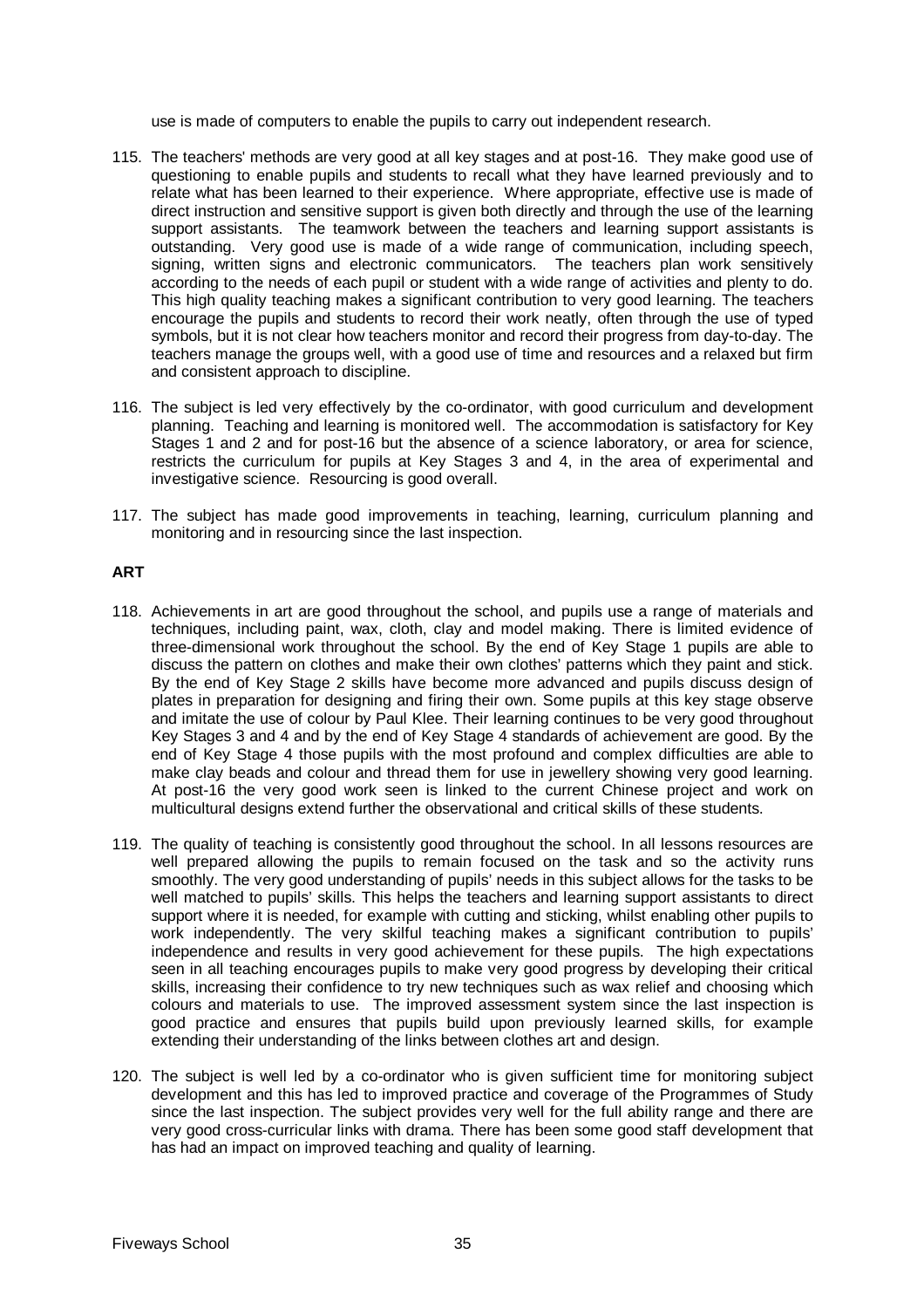### **DESIGN AND TECHNOLOGY**

- 121. No direct judgements were made about standards in design and technology (DT) in the last report but from an examination of records, pupils' and students' work and subject development planning, the pupils' and students' achievement is now good at all key stages and at post-16 and has improved significantly since the last report.
- 122. Most lessons observed were food technology (FT) and so the overall judgements relating to teaching and learning relate to evidence taken from teachers' plans and records, pupils' work and discussions with the subject co-ordinator and the other teachers. Resistant materials are not taught at post-16.
- 123. Standards of achievement in DT are good throughout the school. At Key Stage 1 high achievers are able to cut card and to glue it together, some with help. They can sort fruit and vegetables. Some can select simple ingredients and mix them, with help. Low achievers can touch and feel the fruit and vegetables. At Key Stage 2, high achievers can assemble a simple puppet using pre-cut card and paper fasteners. They can select ingredients and put them together to make pizzas or sandwiches, with help. Low achievers can touch and feel and taste the ingredients, some with help. At Key Stage 3 high achievers can put together snacks on toast. They can choose ingredients, mix, measure and record what they have done, using simple signs on paper. Low achievers can taste and feel the ingredients and the snacks and express preferences. At Key Stage 4 high achievers can cut shapes from cards and fasten them together to make model cars and greetings cards. They can rub flour and other ingredients together to make a series of different kinds of scones. Low achievers can stick parts together, with help and indicate preferences for different kinds of scones. At post-16 (food technology only), high achievers are able to shop for ingredients and to design and assemble simple meals, which they serve up every day at Carr Cottage (the base for higher achieving post-16 students). Low achievers can select the materials for making a totem pole and select and cut the materials for making greetings cards. Some can select butter and spreads for rolls to make simple snacks. Others can indicate preferences for spreads.
- 124. The pupils' and students' attitudes to learning are good at all key stages and at post-16. Most pupils are keen to learn and their interest is maintained well by well-chosen activities and plenty to do and this contributes very significantly to their good learning. The pupils and students respond well to praise and encouragement and are keen to demonstrate what they know and what they can do. They take pleasure in their achievements and in the achievements of others. Behaviour is very good and the teachers achieve this by very skilful behaviour management in lessons. Relationships are very good.
- 125. Teaching is good at all key stages and at post-16 and this judgement is based on an examination of teachers' plans and records and of the pupils' and students' work, including an excellent meal in Carr Cottage. The teachers make good use of DT as a vehicle for encouraging communication, through skilled questioning and very good use of signing, symbols and electronic aids, where appropriate. The pupils' and students' numeracy skills are reinforced through measuring and weighing. Teachers make very good use of the learning support assistants in a mutually supportive and collaborative way. This skilful teamwork favourably influences the very good learning made by pupils and students. However, insufficient use is made of computers to support the teaching of DT. The teachers' methods are good at all key stages and at post-16, with a good mix of direct instruction and individual help. Planning is very sensitive to the needs of each pupil and student and the wide range of activities keep them fully occupied and interested and so influences the good learning. The sensitive use of symbols enables most pupils to be fully involved in the planning and recording processes. The management of the groups is good, with a firm and consistent approach to discipline.
- 126. The management of the subject by the co-ordinator is good overall but the monitoring of teaching and learning is not sufficiently structured to be effective to raise teaching and learning standards further. The professional developments of the staff, accommodation and resources in DT are satisfactory.
- 127. The subject has made significant improvements in teaching, learning and curriculum planning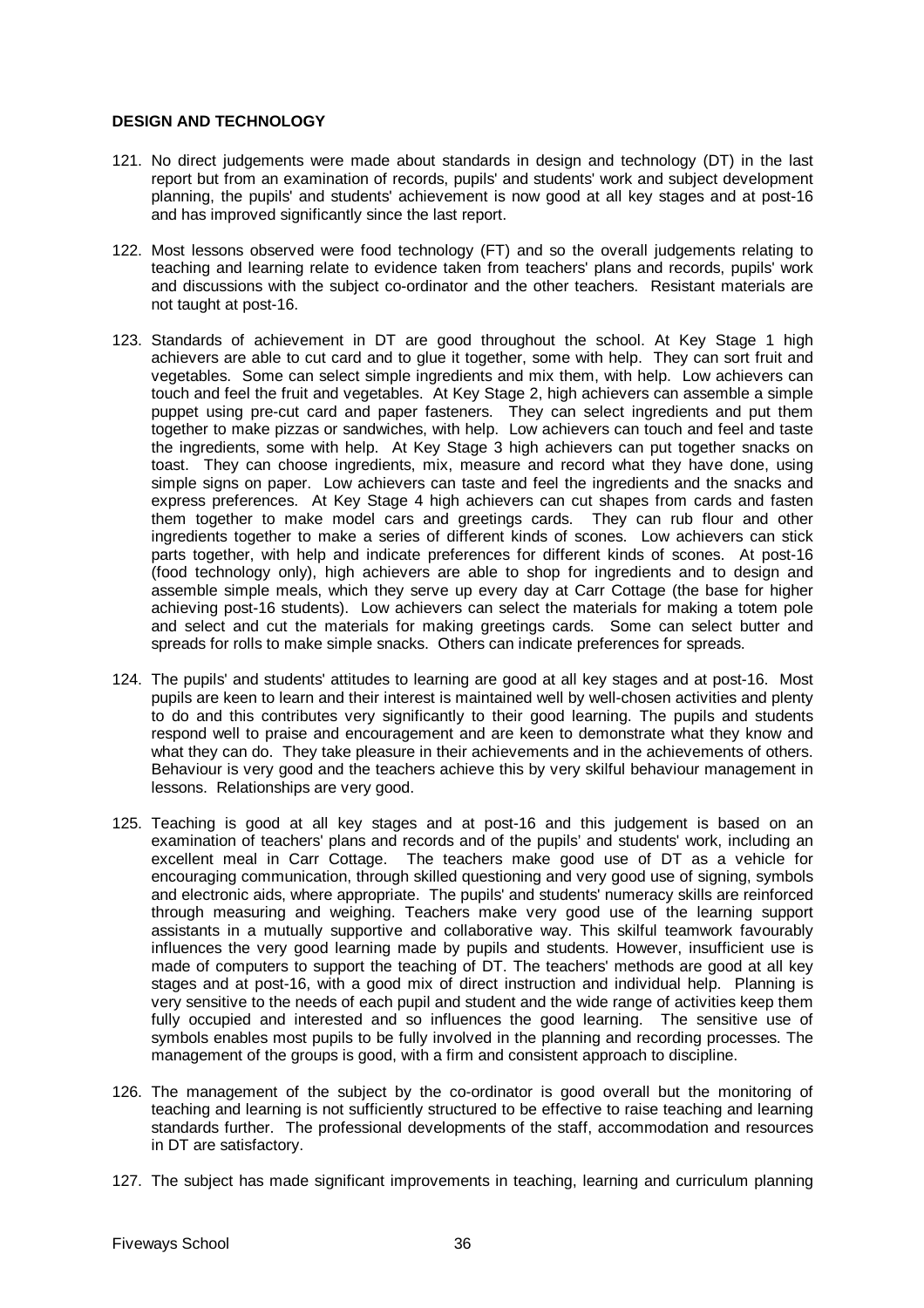since the last inspection.

#### **GEOGRAPHY**

- 128. Consistently good teaching in all key stages and very good teaching in Key Stage 3 results in very good learning and pupils acquire the very good knowledge to make sense of their world and relate it to their own lives. Thorough planning, effective use of different strategies to provide learning opportunities for all, and using the subject to work on language and communication targets gives pupils the opportunity to achieve good and often very good standards of achievement in line with their prior attainment. In all key stages learning support assistants give encouraging support which allows pupils to learn as independently as possible. This creates a sense of ownership and pride in the pupils and successfully promotes pupils' independence skills and so builds up their confidence and self-esteem.
- 129. It was not possible to observe any direct teaching of geography in Key Stages 1 and 2 at the time of the inspection because the programme of topics and timetable did not allow for it. However, close scrutiny and analysis of teaching plans, records and samples of pupils' work and displays of work provided strong evidence of good quality teaching and good learning. In all key stages, the subject provides opportunities for pupils to use and develop their skills in speaking, listening, reading and writing.
- 130. In Key Stage 1, through providing a series of tactile and other sensory experiences pupils with profound learning difficulties begin to recognise and respond to warmth and cold, wet and dry objects whilst high achieving pupils select clothing to keep warm or cool. They make 'cut outs' of various types of clothing and the highest achieving pupils use pictures and words with symbols to identify and name types of weather. The highest achieving pupils achieve a good standard of display work on transport, incorporating drawing and writing. Other pupils name and use toy trains, cars, buses and lorries to identify types of transport.
- 131. In Key Stage 2, through well planned activities based on visits to caves pupils, who benefit most from an experiential and sensory approach, begin to recognise dark and light and register response to the feel and sensation of rocks and water. Higher achieving pupils have welldeveloped concepts of 'under' the ground and 'on' the surface. They produce drawings of caves and use their imaginations to make cave paintings. Those pupils who are the highest achievers recount the key facts of how caves are formed, write this out in their own words and produce drawings and writings on caves and cave paintings. Pupils of all abilities are able to contribute work for a display on trees and woodland. By setting tasks that develop, drawing, using colour and making models, the teacher enables pupils to make leaves, branches and roots from paper and card. Pupils with significant learning problems experience and choose colours to paint leaves. Higher achieving pupils name the various parts of trees by matching symbols and the most able use captions containing words and symbols. This develops the literacy and communication skills in pupils of all abilities and so contributes to their good learning.
- 132. Key Stage 3 pupils achieve a very good standard of work. In a lesson that focused on types of buildings in the local area, the teacher set a brisk pace to a matching and naming task. This engaged high and middle achieving pupils who recalled from memory various types of building such as churches, shops, theatres and matched name-symbol captions to the right buildings with encouragement but without any direct prompt. Lower achieving pupils were able to choose between two word-symbol captions of buildings and use bricks to make their own versions. Skilful use of these activities matched to individual pupils' needs created a sense of purpose and confidence in the pupils which in turn increased the awareness of the locality and improved their literacy skills through the caption reading work. The style of teaching set the challenge of all pupils having to be as independent as possible, a challenge to which they responded well and resulted in very good gains in important independence skills.
- 133. A significant achievement in Key Stage 3 geography was due to the very skilful and sensitive way in which a teacher worked with a single pupil who had severe autistic tendencies and displayed extremely challenging behaviours. This pupil was able to demonstrate his understanding of a wide range of weather conditions by using PECS. Careful planning of short, directed activities kept the pupil involved in his work almost continuously. This inspirational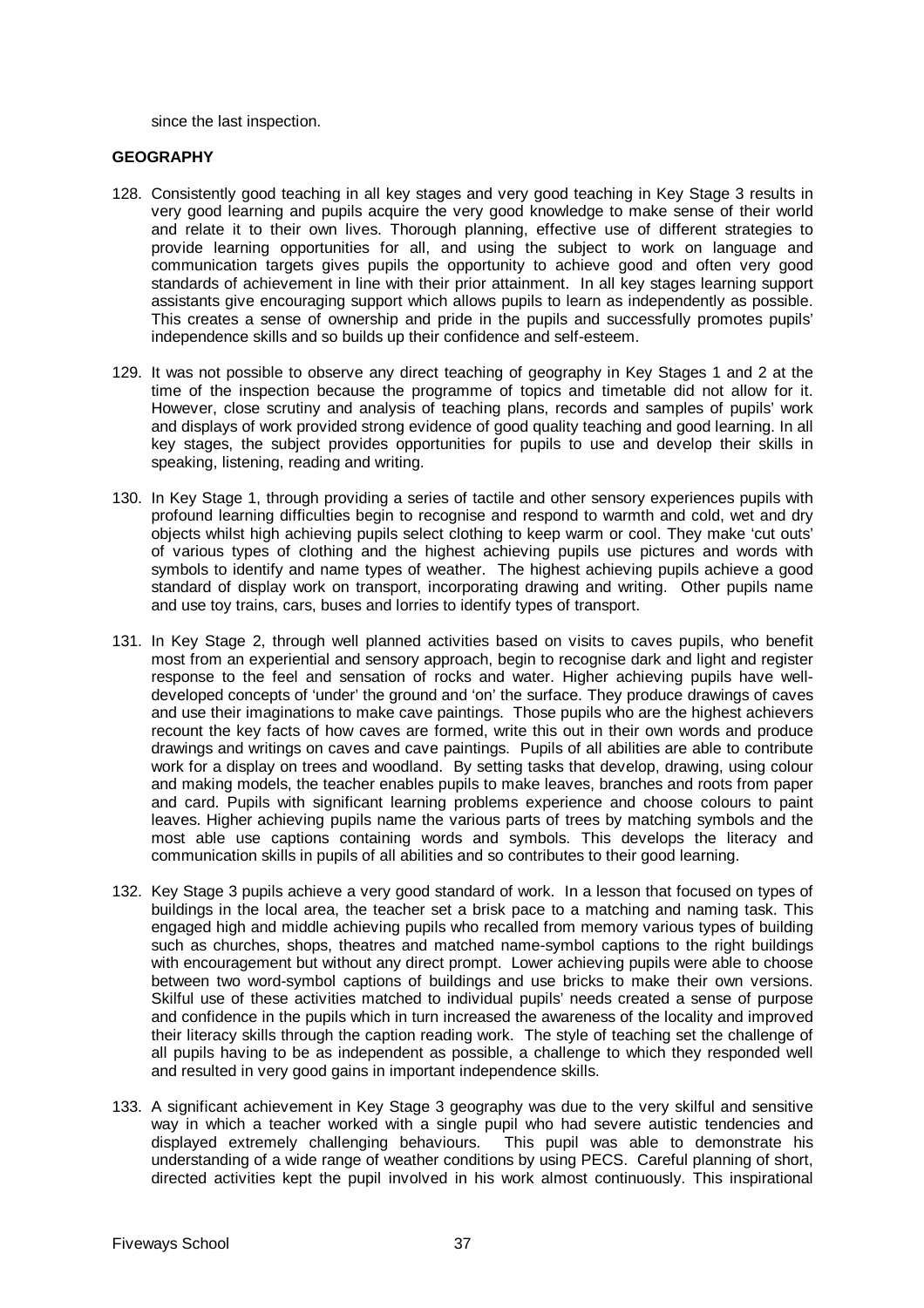teaching contributed very significantly to the focused concentration on the part of this pupil and this was an amazingly good achievement for this pupil.

134. The teacher responsible for geography through enterprise education brings about good achievement in Key Stage 4 pupils. Pupils working on an enterprise project were making 'dream catchers' as found in the cultures of native North Americans. They were able to talk about the tribal system in Canada and less able achievers had a good grasp that this was a country that was far away but a part of the world in which they lived. The 'dream catchers' were to be made and sold in order to raise funds for holiday's abroad and equipment to be used in class. This was a good example of applying geographical and cultural knowledge in a wider, purposeful situation and contributed to pupils' good learning.

#### **HISTORY**

- 135. Achievements in history throughout the school are at least good. They are very good in Key Stages 3 and 4 with instances of excellent achievement in Key Stage 3. This achievement is the result of a well-constructed access curriculum of topics that are followed through to ensure very good coverage of the National Curriculum. Very effective classroom planning and assessment of work contribute to pupils' learning.
- 136. It was not possible to observe any direct teaching of history in Key Stages 1 and 2 at time of the inspection because the programme of topics and timetable did not allow for it. However, close scrutiny and analysis of teaching plans, records and samples of pupils' work and displays of work provided strong evidence of very good quality teaching and very good learning. In all key stages, history lessons provide a setting for pupils to use and develop their skills in speaking, listening, reading and writing.
- 137. Throughout the school, a recurring technique to develop the concept of time passing and putting events into sequences is the daily session at the beginning of the school day when classes gather around the pictorial timetable and begin to order the events of the day. The communication and literacy development that takes place in these sessions is very good and contributes very successfully to pupils' very good learning as they recognise symbols for various activities and remember events from one week to the next. This is a powerful tool of which all teachers make very good use to help their pupils make sense of their immediate world.
- 138. In Key Stage 1, through a series of well planned visits and role-play experiences which are developed further in the classroom, pupils with profound and multiple learning difficulties begin to recognise differences between old and new objects because the teacher provides them with artefacts to touch, taste and smell. Higher achieving pupils identify old and new by pairing pictures, for example of a flat iron (old) and a steam iron (new). The highest achieving pupils dress in period costume when on visits to museums and carry out tasks from bygone times, for example working in role as Victorian farm children at a farm museum. This type of first-hand learning is a good aid to developing a sense of 'olden times' being different from the present.
- 139. Teachers make good use of visits and 'hands-on' experiences also contribute very significantly to the good achievement in Key Stage 2. In a topic on the Victorians, the lowest achievers experience dressing in Victorian clothes and so improve their tactile awareness of different types of fabrics. They register likes and dislikes. Well organised display work in the back of the classroom allows higher achieving pupils to create their own 'king and queen' display after meeting a person dressed as Queen Victoria at a local place of historical interest. The highest achievers make models of houses based on a study of Tudor and Elizabethan times. Both the display work and models are enhanced by some pupils writing a small amount of text and others writing with symbols. Analysis of planning by teachers in Key Stage 2 shows that literacy and language learning targets are incorporated into the overall structure of lessons and this makes a very significant contribution to the development of pupils' communication skills.
- 140. Achievement in Key Stage 3 is very good and in one lesson observed it was excellent. In this lesson the teacher aimed to develop curiosity and investigative skills. As part of a topic based on Ancient Greece the pupils were given the question, 'how do we know that life was like that?'.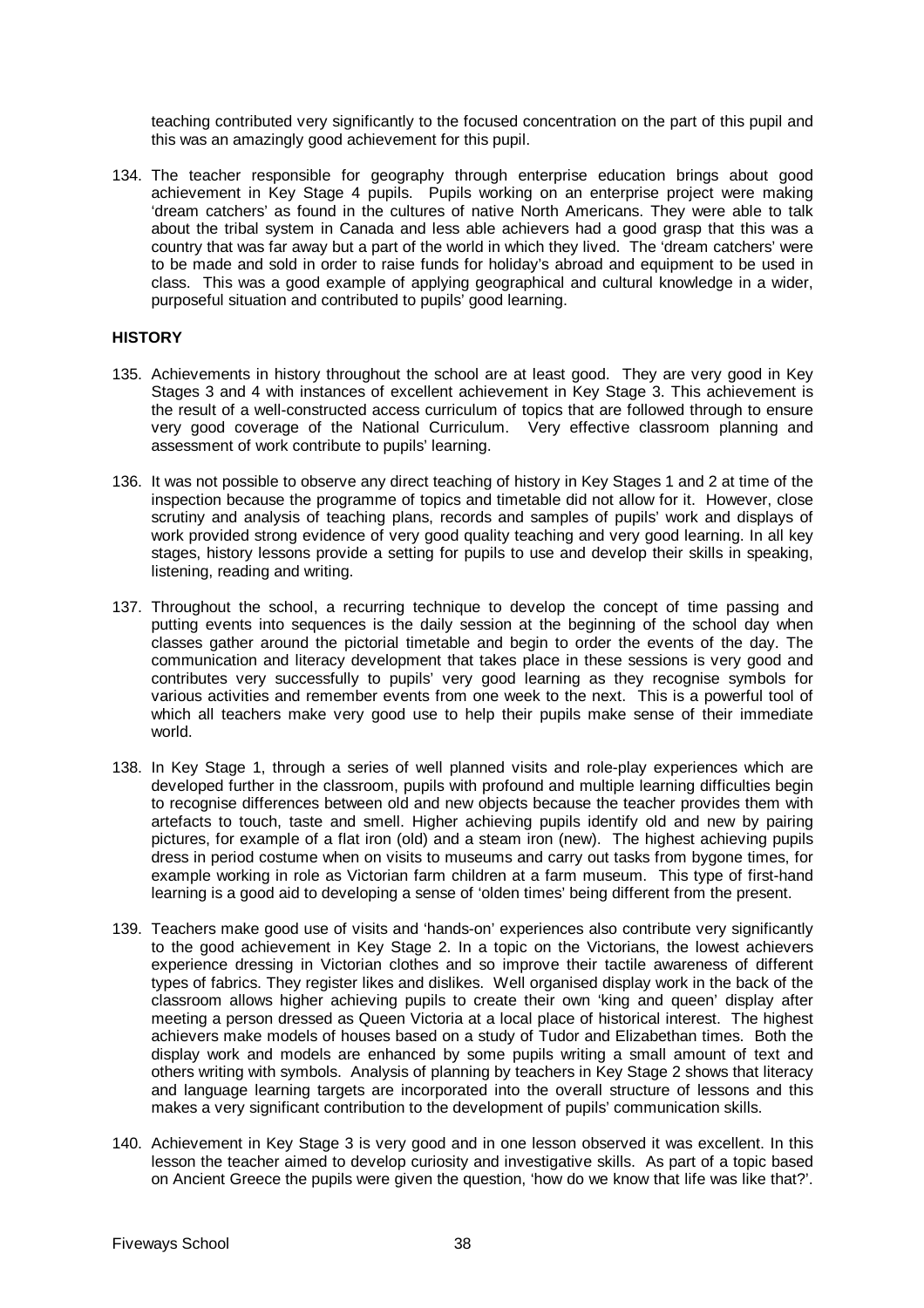Extremely skilful questioning, combining sign and good use of key words, enabled pupils of all abilities to respond and put forward suggestions. By using word prompts, the teacher drew out correct answers and allowed the pupils to suggest various ways of finding out from books, visiting sites and a 'digging' experience. The pace of the teaching was very brisk and demanded and maintained a very high level of concentration from the pupils. As a result they gained a good grasp of 'finding out' methods. The lively questioning and inclusion of everyone's contribution to the discussion kept each pupil involved and eager to move on to the next activity. The final activity of 'digging' through trays of soil to retrieve, clean and piece together pieces of pottery demonstrated in the pupils an ability to investigate and carry out tasks such as carefully digging, cleaning off and piecing together. The level of achievement by pupils of all abilities was very high, especially when they recorded their findings and were able to recap on what they had done and achieved in the lesson.

141. Enterprise education is an example of the settings to deliver history in Key Stage 4. It is studied in tandem with a similar geography topic that focuses on North America and its native peoples. The historical information gained not only gives pupils an appreciation of another culture but helps them to create artefacts such as 'dream-catchers' which are made and then sold to raise funds. This gives learning about the history and culture of a remote country and its peoples a more immediate sense of purpose which makes pupils become more involved and motivated in their work. Pupils with greater profound learning difficulties are able to react with pleasure and reach out to touch dream-catchers, being stimulated by colour and movement and the teacher's skilful use of background tribal music. The higher achieving pupils explain the purpose of 'dream-catchers' and relate that native North Americans have used them for a long time. The highest achievers in this group explain in some detail how 'dream-catchers' work along with the significance of the various components. They relate the history of the object. The thorough planning and structured delivery of the topic by the teacher ensures a balance between very good learning in using historical information and developing an understanding of enterprise.

# **INFORMATION AND COMMUNICATIONS TECHNOLOGY**

- 142. There has been a very significant improvement in standards achieved in all key stages and at post-16 since the last inspection. This reflects the increased investment in modern computers and large switches and increased confidence on the part of teachers to use ICT to support their teaching. There are computers positioned in each classroom; these are used well to support teaching. Computers are also located in the resource centre and are used well to promote good quality learning and raise pupils' ICT skills. The large switches enable pupils with profound and multiple learning difficulties to make independent and informed choices and to experience cause and effect. High achieving pupils and students have independent access to personal computers and CD-ROMS to support them in developing good research skills.
- 143. Scrutiny of work, examination of teachers' planning and the observation of lessons, where pupils and students used computers, show high standards of achievement as a result of very good teaching. Teachers make very good use of pupils' individual education plans in planning their development of information and communications skills for each pupil and this contributes to their very good learning and high standards achieved in relation to their prior attainment.
- 144. In Key Stage 1 pupils gain in confidence in using a computer with much support from their teacher and learning support assistant. They begin to get used to using a touch pad or alternative keyboard to produce basic responses from the computer. Learning throughout Key Stage 2 is very good and so pupils make further gains in confidence in using ICT, particularly with matching, letter formation and basic word-processing skills. Those pupils integrated into mainstream schools make very good progress in word processing to support their writing and this adds to their confidence and self-esteem. As pupils move up through Key Stages 3 and 4 they are introduced to specific design and word-processing programs. As a result their work progresses well. By the time they enter the post-16 stage most students have achieved good skills in word-processing and publishing and have begun to use basic data-handling programs in mathematics and investigative techniques using CD-ROMs in subjects such as history and religious education. Other subjects such as art and geography have reinforced these basic skills and contributed to the confidence students have in using computers. Achievement at post-16 is very good. By post-16 students have developed the skill of using computers to combine artwork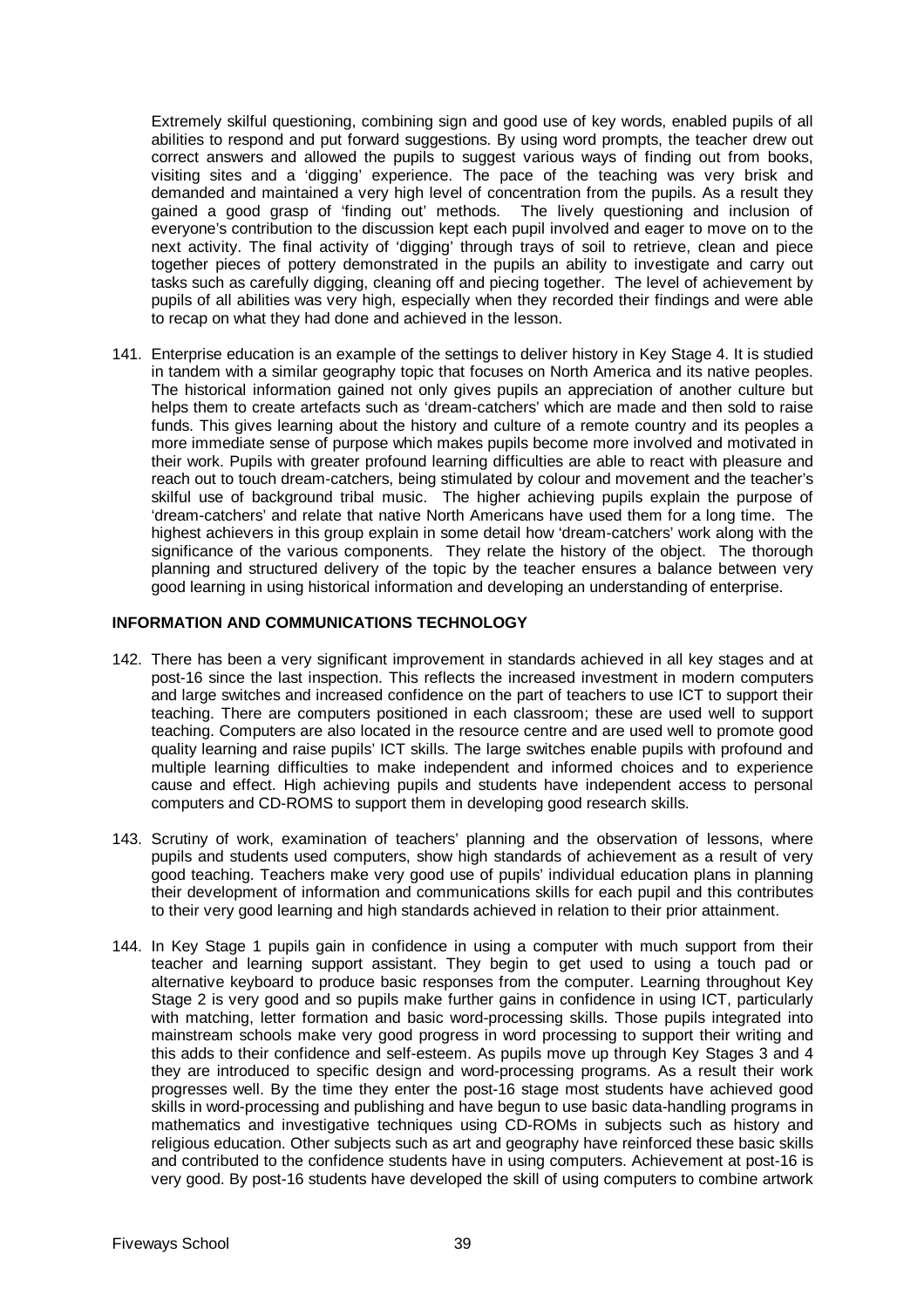and text. They also search for information using a CD-ROM independently.

- 145. Achievement for pupils with profound and multiple learning difficulties is very good when measured against their prior attainment. They exercise control over their learning environment through using large switches. They make rapid gains through experiencing cause and effect and begin to understand that their actions have a consequence. In music they can start and stop music and they also are able to control the sewing machine in DT. Pupils are able to communicate their requests by using switches to control pre-recorded messages.
- 146. Pupils and students enjoy using computers and their confidence contributes to their very good learning and high standards. They respect the computers and are very careful in handling switches. Their levels of concentration when working independently are very good and they persevere when they encounter difficulties.
- 147. The quality of teaching is very good. Teachers prepare resources very well to support pupils and students in their learning. Teachers and learning support assistants are confident in their use of computers to teach ICT skills. In Key Stages 1 and 2 computers are used as a tool to assist pupils in the development of co-ordination, writing and concentration skills. Very efficient and imaginative use is made of computers to support the teaching of these important skills. At Key Stages 3 and 4 teachers give 1:1 teaching based on pupils' individual needs and personalities so as to ensure that all pupils develop sound foundations in the use of computers and develop basic skills well. At post-16 students have independent access to a computer to support their work.
- 148. The co-ordination of the subject is very good and the advice given by the co-ordinator to her colleagues supports their teaching very well. Resourcing and planning is of a very high standard and software is chosen well to meet the needs of the pupils and so raise their achievement.

#### **MODERN FOREIGN LANGUAGES**

# **French**

- 149. French is taught to pupils in Key Stages 3 and 4 and to post-16 students. Standards of achievement are very good in both key stages and at post-16. Given that French was not taught at the time of the last inspection there has been a very significant improvement in the curriculum offered to older pupils and students.
- 150. The quality of teaching is very good. The teaching in the two lessons seen in Key Stage 4 and at post-16 was very good and so the standards achieved by pupils and students were high. In Key Stage 4, pupils pronounce French words confidently, say the numbers one to six and understand and respond to greetings. All pupils discuss important features in the City of Paris using basic French words. In the post-16 group, the level of French spoken is very good, the pupils have a wide ranging vocabulary, can ask for things, know numbers, food and conversational phrases. The accent is exceptionally good for pupils of this ability. The work in pupils' folders is very interesting and illustrates their visit to France, which they are able to discuss in detail and with confidence in French.
- 151. The very good lesson planning at post-16 provides the students with a real-life situation in which to practice their French. The culmination of French music, wall displays and a cafe roleplay with real French food creates an exceptional learning environment leading to the students speaking very good French. Very good teaching at post-16 influences very good learning that results in students achieving a high level of spoken French. The post-16 students are enabled and encouraged to be mature and comfortable and focused on their work. In both groups the excellent preparation of resources that are varied and interesting, encourages enthusiasm for the subject and this contributes very successfully to very good learning.
- 152. The subject is well led and is developing positively, although policy and assessment schemes are not yet in place. The co-ordinator is working with mainstream colleagues to develop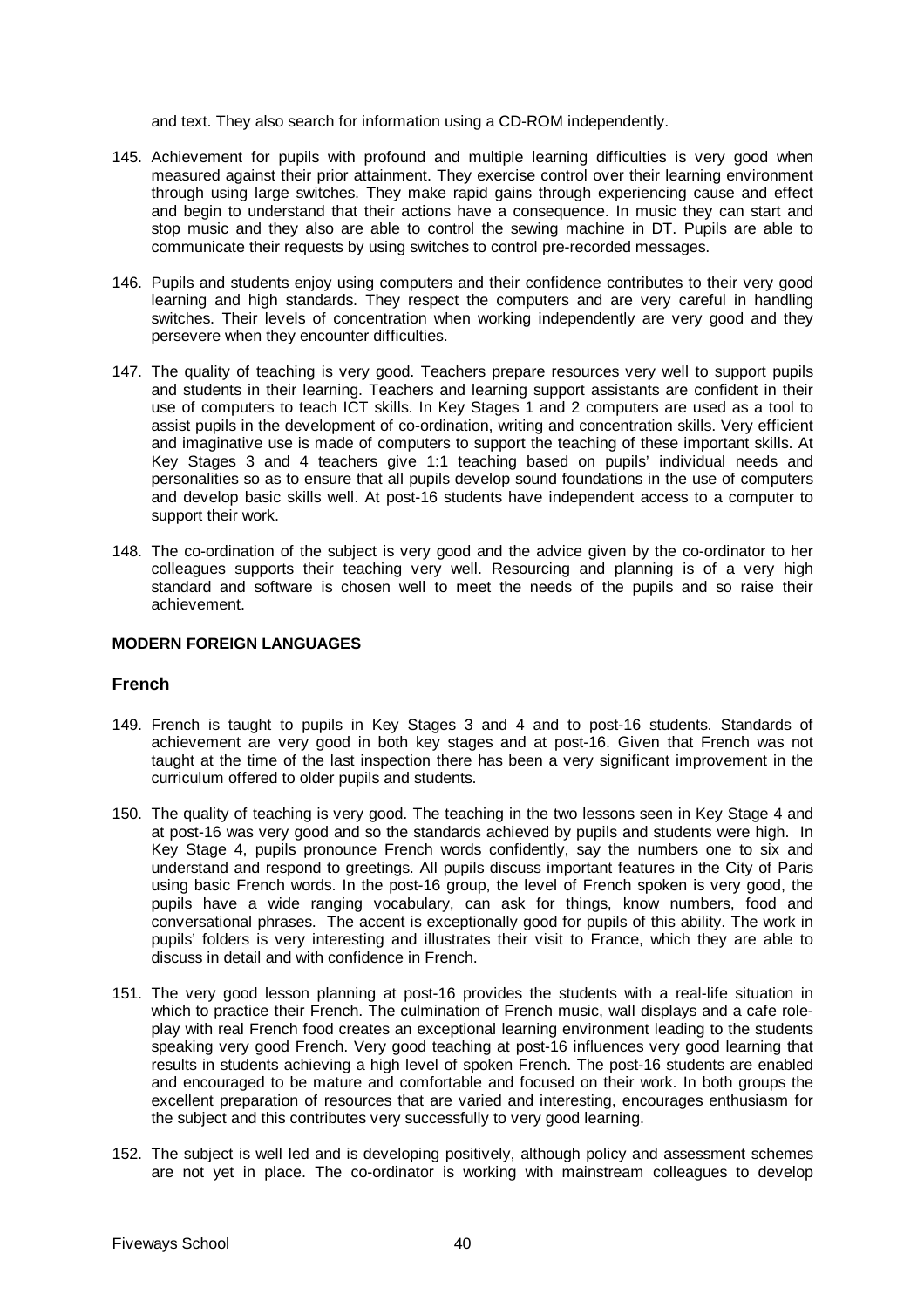provision further. Resources are good and the four teachers who teach the subject are enthusiastic to continue with the subject development and so improve the quality of provision and raise standards even further.

#### **MUSIC**

- 153. Pupils in Key Stage 1 achieve good standards in line with their abilities. Pupils in Key Stages 2, 3 and 4 achieve very good and often excellent standards. The subject is very well managed by the co-ordinator who in turn is well supported by the musical expertise of the deputy headteacher. Their very good subject knowledge influences the very good learning and high standards achieved in the subject. At the time of inspection there was no whole-school access curriculum in place but the main curriculum document and guidance for delivering music to pupils with profound and multiple learning difficulties contains thorough teaching and curriculum content for ensuring very good coverage of the music requirements in the National Curriculum. A very good repertoire of musical forms is used throughout the school and these successfully give pupils a wide experience of music from cultures around the world and from different time periods.
- 154. In Key Stage 1, sound planning of lessons coupled with well structured and varied activities support good achievement in all pupils. According to their various levels of ability they are able to vocalise, sign and sing simple songs, tap rhythms and play simple percussion instruments to accompany taped music. The teacher promotes good listening skills by encouraging pupils to sit quietly and listen to short passages of music. All pupils are allowed to lead activities by choosing sounds to sing and variations on tapping which the rest of the group follows, for example changing from hand clapping to knee tapping. The teacher re-enforces pupils' good levels of involvement and concentration by working to a familiar lesson pattern and gentle encouragement to participate. There is an obvious sense of enjoyment and eagerness to join in by all pupils.
- 155. In Key Stage 2 pupils' achievements are excellent when they take part in the weekly wholeschool singing session. The musical expertise and strong lead given by the teacher who leads the session, coupled with the encouragement and support of the rest of the staff, means that the whole school achieves a very good standard of singing and level of participation. A group of Key Stage 2 pupils achieved an excellent level of singing and rhythm work. They remained totally focused and involved throughout the 45-minute session. The confidence instilled by the teacher's modelling of songs and the encouragement to vocalise, sign, and remember words and tunes motivated the pupils into making the maximum effort all through the session. The highest achieving pupils in particular were able to recall lyrics and tunes with ease and were very quick to learn new songs which were fast and contained complicated phrases. They were also able to sign the tonic sol-fah accurately. Lower achieving pupils had a real sense of achievement through being able to sign accurately in time to the music. Support through modelling from members of staff in the hall helped them to achieve this. Those pupils with the most profound communication problems made an excellent contribution. They made every attempt to vocalise and move their hands and arms in a controlled manner and registered their successes through laughter and smiles. A sense of joy prevailed throughout the whole session.
- 156. The most significant achievement at Key Stage 3 was shown by a pupil with complex learning difficulties and associated challenging behaviour. Using music to develop behaviour control and a sense of calm was a highly successful strategy employed by a teacher working with a pupil who displayed very challenging behaviour caused by severe autistic tendencies. Through gently encouraging the pupil to focus and concentrate, the teacher brought about an improvement in listening and imitation skills. The pupil listened to a sound effect of rain and was able to recreate the effect when the teacher provided a 'rain-tube'. This was part of a very well organised series of musical activities that linked into geography work on the weather. Another teacher, working with pupils who had complex learning difficulties, made exceptionally skilful use of using drumming rhythms and singing to get pupils to improve their eye contact and reach out for objects and instruments and attempt to engage in drumming activities themselves. Pupils became involved at a higher level when the songs and drumming patterns incorporated their names.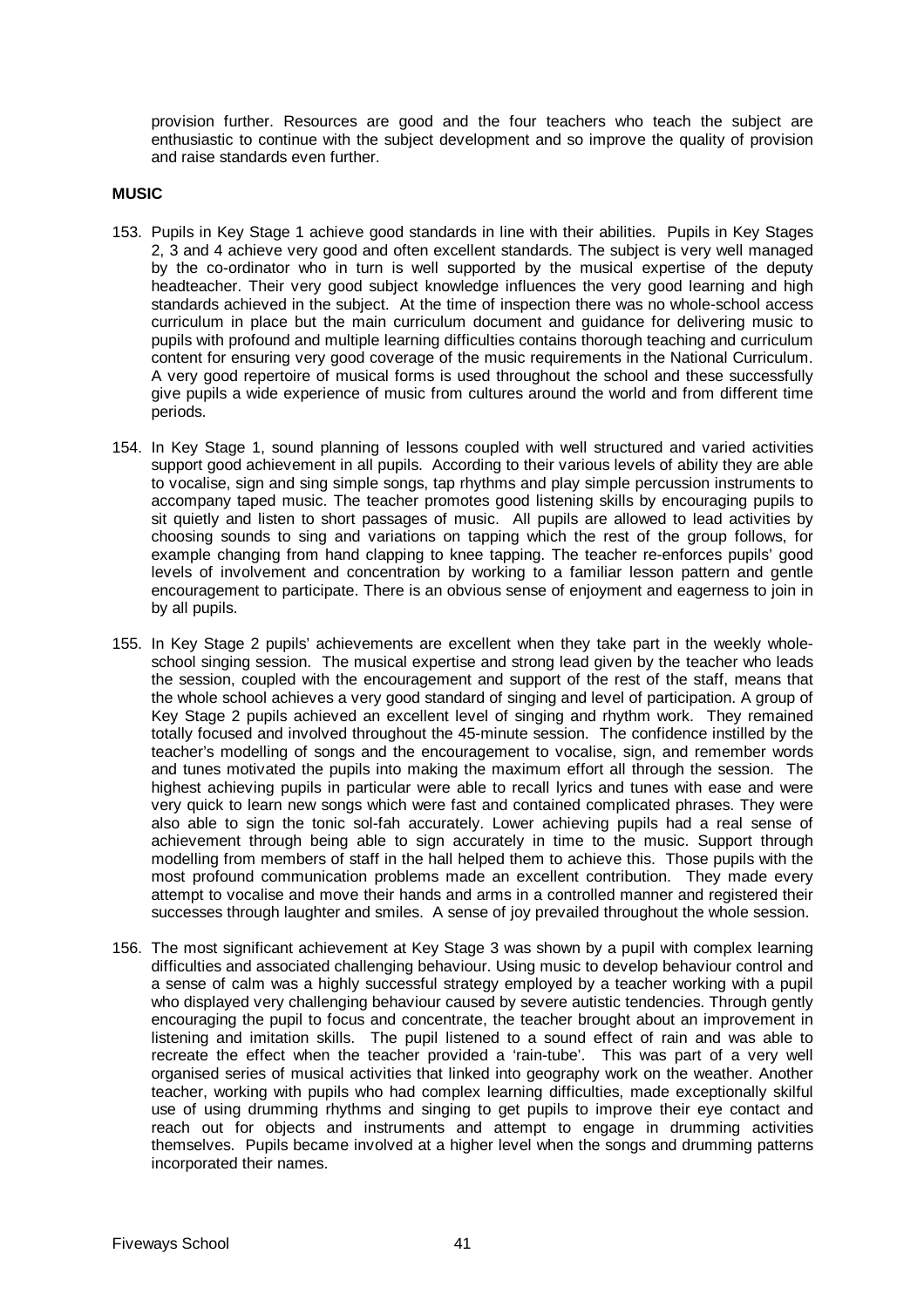157. The weekly singing session also provides opportunities for pupils in Key Stage 4 to work to an exceptionally high level of achievement. Again, the excellent subject knowledge of the leading teacher allows high achieving pupils to use musical terms such as 'pitch' correctly. They are then able to relate this to the tonic sol-fah that they can name and sign accurately. Some of the highest achievers also sing well and can hold a tune. These pupils are taught to clap out regular rhythms accurately and they successfully tap rhythms and sign in simple syncopation! Very good use of teaching songs and rehearsing them over a period of time allows less able pupils to retain words and recall tunes, helping them to develop a very high level of retention and recall. Those pupils faced with the difficulty of severe communication problems are given support to move and vocalise at every opportunity. Through this they improve their coordination and are able to tap surfaces and on occasion clap in accompaniment to songs.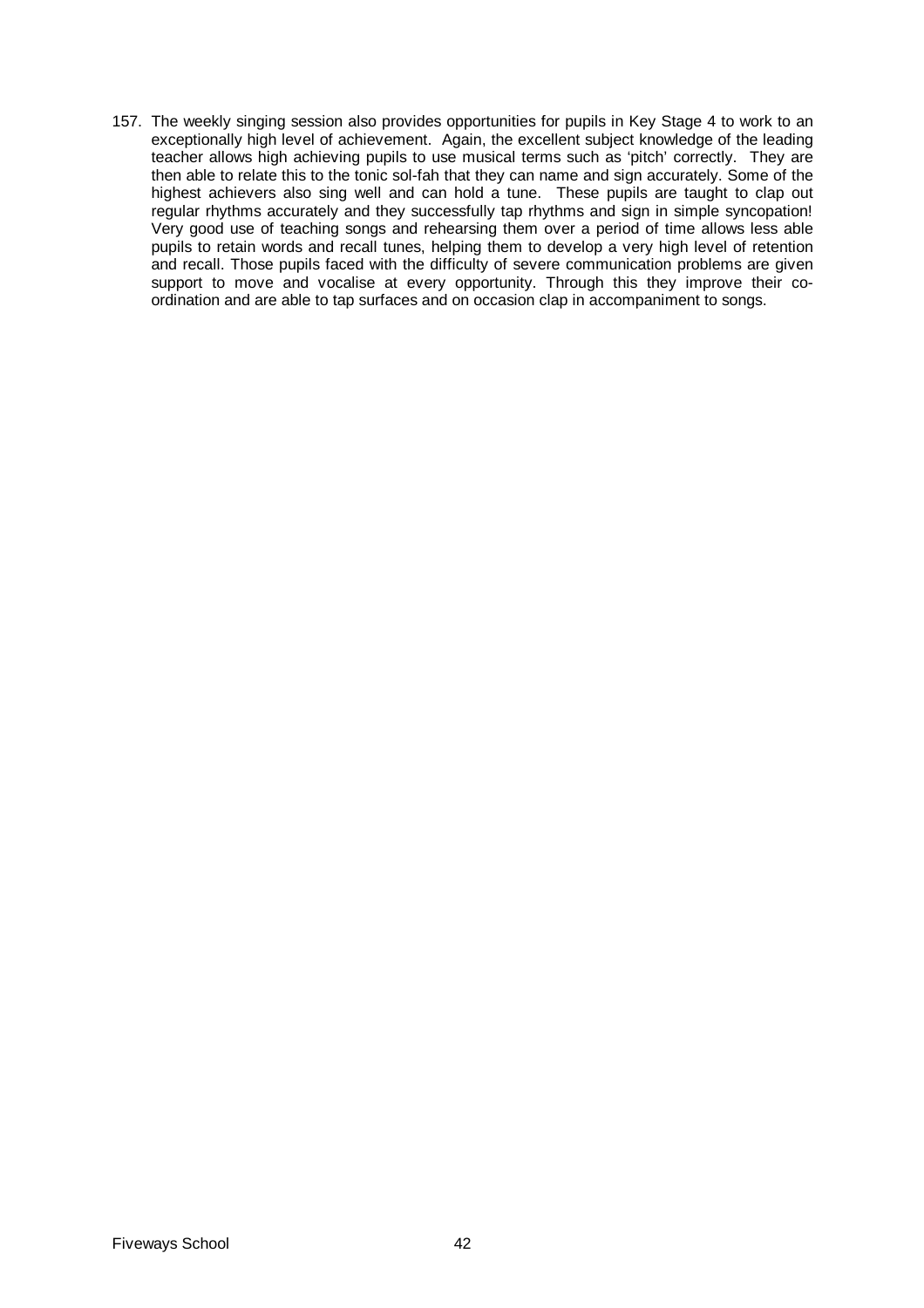#### **PHYSICAL EDUCATION**

- 158. Achievement in physical education is good in all key stages and at post-16. Key Stage 2 pupils achieve excellent standards in swimming against their prior attainment and come close to the national expectation by the end of the key stage. Achievements in physical education must be seen in the context of the individual needs of the pupils and students.
- 159. Pupils and students with profound and multiple learning difficulties make very good gains in mobility as a result of the outstandingly good MOVE programme. Teachers make very good use of advice from the physiotherapist in devising programmes to develop pupils' stretching and grasping skills. Pupils with autism make very good eye contact with a ball in games lessons and this outstandingly good achievement is due to the high quality 1:1 support they are given from the teacher or learning support assistant. One pupil with autism integrates with pupils in a local mainstream school. He is able to play games independently with other pupils at break time due to the outstandingly good support and encouragement he receives from his inclusion teacher.
- 160. Through being encouraged to undress and dress themselves for swimming, pupils and students independence skills are developed well. However, the changing room is cramped and does not afford them the privacy they deserve as recognised by the school. Physical education makes a very significant contribution to pupils' gains in confidence and self-esteem as shown by the gorgeous smiles on the faces of even the most nervous pupils in the swimming pool.
- 161. Physical education is planned with the needs of the individual in mind but all pupils are integrated well in team games. They learn the importance of rules and gain the social skills required to work effectively as a team. In gymnastics pupils develop their co-ordination skills well through jumping and landing safely. They learn skills such as throwing and catching in games lessons and are given opportunities to participate in team games. Post-16 pupils take part in the locally organised special Olympic games and compete against other students.
- 162. Pupils' responses and attitudes are very good and contribute to their very good learning. Pupils show excitement and enjoyment in the swimming pool and in the sports hall. The enjoyment and security in swimming contributes well to the very good progress they make in developing good stroke techniques in swimming. Pupils are enthusiastic about their performance, for example in dance, and high achievers have the confidence to demonstrate their moves to their peers and a few are beginning to comment on how they can improve their own performance.
- 163. The quality of teaching is very good and activities are always well matched to the individual needs of the pupils and students. Lessons are well resourced, teaching is conducted at a cracking pace and the sports hall provides excellent accommodation for the subject and contributes to the very good learning. The teaching of swimming is excellent and because of this the pupils make excellent progress in developing their stroke technique. The swimming pool on site enables the pupils to make rapid gains in their swimming and the well-marked out playground is used in good weather to teach important games skills. Teachers encourage pupils' independence skills and celebrate their achievements. Learning support assistants make a very valuable contribution to the quality of teaching and influence pupils' very good learning. Opportunities are used well to develop pupils' communication skills, particularly through encouraging them to listen to and repeat instructions. Their number skills are developed well through placing them in pairs and small groups for collaborative work such as developing ball control skills. They are encouraged to count the number of controlled bounces and are also given very explicit instructions such as 'stand in the yellow circle'.
- 164. The co-ordination of physical education is very good and ensures pupils/students have access to a wide range of interesting and enjoyable experiences. The exciting range of activities available includes swimming, gymnastics, games, riding and outdoor pursuits. Very good use is made of local facilities to support this excellent programme of activities. These activities make a very positive contribution to pupils' learning.

# **RELIGIOUS EDUCATION**